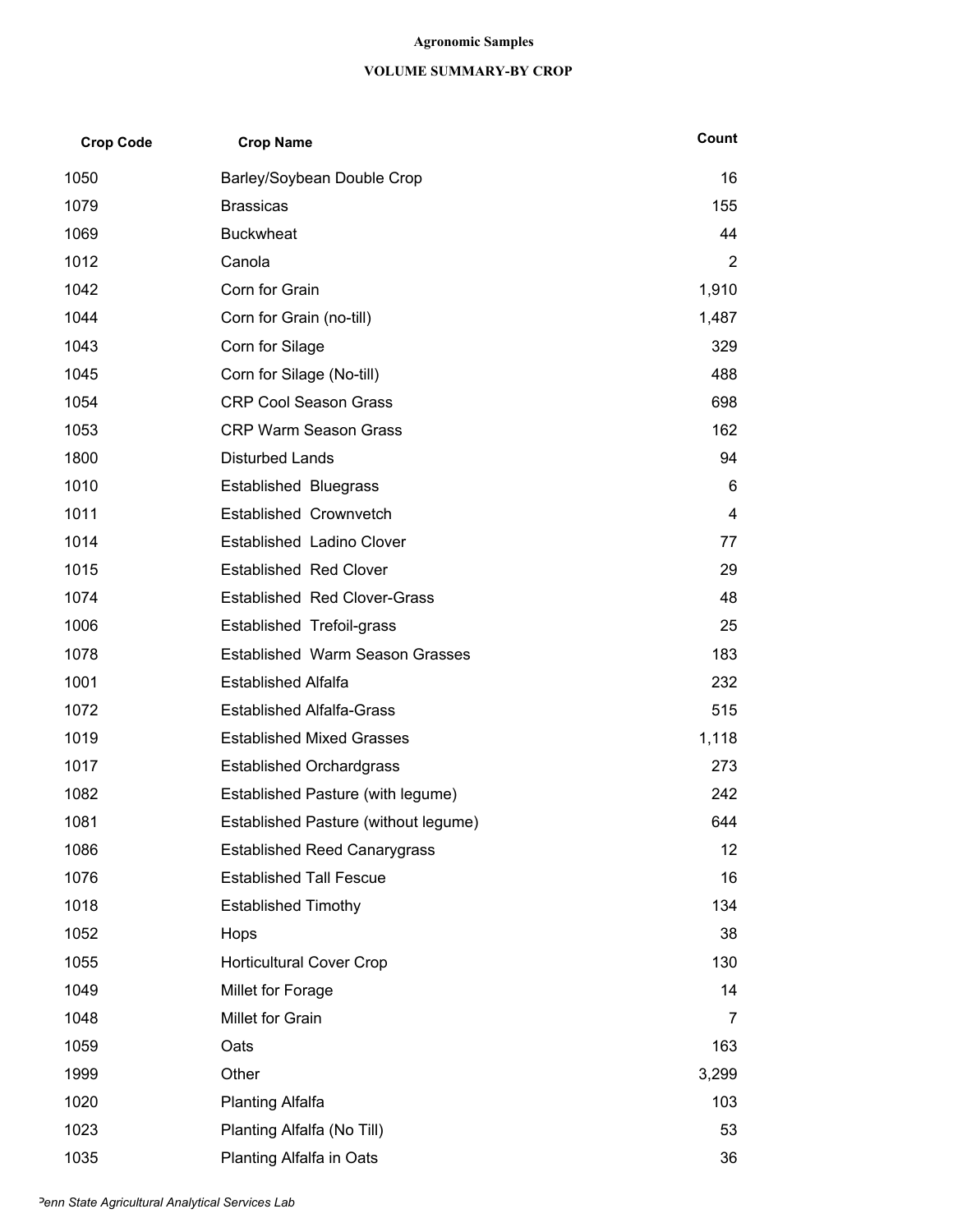## **Agronomic Samples**

## **VOLUME SUMMARY-BY CROP**

| <b>Crop Code</b> | <b>Crop Name</b>                    | Count          |
|------------------|-------------------------------------|----------------|
| 1032             | Planting Alfalfa in Wheat           | $\overline{7}$ |
| 1021             | <b>Planting Alfalfa-Grass</b>       | 208            |
| 1022             | <b>Planting Alfalfa-Trefoil</b>     | $\overline{2}$ |
| 1038             | <b>Planting Bluegrass</b>           | 6              |
| 1039             | <b>Planting Bromegrass</b>          | 4              |
| 1030             | <b>Planting Crownvetch</b>          | 1              |
| 1029             | <b>Planting Ladino Clover</b>       | 171            |
| 1062             | <b>Planting Mixed Grasses</b>       | 414            |
| 1040             | <b>Planting Orchardgrass</b>        | 262            |
| 1084             | Planting Pasture (with legume)      | 78             |
| 1083             | Planting Pasture (without legume)   | 54             |
| 1027             | <b>Planting Red Clover</b>          | 50             |
| 1028             | Planting Red Clover (No-till)       | 19             |
| 1037             | Planting Red Clover in Oats         | 21             |
| 1034             | Planting Red Clover in Wheat        | 9              |
| 1073             | <b>Planting Red Clover-Grass</b>    | 41             |
| 1085             | <b>Planting Reed Canarygrass</b>    | 1              |
| 1075             | <b>Planting Tall Fescue</b>         | 32             |
| 1041             | <b>Planting Timothy</b>             | 87             |
| 1024             | <b>Planting Trefoil</b>             | 14             |
| 1026             | Planting Trefoil (No-till)          | 5              |
| 1036             | <b>Planting Trefoil in Oats</b>     | 3              |
| 1033             | Planting Trefoil in Wheat           | $\overline{2}$ |
| 1025             | <b>Planting Trefoil-Grass</b>       | 21             |
| 1077             | <b>Planting Warm Season Grasses</b> | 35             |
| 1080             | Renovating Pasture (with legume)    | 85             |
| 1061             | Rye                                 | 49             |
| 1047             | Sm Grain Sil/Corn Sil Dbl Crop      | 39             |
| 1051             | Small Grain Silage                  | 54             |
| 1063             | Sorghum for Forage                  | 27             |
| 1057             | Sorghum for Grain                   | 20             |
| 1067             | Sorghum-Sudangrass                  | 25             |
| 1064             | Soybeans                            | 1,665          |
| 1013             | Spelt                               | 14             |
| 1068             | <b>Spring Barley</b>                | 11             |
| 1066             | Sudangrass                          | 6              |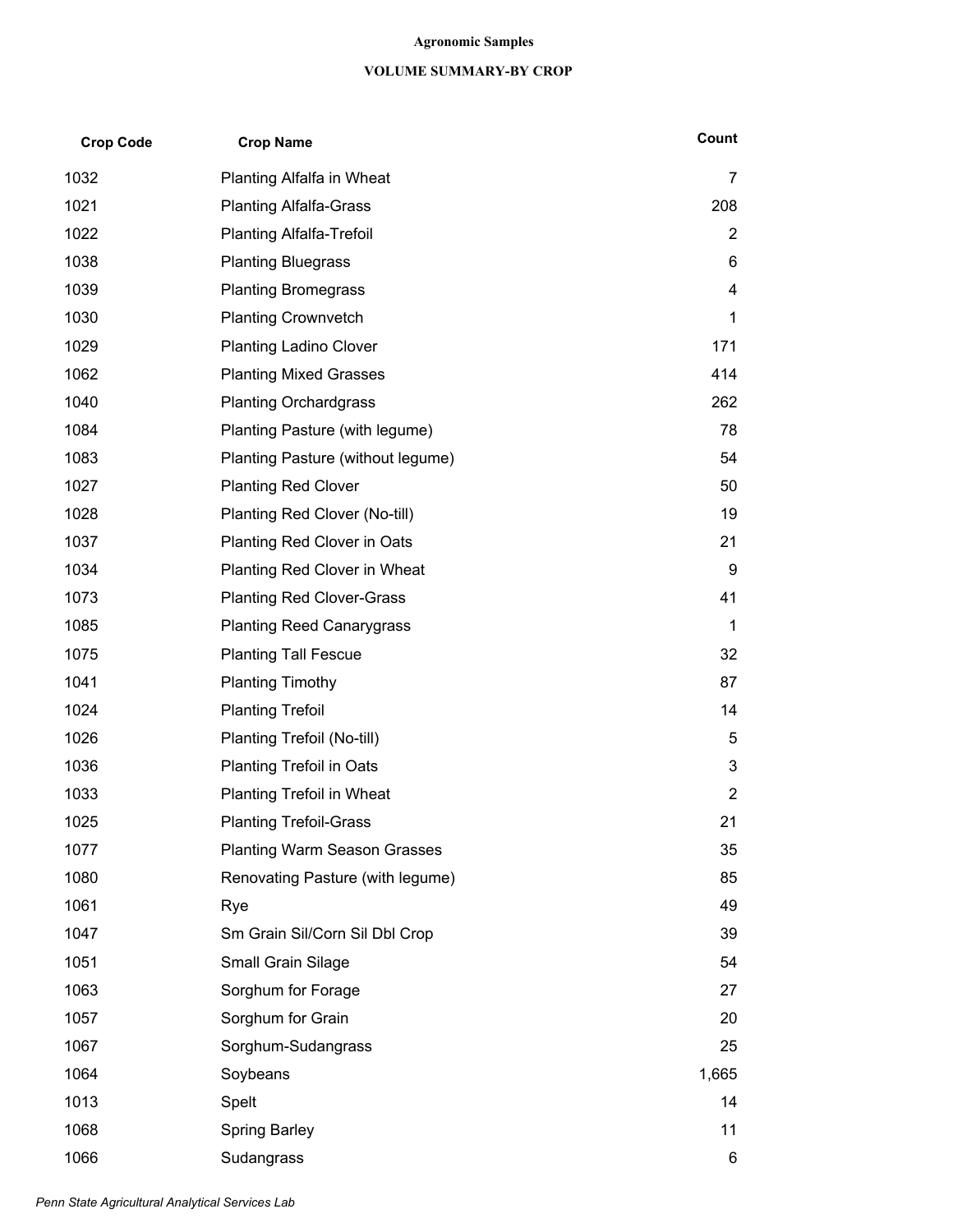## **Agronomic Samples**

## **VOLUME SUMMARY-BY CROP**

| <b>Crop Code</b> | <b>Crop Name</b>          |               | Count  |  |
|------------------|---------------------------|---------------|--------|--|
| 1071             | <b>Sunflowers</b>         |               | 36     |  |
| 1065             | Tobacco                   |               |        |  |
| 1058             | Wheat                     |               | 314    |  |
| 1056             | <b>Wildlife Food Plot</b> |               | 1,131  |  |
| 1060             | <b>Winter Barley</b>      |               | 43     |  |
|                  |                           | <b>TOTAL:</b> | 17,864 |  |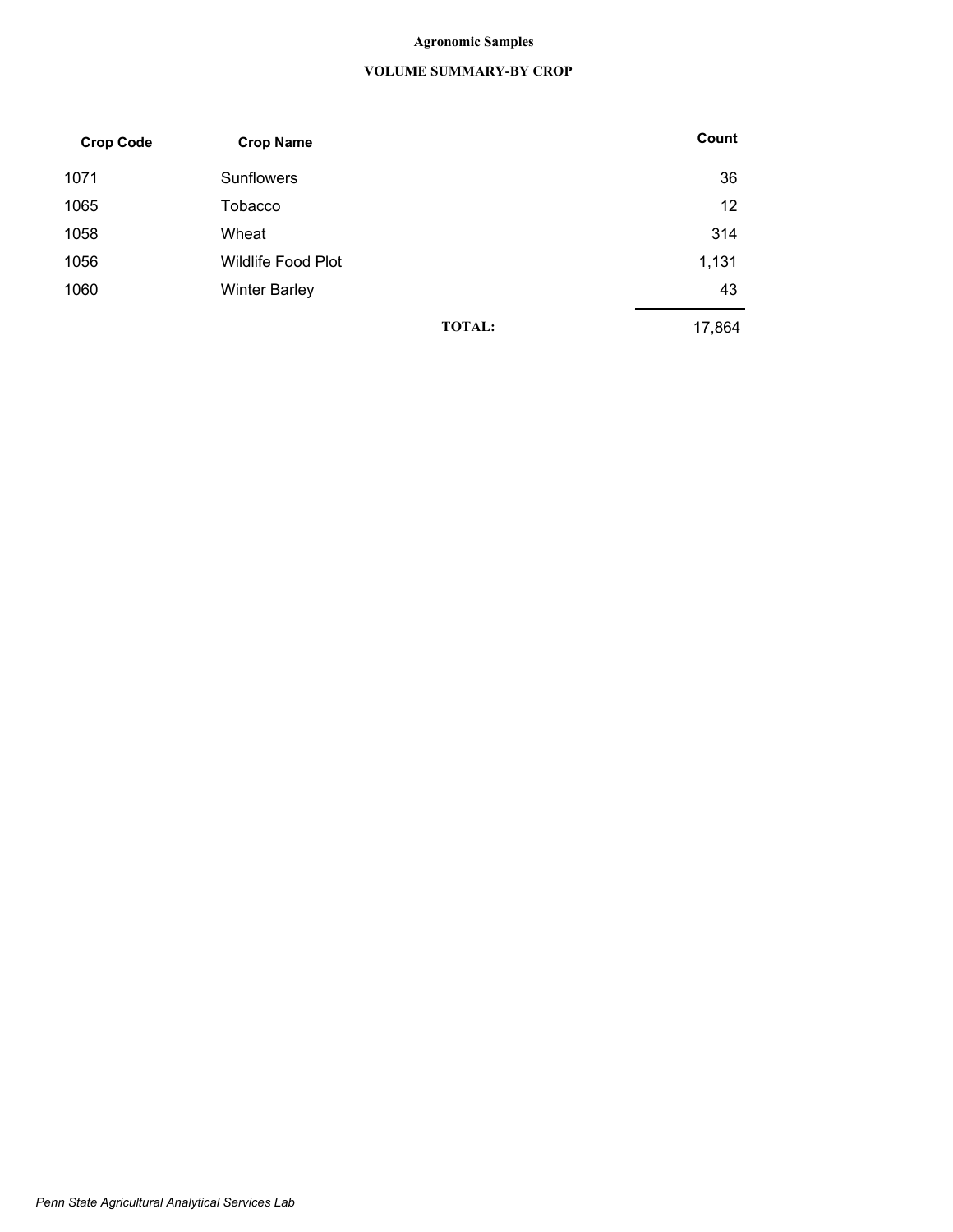| County           | <b>Total Samples</b> | Crop                                 | # of Samples   |
|------------------|----------------------|--------------------------------------|----------------|
| <b>ADAMS</b>     | 69                   |                                      |                |
|                  |                      | <b>Buckwheat</b>                     | 1              |
|                  |                      | Corn for Grain                       | 7              |
|                  |                      | Corn for Grain (no-till)             | 4              |
|                  |                      | Established Ladino Clover            | 1              |
|                  |                      | <b>Established Mixed Grasses</b>     | 16             |
|                  |                      | <b>Established Orchardgrass</b>      | $\overline{2}$ |
|                  |                      | Established Pasture (with legume)    | 1              |
|                  |                      | Established Pasture (without legume) | 1              |
|                  |                      | <b>Established Timothy</b>           | 1              |
|                  |                      | Oats                                 | 3              |
|                  |                      | Other                                | $\overline{2}$ |
|                  |                      | <b>Planting Mixed Grasses</b>        | 3              |
|                  |                      | <b>Planting Orchardgrass</b>         | 2              |
|                  |                      | Planting Pasture (without legume)    | 1              |
|                  |                      | <b>Planting Timothy</b>              | 7              |
|                  |                      | Soybeans                             | 16             |
|                  |                      | Wildlife Food Plot                   | 1              |
| <b>ALLEGHENY</b> | 202                  |                                      |                |
|                  |                      | <b>Brassicas</b>                     | 1              |
|                  |                      | <b>Buckwheat</b>                     | 1              |
|                  |                      | Corn for Grain                       | $\overline{c}$ |
|                  |                      | Corn for Silage                      | 1              |
|                  |                      | <b>CRP Cool Season Grass</b>         | 1              |
|                  |                      | <b>Disturbed Lands</b>               | 33             |
|                  |                      | <b>Established Red Clover-Grass</b>  | 3              |
|                  |                      | <b>Established Mixed Grasses</b>     | 8              |
|                  |                      | Established Pasture (with legume)    | 8              |
|                  |                      | Established Pasture (without legume) | $\overline{7}$ |
|                  |                      | Hops                                 | 1              |
|                  |                      | <b>Horticultural Cover Crop</b>      | 12             |
|                  |                      | Millet for Grain                     | 1              |
|                  |                      | Other                                | 24             |
|                  |                      | Planting Alfalfa                     | 3              |
|                  |                      | <b>Planting Alfalfa-Grass</b>        | 1              |
|                  |                      | <b>Planting Bluegrass</b>            | 3              |
|                  |                      | <b>Planting Ladino Clover</b>        | 3              |
|                  |                      | <b>Planting Mixed Grasses</b>        | 56             |
|                  |                      | Sorghum for Forage                   | 1              |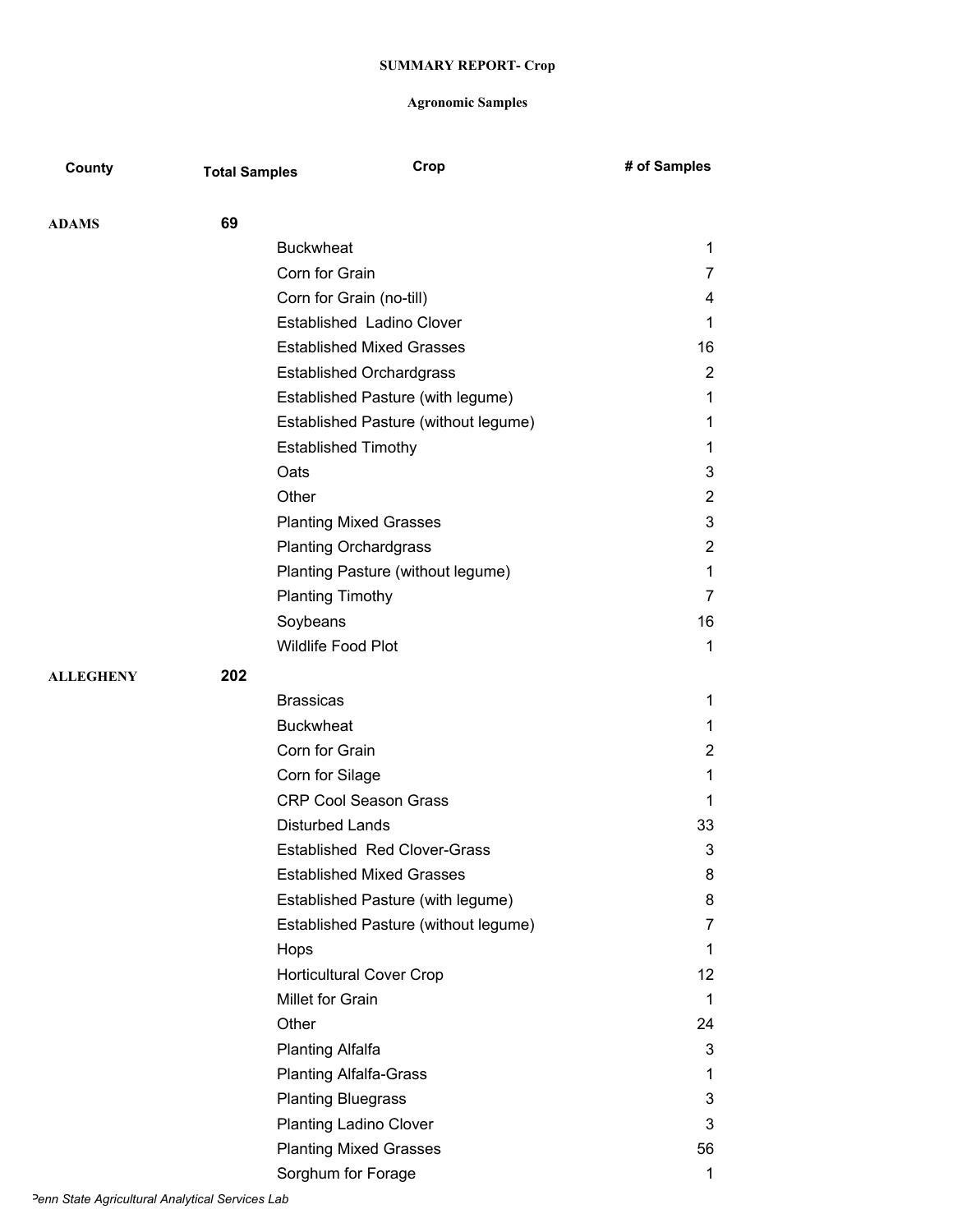| County           | <b>Total Samples</b> | Crop                                 | # of Samples   |
|------------------|----------------------|--------------------------------------|----------------|
|                  |                      | Sorghum for Grain                    | 1              |
|                  |                      | Soybeans                             | 11             |
|                  |                      | Wildlife Food Plot                   | 20             |
| <b>ARMSTRONG</b> | 159                  |                                      |                |
|                  |                      | Corn for Grain                       | 26             |
|                  |                      | Corn for Grain (no-till)             | 6              |
|                  |                      | Corn for Silage                      | 15             |
|                  |                      | <b>CRP Cool Season Grass</b>         | $\overline{2}$ |
|                  |                      | <b>Disturbed Lands</b>               | 17             |
|                  |                      | Established Ladino Clover            | 1              |
|                  |                      | <b>Established Alfalfa</b>           | 10             |
|                  |                      | <b>Established Mixed Grasses</b>     | 3              |
|                  |                      | Established Pasture (with legume)    | 1              |
|                  |                      | Established Pasture (without legume) | 3              |
|                  |                      | <b>Established Timothy</b>           | 5              |
|                  |                      | Hops                                 | 3              |
|                  |                      | <b>Planting Alfalfa-Grass</b>        | $\overline{2}$ |
|                  |                      | <b>Planting Ladino Clover</b>        | $\overline{2}$ |
|                  |                      | <b>Planting Mixed Grasses</b>        | 3              |
|                  |                      | <b>Planting Orchardgrass</b>         | $\overline{2}$ |
|                  |                      | Planting Pasture (without legume)    | 1              |
|                  |                      | <b>Planting Tall Fescue</b>          | 1              |
|                  |                      | Soybeans                             | 12             |
|                  |                      | Wheat                                | 1              |
|                  |                      | Wildlife Food Plot                   | 43             |
| <b>BEAVER</b>    | 116                  |                                      |                |
|                  |                      | Corn for Grain                       | 8              |
|                  |                      | Corn for Grain (no-till)             | $\overline{c}$ |
|                  |                      | Corn for Silage                      | 1              |
|                  |                      | Corn for Silage (No-till)            | 1              |
|                  |                      | <b>CRP Cool Season Grass</b>         | 3              |
|                  |                      | <b>Disturbed Lands</b>               | 5              |
|                  |                      | <b>Established Alfalfa</b>           | 1              |
|                  |                      | <b>Established Alfalfa-Grass</b>     | 5              |
|                  |                      | <b>Established Mixed Grasses</b>     | 15             |
|                  |                      | <b>Established Orchardgrass</b>      | $\overline{2}$ |
|                  |                      | Established Pasture (with legume)    | 11             |
|                  |                      | Established Pasture (without legume) | 1              |
|                  |                      | Hops                                 | $\overline{c}$ |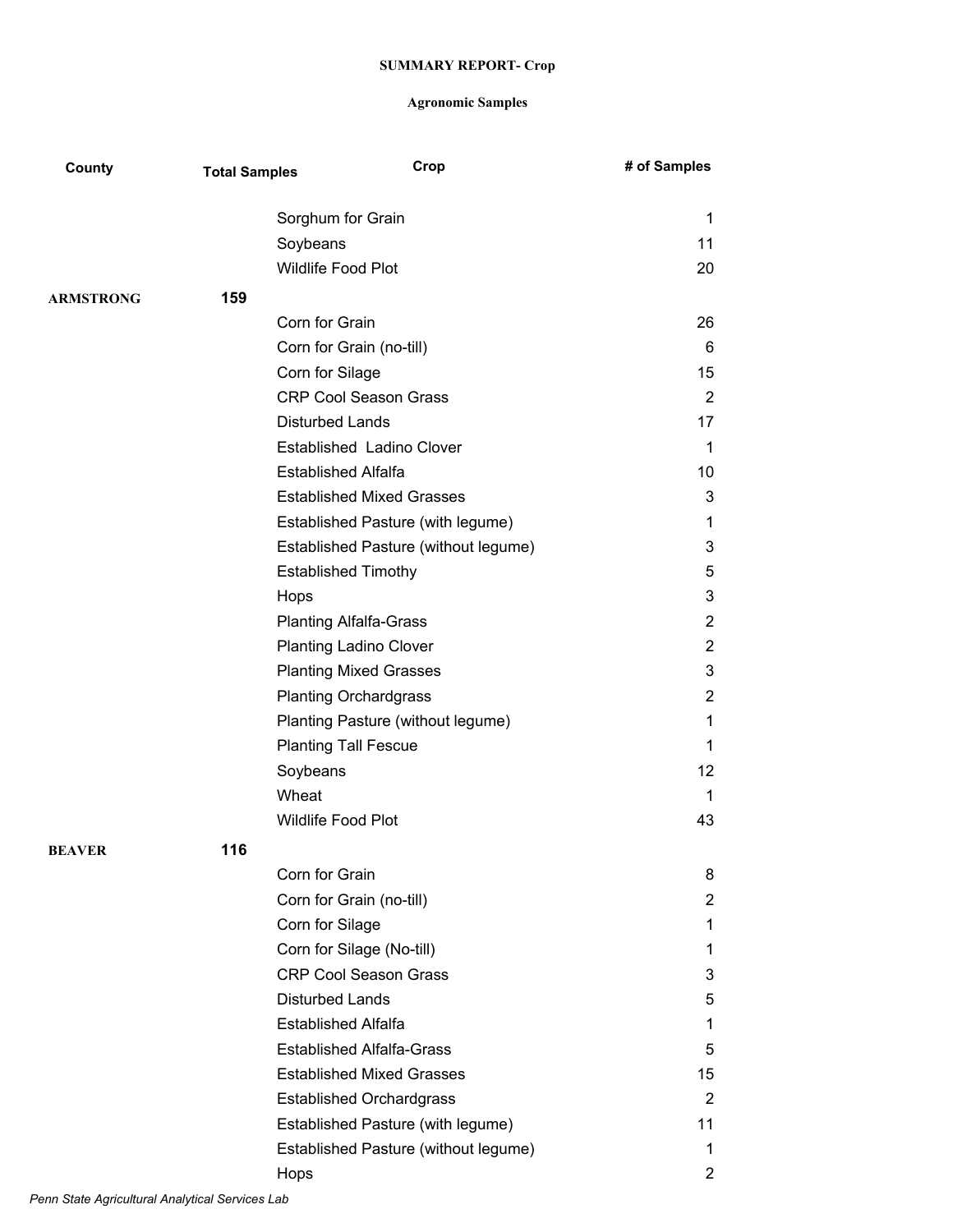| County         | <b>Total Samples</b> | Crop                                   | # of Samples   |
|----------------|----------------------|----------------------------------------|----------------|
|                |                      |                                        |                |
|                | Other                |                                        | 6              |
|                |                      | <b>Planting Alfalfa</b>                | 3              |
|                |                      | <b>Planting Alfalfa-Grass</b>          | 6              |
|                |                      | <b>Planting Orchardgrass</b>           | 1              |
|                |                      | <b>Planting Timothy</b>                | 1              |
|                |                      | Renovating Pasture (with legume)       | 1              |
|                | Rye                  |                                        | 2              |
|                |                      | Soybeans                               | 8              |
|                |                      | Wheat                                  | 31             |
| <b>BEDFORD</b> | 233                  |                                        |                |
|                |                      | <b>Buckwheat</b>                       | 1              |
|                |                      | Corn for Grain                         | 19             |
|                |                      | Corn for Grain (no-till)               | 14             |
|                |                      | Corn for Silage                        | 2              |
|                |                      | Corn for Silage (No-till)              | 8              |
|                |                      | <b>CRP Cool Season Grass</b>           | 40             |
|                |                      | Established Ladino Clover              | 1              |
|                |                      | <b>Established Warm Season Grasses</b> | 1              |
|                |                      | <b>Established Alfalfa-Grass</b>       | 14             |
|                |                      | <b>Established Mixed Grasses</b>       | 37             |
|                |                      | <b>Established Orchardgrass</b>        | 5              |
|                |                      | Established Pasture (with legume)      | 4              |
|                |                      | Established Pasture (without legume)   | 22             |
|                | Hops                 |                                        | 1              |
|                | Oats                 |                                        | 4              |
|                | Other                |                                        | 3              |
|                |                      | Planting Alfalfa                       | 1              |
|                |                      | <b>Planting Alfalfa-Grass</b>          | 10             |
|                |                      | <b>Planting Bromegrass</b>             | $\overline{2}$ |
|                |                      | <b>Planting Mixed Grasses</b>          | 10             |
|                |                      | <b>Planting Orchardgrass</b>           | $\overline{2}$ |
|                |                      | Planting Red Clover in Oats            | $\overline{2}$ |
|                |                      | <b>Planting Tall Fescue</b>            | 1              |
|                |                      | Renovating Pasture (with legume)       | 1              |
|                | Rye                  |                                        | 1              |
|                |                      | Soybeans                               | 17             |
|                |                      | <b>Spring Barley</b>                   | $\overline{2}$ |
|                |                      | Wheat                                  | 1              |
|                |                      | Wildlife Food Plot                     | 7              |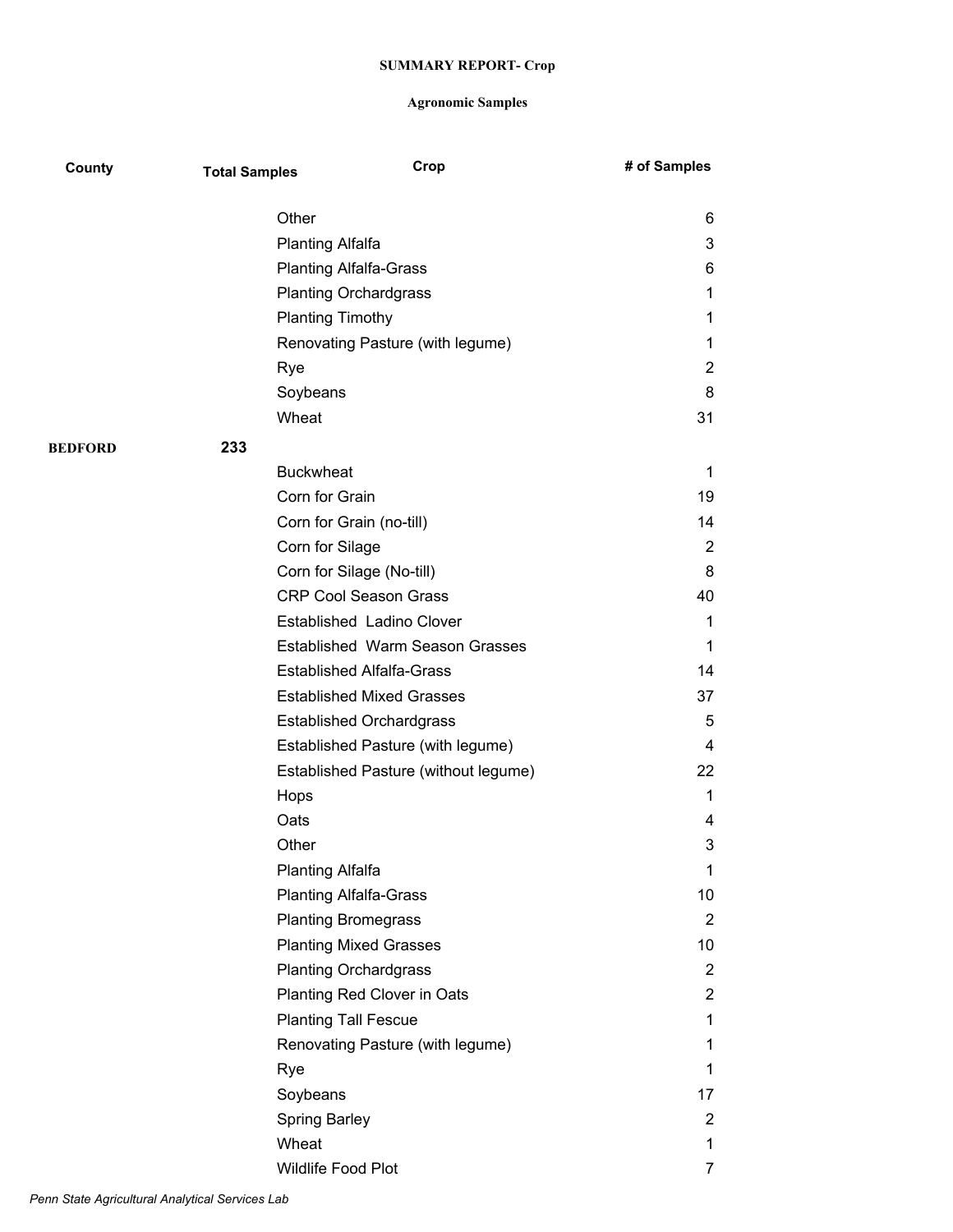| County       | <b>Total Samples</b> | Crop                                 | # of Samples   |
|--------------|----------------------|--------------------------------------|----------------|
| <b>BERKS</b> | 331                  |                                      |                |
|              |                      | <b>Brassicas</b>                     | 1              |
|              |                      | <b>Buckwheat</b>                     | 1              |
|              |                      | Corn for Grain                       | 13             |
|              |                      | Corn for Grain (no-till)             | 24             |
|              |                      | Corn for Silage (No-till)            | 11             |
|              |                      | <b>CRP Cool Season Grass</b>         | 2              |
|              |                      | <b>CRP Warm Season Grass</b>         | 4              |
|              |                      | Established Ladino Clover            | $\overline{2}$ |
|              |                      | <b>Established Alfalfa-Grass</b>     | 8              |
|              |                      | <b>Established Mixed Grasses</b>     | 6              |
|              |                      | <b>Established Orchardgrass</b>      | $\overline{7}$ |
|              |                      | Established Pasture (with legume)    | 6              |
|              |                      | Established Pasture (without legume) | 11             |
|              |                      | <b>Established Timothy</b>           | 2              |
|              |                      | Hops                                 | $\overline{2}$ |
|              |                      | <b>Horticultural Cover Crop</b>      | 4              |
|              |                      | Oats                                 | $\mathbf 1$    |
|              |                      | Other                                | 147            |
|              |                      | <b>Planting Alfalfa</b>              | 1              |
|              |                      | <b>Planting Alfalfa-Grass</b>        | 1              |
|              |                      | <b>Planting Ladino Clover</b>        | 1              |
|              |                      | <b>Planting Mixed Grasses</b>        | 6              |
|              |                      | Planting Pasture (without legume)    | 4              |
|              |                      | <b>Planting Red Clover</b>           | 3              |
|              |                      | <b>Planting Red Clover in Wheat</b>  | $\overline{2}$ |
|              |                      | Renovating Pasture (with legume)     | $\overline{2}$ |
|              |                      | Rye                                  | $\mathbf{1}$   |
|              |                      | Soybeans                             | 22             |
|              |                      | Sunflowers                           | $\overline{2}$ |
|              |                      | Wheat                                | 5              |
|              |                      | Wildlife Food Plot                   | 28             |
|              |                      | <b>Winter Barley</b>                 | $\mathbf{1}$   |
| <b>BLAIR</b> | 220                  |                                      |                |
|              |                      | <b>Brassicas</b>                     | 1              |
|              |                      | <b>Buckwheat</b>                     | 3              |
|              |                      | Corn for Grain                       | 16             |
|              |                      | Corn for Grain (no-till)             | 44             |
|              |                      | Corn for Silage                      | 6              |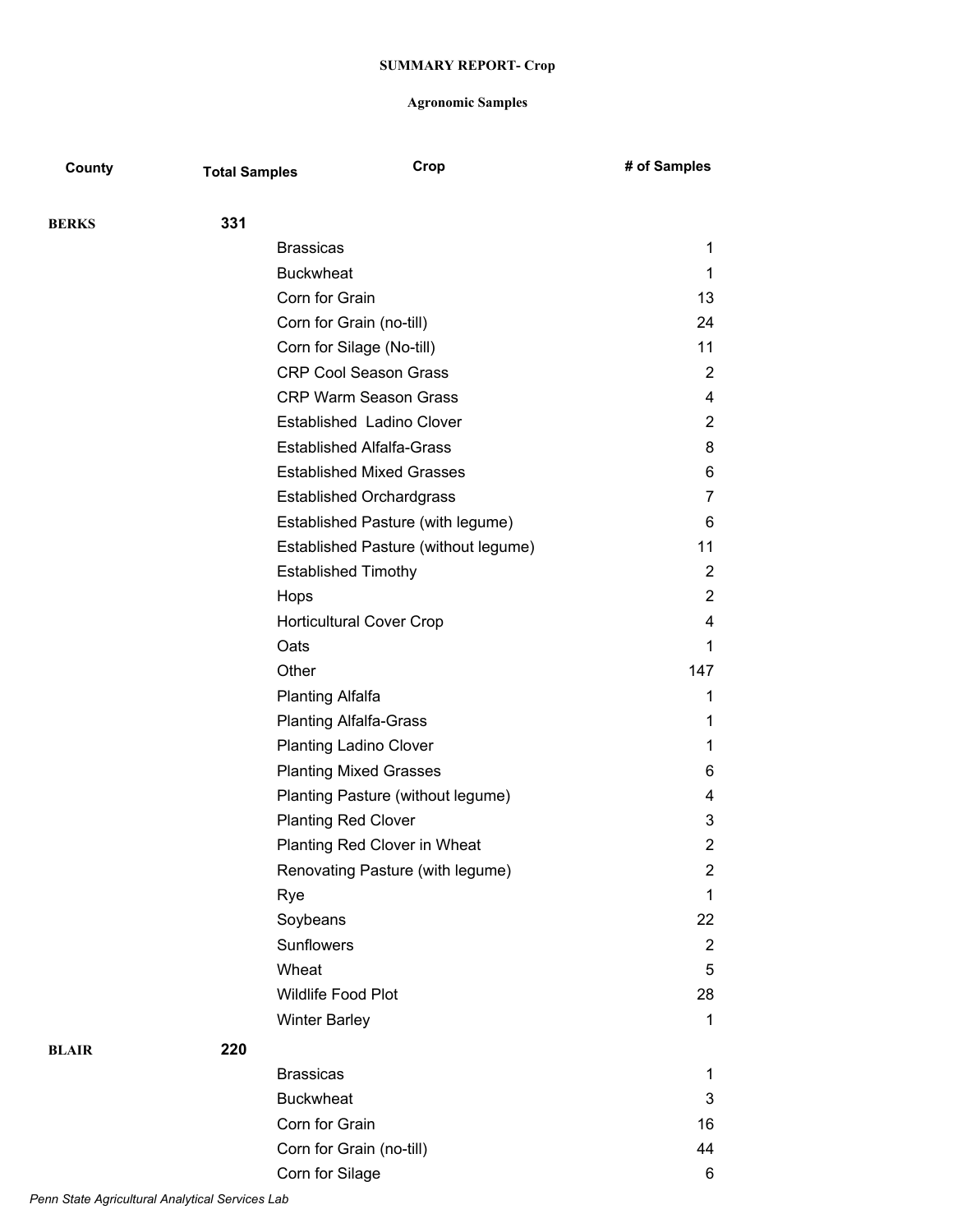| County   | <b>Total Samples</b> | Crop                                 | # of Samples   |
|----------|----------------------|--------------------------------------|----------------|
|          |                      | Corn for Silage (No-till)            | 3              |
|          |                      | <b>CRP Cool Season Grass</b>         | $\overline{2}$ |
|          |                      | <b>Established Alfalfa</b>           | 10             |
|          |                      | <b>Established Alfalfa-Grass</b>     | 7              |
|          |                      | <b>Established Mixed Grasses</b>     | 16             |
|          |                      | <b>Established Orchardgrass</b>      | 3              |
|          |                      | Established Pasture (with legume)    | 6              |
|          |                      | <b>Established Timothy</b>           | 11             |
|          |                      | <b>Horticultural Cover Crop</b>      | 4              |
|          |                      | Oats                                 | $\overline{2}$ |
|          |                      | Other                                | $\overline{2}$ |
|          |                      | <b>Planting Alfalfa</b>              | $\overline{2}$ |
|          |                      | <b>Planting Ladino Clover</b>        | 1              |
|          |                      | <b>Planting Mixed Grasses</b>        | 14             |
|          |                      | <b>Planting Orchardgrass</b>         | 3              |
|          |                      | Planting Pasture (without legume)    | $\overline{2}$ |
|          |                      | <b>Planting Red Clover</b>           | 1              |
|          |                      | <b>Planting Timothy</b>              | $\overline{2}$ |
|          |                      | <b>Planting Trefoil</b>              | $\overline{2}$ |
|          |                      | Renovating Pasture (with legume)     | 3              |
|          |                      | Rye                                  | 3              |
|          |                      | Sorghum-Sudangrass                   | $\overline{2}$ |
|          |                      | Soybeans                             | 22             |
|          |                      | Spring Barley                        | $\overline{2}$ |
|          |                      | Wheat                                | 4              |
|          |                      | <b>Wildlife Food Plot</b>            | 21             |
| BRADFORD | 627                  |                                      |                |
|          |                      | <b>Brassicas</b>                     | 5              |
|          |                      | Corn for Grain                       | 69             |
|          |                      | Corn for Grain (no-till)             | 135            |
|          |                      | Corn for Silage                      | 18             |
|          |                      | Corn for Silage (No-till)            | 35             |
|          |                      | <b>CRP Cool Season Grass</b>         | 26             |
|          |                      | <b>Disturbed Lands</b>               | 1              |
|          |                      | <b>Established Alfalfa</b>           | 4              |
|          |                      | <b>Established Alfalfa-Grass</b>     | 13             |
|          |                      | <b>Established Mixed Grasses</b>     | 69             |
|          |                      | <b>Established Orchardgrass</b>      | 5              |
|          |                      | Established Pasture (without legume) | 8              |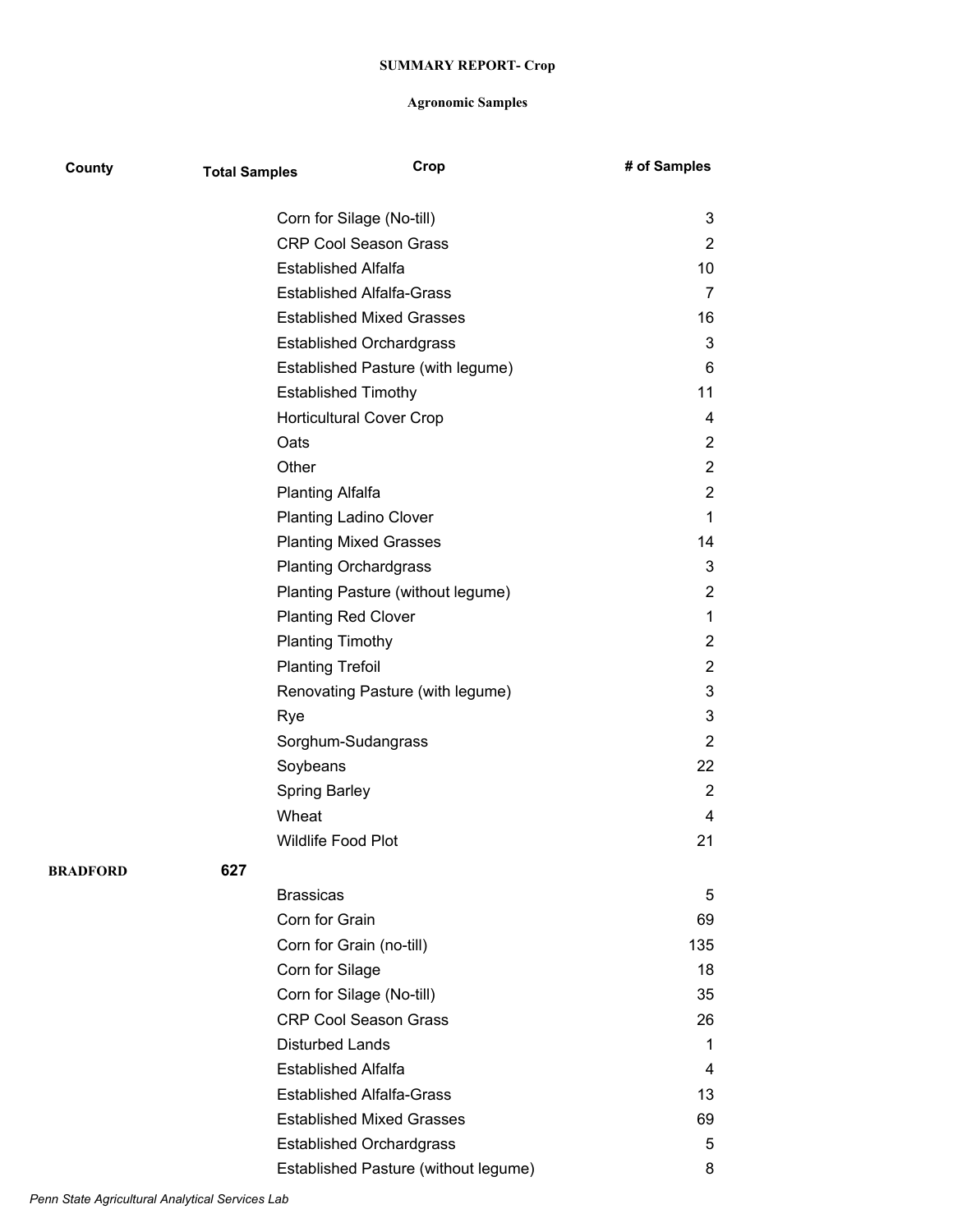| County       | <b>Total Samples</b> | Crop                                 | # of Samples   |
|--------------|----------------------|--------------------------------------|----------------|
|              |                      | <b>Established Timothy</b>           | 7              |
|              | Oats                 |                                      | 4              |
|              | Other                |                                      | 68             |
|              |                      | <b>Planting Alfalfa</b>              | 2              |
|              |                      | <b>Planting Alfalfa-Grass</b>        | 34             |
|              |                      | <b>Planting Ladino Clover</b>        | 2              |
|              |                      | <b>Planting Mixed Grasses</b>        | 17             |
|              |                      | <b>Planting Orchardgrass</b>         | 1              |
|              |                      | <b>Planting Red Clover-Grass</b>     | 7              |
|              | Soybeans             |                                      | 76             |
|              |                      | Wildlife Food Plot                   | 21             |
| <b>BUCKS</b> | 218                  |                                      |                |
|              | <b>Brassicas</b>     |                                      | 9              |
|              |                      | Corn for Grain                       | 9              |
|              |                      | Corn for Grain (no-till)             | 4              |
|              |                      | Corn for Silage                      | 5              |
|              |                      | <b>CRP Cool Season Grass</b>         | 1              |
|              |                      | Established Ladino Clover            | 2              |
|              |                      | <b>Established Mixed Grasses</b>     | 23             |
|              |                      | <b>Established Orchardgrass</b>      | 6              |
|              |                      | Established Pasture (with legume)    | 9              |
|              |                      | Established Pasture (without legume) | 17             |
|              |                      | <b>Established Timothy</b>           | 1              |
|              | Oats                 |                                      | 1              |
|              | Other                |                                      | 74             |
|              |                      | <b>Planting Alfalfa</b>              | 4              |
|              |                      | <b>Planting Alfalfa-Grass</b>        | 1              |
|              |                      | <b>Planting Bluegrass</b>            | 1              |
|              |                      | <b>Planting Ladino Clover</b>        | $\overline{2}$ |
|              |                      | <b>Planting Orchardgrass</b>         | 1              |
|              |                      | Planting Pasture (with legume)       | 2              |
|              |                      | Planting Pasture (without legume)    | $\overline{2}$ |
|              |                      | Planting Red Clover in Wheat         | 3              |
|              |                      | <b>Planting Red Clover-Grass</b>     | 1              |
|              |                      | <b>Planting Timothy</b>              | $\overline{2}$ |
|              |                      | Renovating Pasture (with legume)     | 7              |
|              | Soybeans             |                                      | 9              |
|              | Sunflowers           |                                      | 1              |
|              | Wheat                |                                      | 3              |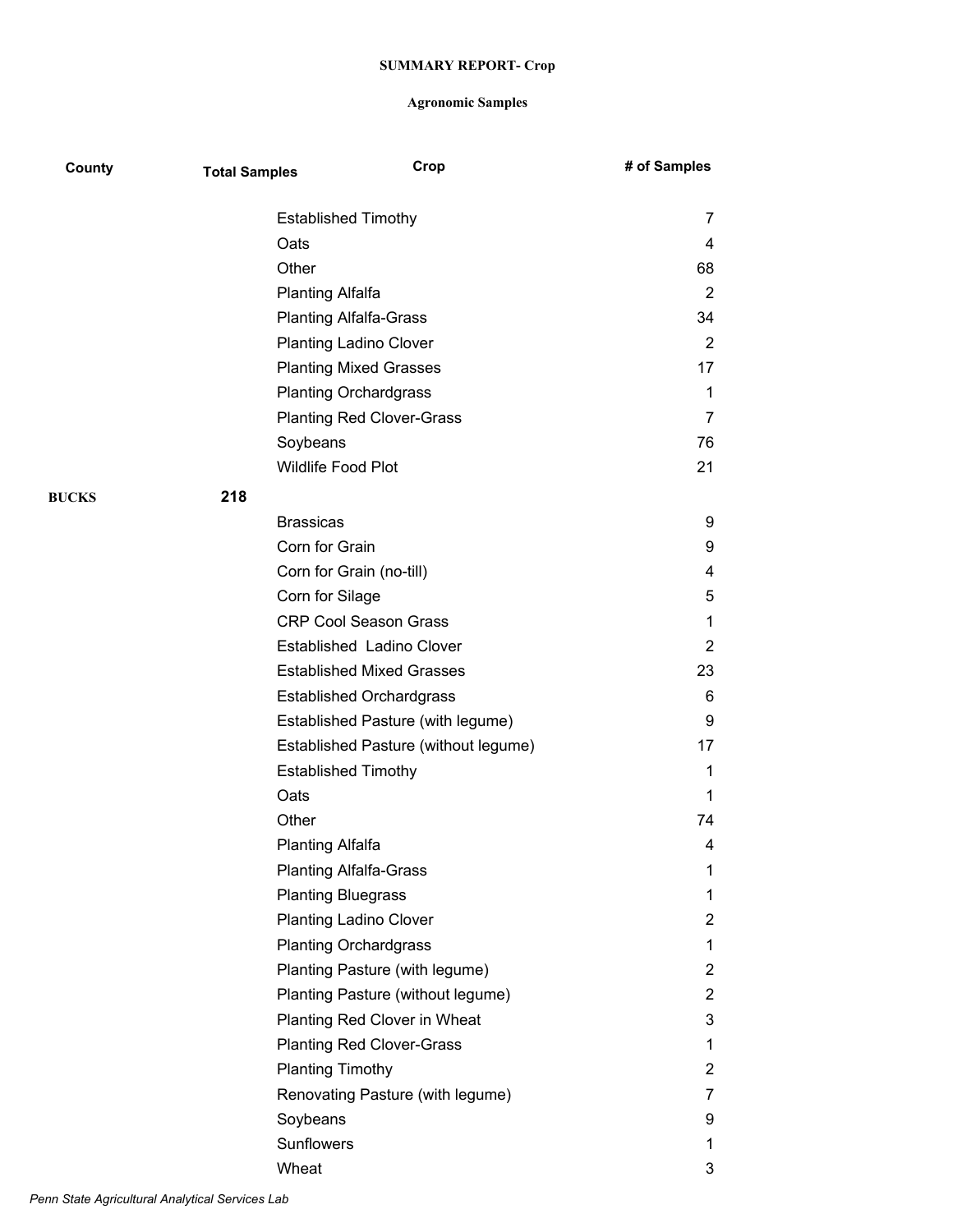| County        | <b>Total Samples</b> |                               | Crop                                 | # of Samples   |
|---------------|----------------------|-------------------------------|--------------------------------------|----------------|
|               |                      | <b>Wildlife Food Plot</b>     |                                      | 18             |
| <b>BUTLER</b> | 323                  |                               |                                      |                |
|               |                      | <b>Brassicas</b>              |                                      | 2              |
|               |                      | <b>Buckwheat</b>              |                                      | 1              |
|               |                      | Corn for Grain                |                                      | 52             |
|               |                      | Corn for Grain (no-till)      |                                      | 37             |
|               |                      | Corn for Silage               |                                      | 16             |
|               |                      |                               | Corn for Silage (No-till)            | 9              |
|               |                      |                               | <b>Established Bluegrass</b>         | 1              |
|               |                      |                               | Established Trefoil-grass            | 3              |
|               |                      | <b>Established Alfalfa</b>    |                                      | 7              |
|               |                      |                               | <b>Established Alfalfa-Grass</b>     | 5              |
|               |                      |                               | <b>Established Mixed Grasses</b>     | 14             |
|               |                      |                               | <b>Established Orchardgrass</b>      | 1              |
|               |                      |                               | Established Pasture (with legume)    | 4              |
|               |                      |                               | Established Pasture (without legume) | 9              |
|               |                      |                               | <b>Established Tall Fescue</b>       | 1              |
|               |                      | <b>Established Timothy</b>    |                                      | 5              |
|               |                      | Hops                          |                                      | 1              |
|               |                      | Oats                          |                                      | 1              |
|               |                      | Other                         |                                      | 1              |
|               |                      | <b>Planting Alfalfa</b>       |                                      | 1              |
|               |                      |                               | Planting Alfalfa (No Till)           | 2              |
|               |                      |                               | Planting Alfalfa in Oats             | 1              |
|               |                      |                               | Planting Alfalfa in Wheat            | 1              |
|               |                      | <b>Planting Alfalfa-Grass</b> |                                      | 4              |
|               |                      |                               | <b>Planting Ladino Clover</b>        | 6              |
|               |                      |                               | <b>Planting Mixed Grasses</b>        | $\overline{2}$ |
|               |                      |                               | Planting Pasture (with legume)       | 3              |
|               |                      |                               | Planting Pasture (without legume)    | 4              |
|               |                      | <b>Planting Red Clover</b>    |                                      | $\mathbf{2}$   |
|               |                      |                               | Planting Red Clover (No-till)        | 1              |
|               |                      |                               | Planting Red Clover in Oats          | 4              |
|               |                      |                               | <b>Planting Red Clover-Grass</b>     | 4              |
|               |                      | <b>Planting Tall Fescue</b>   |                                      | 4              |
|               |                      | <b>Planting Timothy</b>       |                                      | 3              |
|               |                      | <b>Planting Trefoil</b>       |                                      | $\overline{2}$ |
|               |                      | <b>Planting Trefoil-Grass</b> |                                      | 1              |
|               |                      |                               | Renovating Pasture (with legume)     | 6              |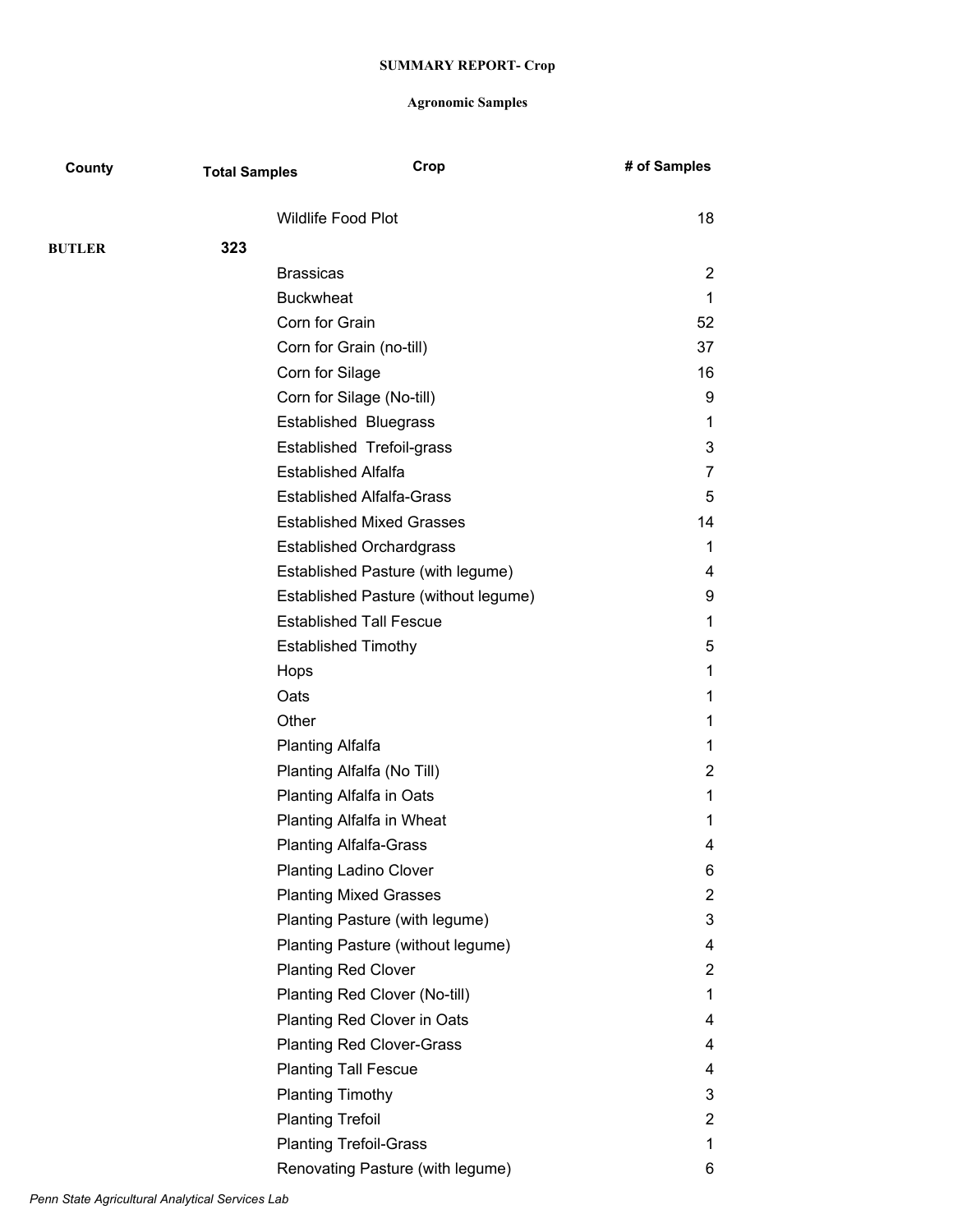| County         | <b>Total Samples</b> | Crop                                   | # of Samples   |
|----------------|----------------------|----------------------------------------|----------------|
|                |                      | Rye                                    | 2              |
|                |                      | Soybeans                               | 75             |
|                |                      | Wheat                                  | 7              |
|                |                      | Wildlife Food Plot                     | 14             |
|                |                      | <b>Winter Barley</b>                   | 4              |
| <b>CAMBRIA</b> | 211                  |                                        |                |
|                |                      | <b>Buckwheat</b>                       | $\overline{2}$ |
|                |                      | Corn for Grain                         | 30             |
|                |                      | Corn for Grain (no-till)               | 29             |
|                |                      | Corn for Silage                        | 24             |
|                |                      | <b>CRP Cool Season Grass</b>           | 20             |
|                |                      | <b>CRP Warm Season Grass</b>           | 4              |
|                |                      | Established Ladino Clover              | 1              |
|                |                      | <b>Established Red Clover-Grass</b>    | 1              |
|                |                      | <b>Established Warm Season Grasses</b> | 1              |
|                |                      | <b>Established Alfalfa</b>             | 8              |
|                |                      | <b>Established Alfalfa-Grass</b>       | 4              |
|                |                      | <b>Established Mixed Grasses</b>       | 6              |
|                |                      | <b>Established Orchardgrass</b>        | 3              |
|                |                      | Established Pasture (with legume)      | 4              |
|                |                      | Established Pasture (without legume)   | 7              |
|                |                      | Oats                                   | 11             |
|                |                      | <b>Planting Alfalfa</b>                | $\overline{2}$ |
|                |                      | Planting Alfalfa in Oats               | 5              |
|                |                      | <b>Planting Ladino Clover</b>          | 4              |
|                |                      | <b>Planting Mixed Grasses</b>          | 10             |
|                |                      | <b>Planting Red Clover</b>             | 1              |
|                |                      | <b>Planting Timothy</b>                | $\overline{2}$ |
|                |                      | Small Grain Silage                     | 6              |
|                |                      | Sorghum-Sudangrass                     | 1              |
|                |                      | Soybeans                               | 15             |
|                |                      | Wheat                                  | $\overline{2}$ |
|                |                      | Wildlife Food Plot                     | 8              |
| <b>CAMERON</b> | 51                   |                                        |                |
|                |                      | <b>Brassicas</b>                       | 6              |
|                |                      | Corn for Grain                         | $\overline{2}$ |
|                |                      | Established Ladino Clover              | 1              |
|                |                      | <b>Established Mixed Grasses</b>       | 1              |
|                |                      | <b>Established Orchardgrass</b>        | 3              |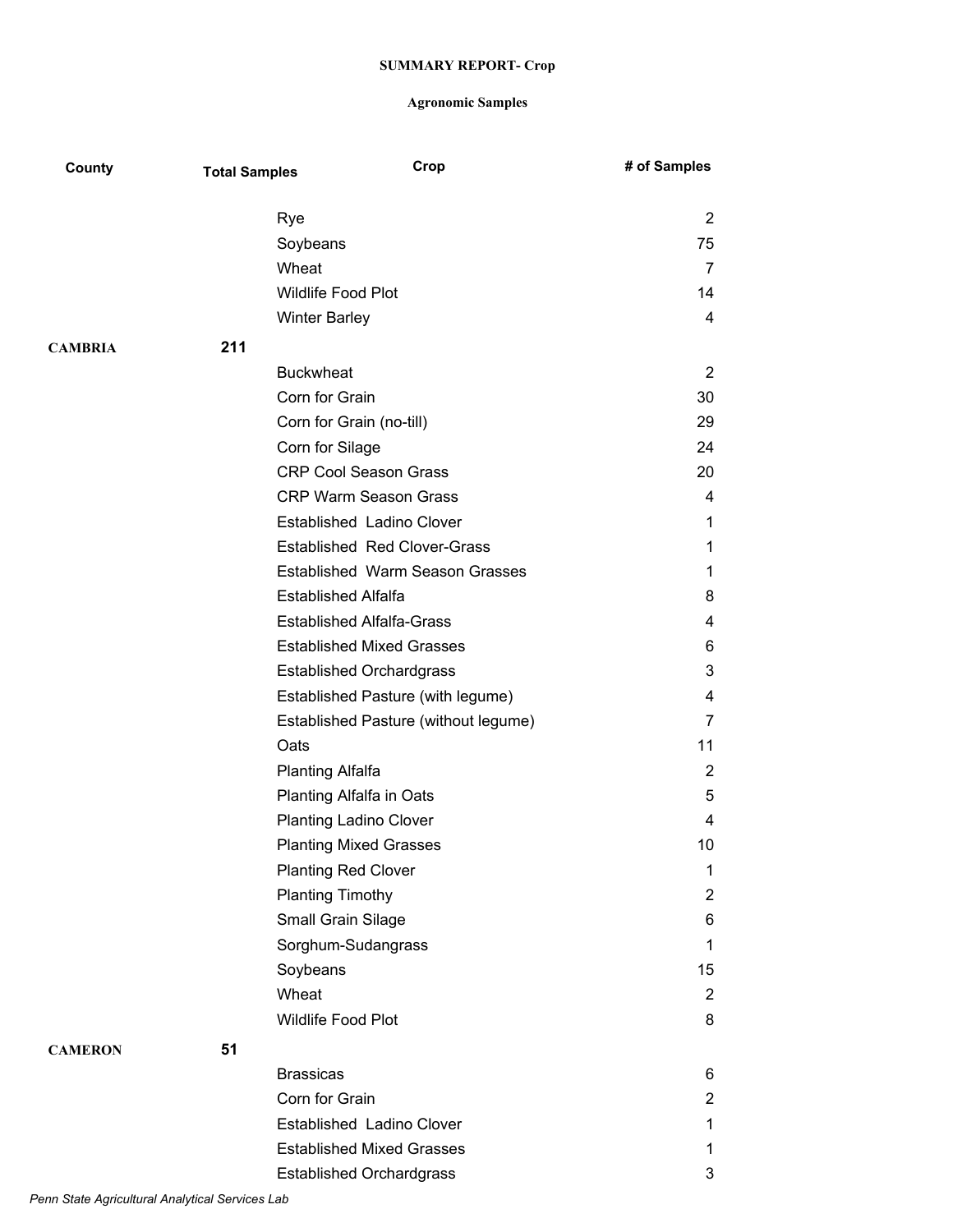| County        | <b>Total Samples</b> |                            | Crop                                   | # of Samples   |
|---------------|----------------------|----------------------------|----------------------------------------|----------------|
|               |                      |                            | <b>Established Tall Fescue</b>         | 1              |
|               |                      |                            | <b>Planting Ladino Clover</b>          | 9              |
|               |                      |                            | <b>Planting Mixed Grasses</b>          | 3              |
|               |                      | Soybeans                   |                                        | 2              |
|               |                      | Wildlife Food Plot         |                                        | 23             |
| <b>CARBON</b> | 30                   |                            |                                        |                |
|               |                      | <b>Brassicas</b>           |                                        | 1              |
|               |                      | Corn for Grain             |                                        | 6              |
|               |                      |                            | Corn for Silage (No-till)              | 1              |
|               |                      |                            | <b>Established Orchardgrass</b>        | 1              |
|               |                      |                            | <b>Planting Alfalfa-Grass</b>          | 1              |
|               |                      |                            | <b>Planting Orchardgrass</b>           | 1              |
|               |                      | <b>Planting Red Clover</b> |                                        | 1              |
|               |                      | <b>Planting Timothy</b>    |                                        | $\overline{c}$ |
|               |                      |                            | Renovating Pasture (with legume)       | 1              |
|               |                      | Soybeans                   |                                        | 8              |
|               |                      | Wheat                      |                                        | 3              |
|               |                      | Wildlife Food Plot         |                                        | 4              |
| <b>CENTRE</b> | 3,589                |                            |                                        |                |
|               |                      | <b>Buckwheat</b>           |                                        | 1              |
|               |                      | Corn for Grain             |                                        | 353            |
|               |                      |                            | Corn for Grain (no-till)               | 170            |
|               |                      | Corn for Silage            |                                        | 3              |
|               |                      |                            | Corn for Silage (No-till)              | 122            |
|               |                      |                            | <b>CRP Cool Season Grass</b>           | 20             |
|               |                      |                            | <b>CRP Warm Season Grass</b>           | 3              |
|               |                      | <b>Disturbed Lands</b>     |                                        | 1              |
|               |                      |                            | Established Ladino Clover              | 4              |
|               |                      |                            | Established Trefoil-grass              | 1.             |
|               |                      |                            | <b>Established Warm Season Grasses</b> | 3              |
|               |                      | <b>Established Alfalfa</b> |                                        | 40             |
|               |                      |                            | <b>Established Alfalfa-Grass</b>       | 55             |
|               |                      |                            | <b>Established Mixed Grasses</b>       | 82             |
|               |                      |                            | <b>Established Orchardgrass</b>        | 9              |
|               |                      |                            | Established Pasture (with legume)      | 14             |
|               |                      |                            | Established Pasture (without legume)   | 97             |
|               |                      | <b>Established Timothy</b> |                                        | 1              |
|               |                      | Millet for Grain           |                                        | 1.             |
|               |                      | Oats                       |                                        | 10             |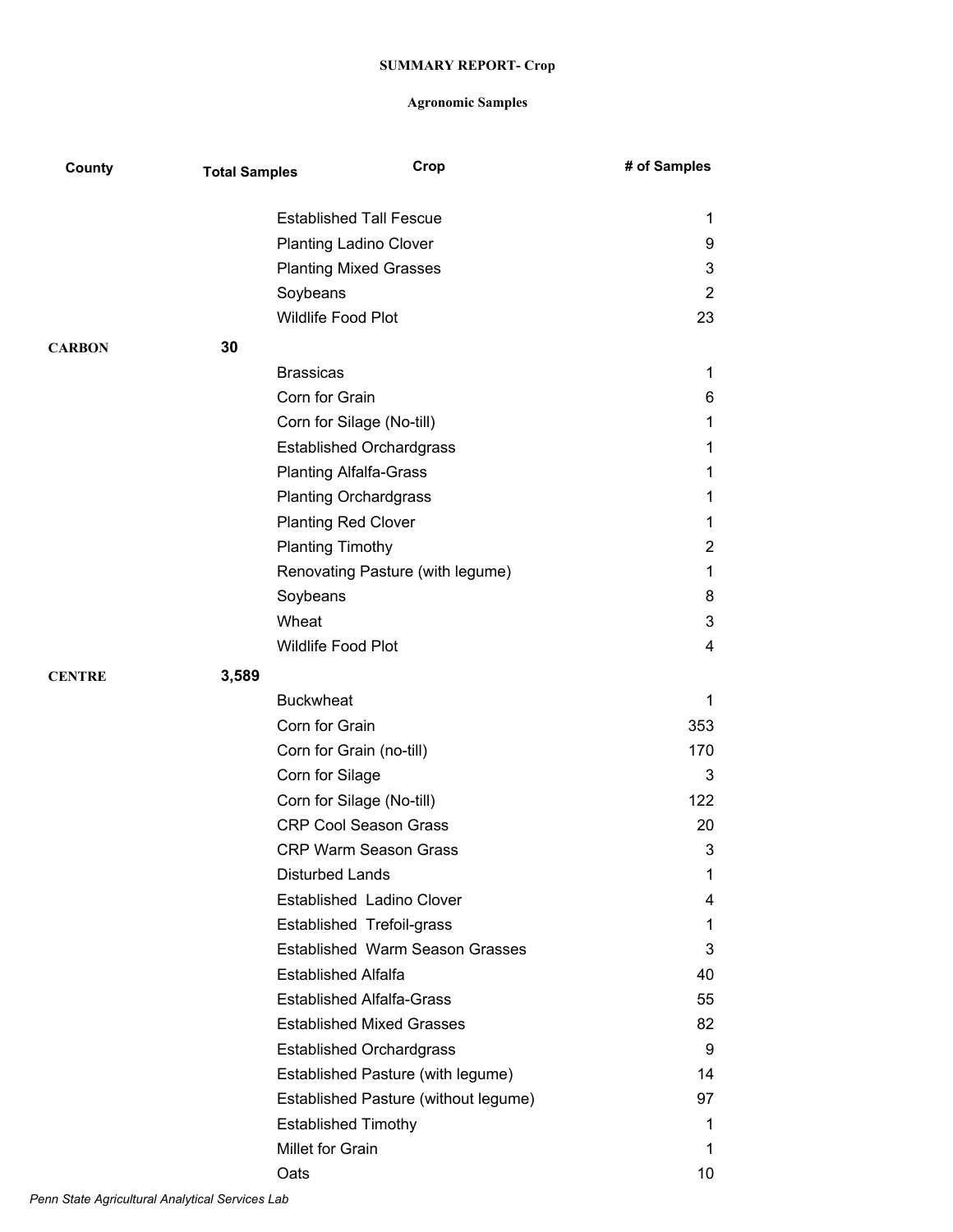| County         | <b>Total Samples</b> |                                  | Crop                                   | # of Samples   |
|----------------|----------------------|----------------------------------|----------------------------------------|----------------|
|                |                      | Other                            |                                        | 2,186          |
|                |                      | <b>Planting Alfalfa</b>          |                                        | 12             |
|                |                      | Planting Alfalfa (No Till)       |                                        | 6              |
|                |                      | Planting Alfalfa in Oats         |                                        | 1              |
|                |                      | <b>Planting Alfalfa-Grass</b>    |                                        | 20             |
|                |                      | <b>Planting Ladino Clover</b>    |                                        | 6              |
|                |                      | <b>Planting Mixed Grasses</b>    |                                        | 4              |
|                |                      | <b>Planting Orchardgrass</b>     |                                        | 3              |
|                |                      |                                  | Planting Pasture (with legume)         | 1              |
|                |                      |                                  | Planting Pasture (without legume)      | 4              |
|                |                      | <b>Planting Red Clover</b>       |                                        | 2              |
|                |                      | <b>Planting Tall Fescue</b>      |                                        | 10             |
|                |                      | <b>Planting Trefoil-Grass</b>    |                                        | 4              |
|                |                      |                                  | <b>Planting Warm Season Grasses</b>    | 1              |
|                |                      |                                  | Renovating Pasture (with legume)       | 5              |
|                |                      | Rye                              |                                        | 1              |
|                |                      | Small Grain Silage               |                                        | 18             |
|                |                      | Sorghum for Forage               |                                        | $\overline{2}$ |
|                |                      | Sorghum for Grain                |                                        | 5              |
|                |                      | Sorghum-Sudangrass               |                                        | 4              |
|                |                      | Soybeans                         |                                        | 185            |
|                |                      | Sunflowers                       |                                        | 1              |
|                |                      | Tobacco                          |                                        | 1              |
|                |                      | Wheat                            |                                        | 16             |
|                |                      | Wildlife Food Plot               |                                        | 95             |
|                |                      | <b>Winter Barley</b>             |                                        | 6              |
| <b>CHESTER</b> | 184                  |                                  |                                        |                |
|                |                      | <b>Brassicas</b>                 |                                        | 2              |
|                |                      | Corn for Grain (no-till)         |                                        | 19             |
|                |                      | Corn for Silage                  |                                        | 3              |
|                |                      | <b>CRP Cool Season Grass</b>     |                                        | 2              |
|                |                      | <b>Established Ladino Clover</b> |                                        | 1              |
|                |                      | <b>Established Red Clover</b>    |                                        | 1              |
|                |                      |                                  | <b>Established Warm Season Grasses</b> | 1              |
|                |                      |                                  | <b>Established Mixed Grasses</b>       | 8              |
|                |                      | <b>Established Orchardgrass</b>  |                                        | 22             |
|                |                      |                                  | Established Pasture (with legume)      | 12             |
|                |                      |                                  | Established Pasture (without legume)   | 26             |
|                |                      | <b>Established Tall Fescue</b>   |                                        | 2              |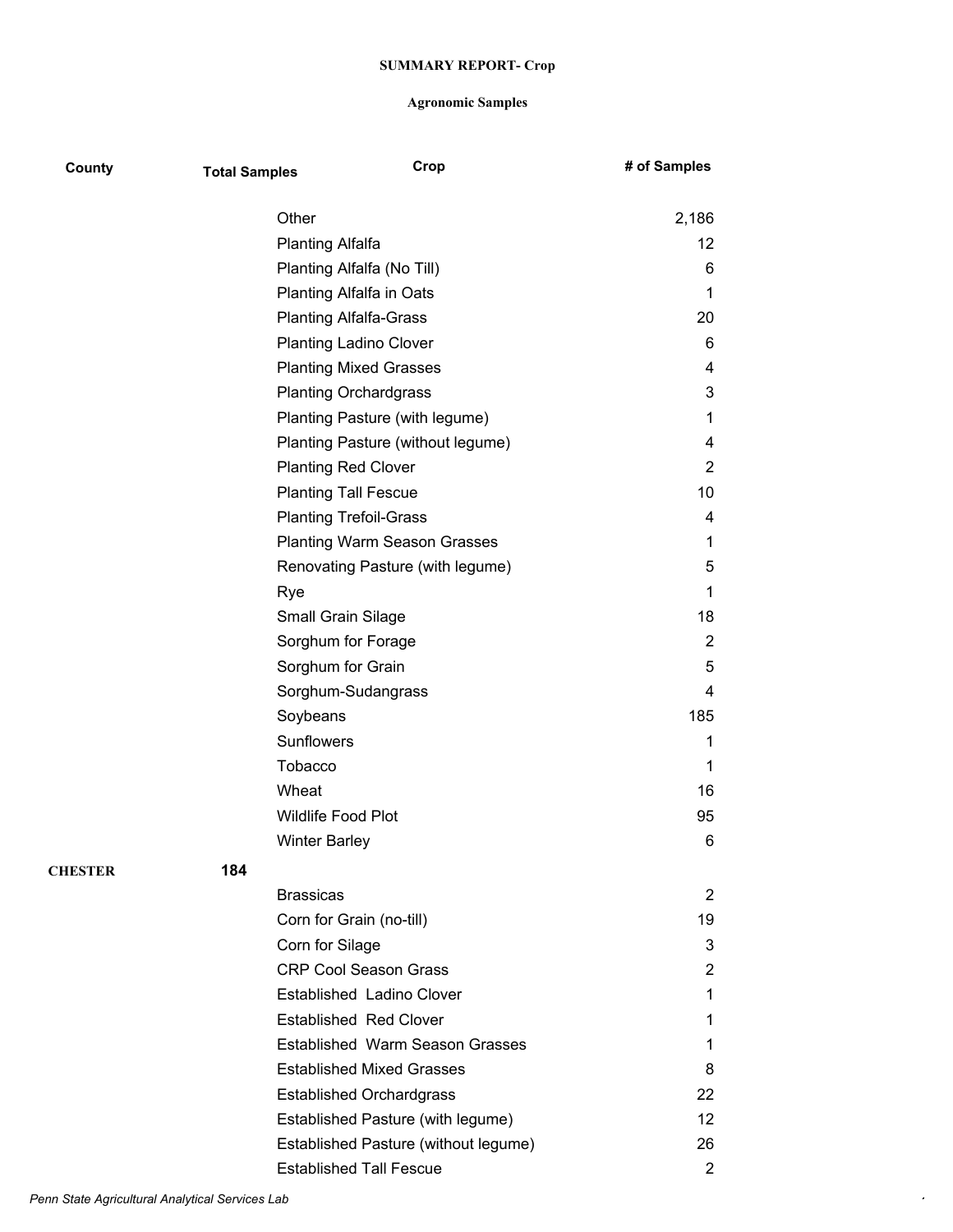| County         | <b>Total Samples</b> | Crop                                 | # of Samples   |
|----------------|----------------------|--------------------------------------|----------------|
|                |                      | <b>Horticultural Cover Crop</b>      | 1              |
|                |                      | Other                                | 15             |
|                |                      | Planting Alfalfa (No Till)           | 2              |
|                |                      | <b>Planting Alfalfa-Grass</b>        | 1              |
|                |                      | <b>Planting Ladino Clover</b>        | 3              |
|                |                      | <b>Planting Mixed Grasses</b>        | 11             |
|                |                      | <b>Planting Orchardgrass</b>         | 5              |
|                |                      | Planting Pasture (with legume)       | 3              |
|                |                      | Planting Pasture (without legume)    | 1              |
|                |                      | <b>Planting Red Clover</b>           | 2              |
|                |                      | Planting Red Clover (No-till)        | 1              |
|                |                      | <b>Planting Tall Fescue</b>          | 6              |
|                |                      | <b>Planting Timothy</b>              | 1              |
|                |                      | <b>Planting Warm Season Grasses</b>  | 3              |
|                |                      | Renovating Pasture (with legume)     | 2              |
|                |                      | Soybeans                             | 15             |
|                |                      | Wildlife Food Plot                   | 13             |
| <b>CLARION</b> | 254                  |                                      |                |
|                |                      | <b>Brassicas</b>                     | 7              |
|                |                      | <b>Buckwheat</b>                     | 3              |
|                |                      | Corn for Grain                       | 87             |
|                |                      | Corn for Grain (no-till)             | $\overline{2}$ |
|                |                      | Corn for Silage                      | 2              |
|                |                      | Corn for Silage (No-till)            | 4              |
|                |                      | <b>CRP Cool Season Grass</b>         | 7              |
|                |                      | <b>CRP Warm Season Grass</b>         | 1              |
|                |                      | Disturbed Lands                      | 3              |
|                |                      | <b>Established Red Clover-Grass</b>  | 1              |
|                |                      | Established Trefoil-grass            | 1              |
|                |                      | <b>Established Alfalfa-Grass</b>     | 10             |
|                |                      | <b>Established Mixed Grasses</b>     | 16             |
|                |                      | <b>Established Orchardgrass</b>      | 4              |
|                |                      | Established Pasture (with legume)    | 3              |
|                |                      | Established Pasture (without legume) | 7              |
|                |                      | <b>Established Tall Fescue</b>       | 3              |
|                |                      | Hops                                 | $\mathbf{2}$   |
|                |                      | Millet for Forage                    | 4              |
|                |                      | Oats                                 | 2              |
|                |                      | Other                                | 3              |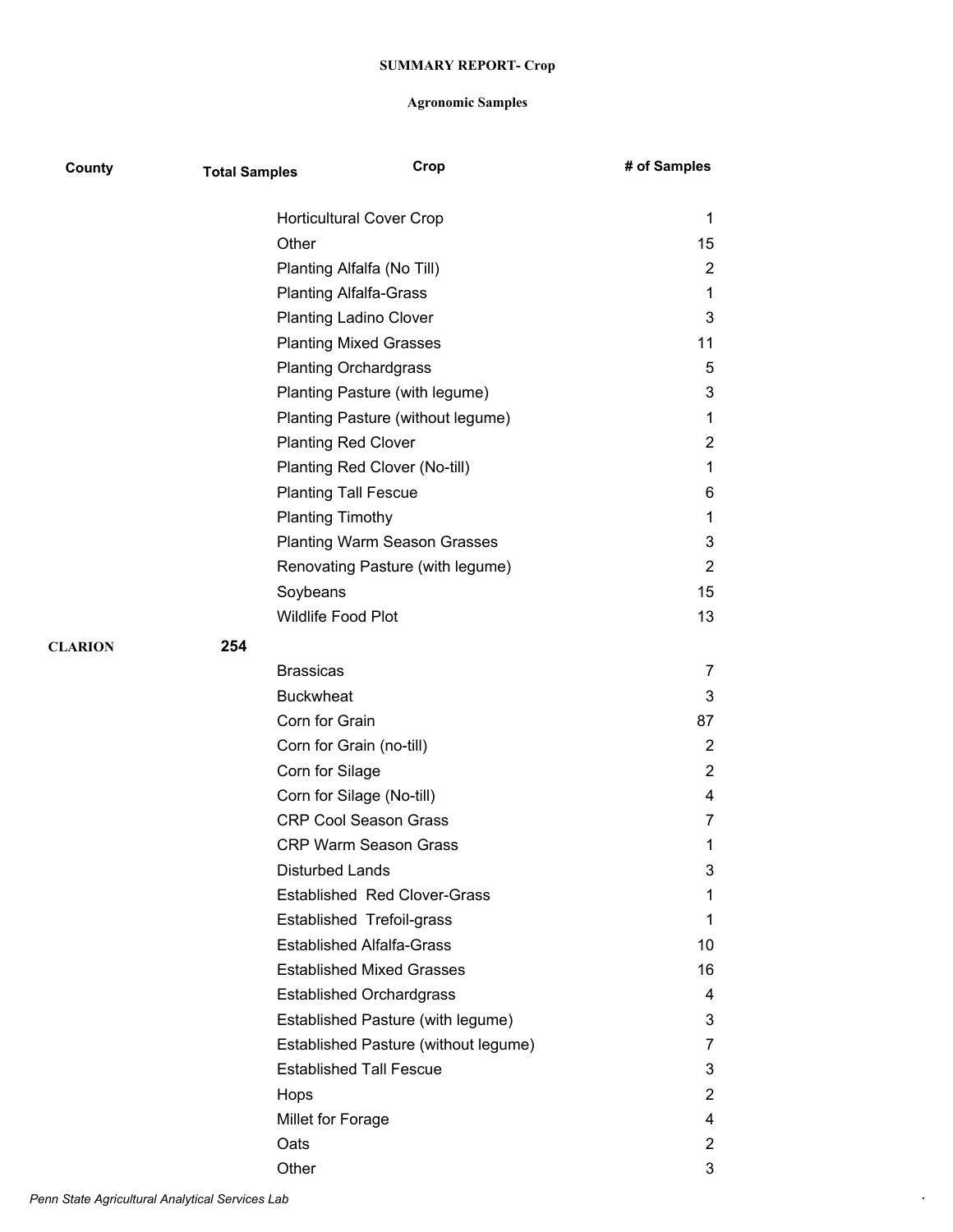| County            | <b>Total Samples</b> | Crop                                 | # of Samples    |
|-------------------|----------------------|--------------------------------------|-----------------|
|                   |                      | <b>Planting Alfalfa</b>              | 1               |
|                   |                      | Planting Alfalfa in Wheat            | 1               |
|                   |                      | <b>Planting Alfalfa-Grass</b>        | 3               |
|                   |                      | <b>Planting Crownvetch</b>           | 1               |
|                   |                      | <b>Planting Ladino Clover</b>        | 5               |
|                   |                      | <b>Planting Mixed Grasses</b>        | 12              |
|                   |                      | Planting Pasture (with legume)       | 3               |
|                   |                      | Planting Pasture (without legume)    | 1               |
|                   |                      | <b>Planting Red Clover-Grass</b>     | 1               |
|                   |                      | <b>Planting Tall Fescue</b>          | 1               |
|                   |                      | Renovating Pasture (with legume)     | 2               |
|                   |                      | Rye                                  | 1               |
|                   |                      | Soybeans                             | 5               |
|                   |                      | Sudangrass                           | 3               |
|                   |                      | Wildlife Food Plot                   | 42              |
| <b>CLEARFIELD</b> | 440                  |                                      |                 |
|                   |                      | <b>Brassicas</b>                     | 9               |
|                   |                      | <b>Buckwheat</b>                     | 10              |
|                   |                      | Corn for Grain                       | 101             |
|                   |                      | Corn for Grain (no-till)             | 18              |
|                   |                      | Corn for Silage                      | 10              |
|                   |                      | Corn for Silage (No-till)            | 11              |
|                   |                      | <b>CRP Cool Season Grass</b>         | 10              |
|                   |                      | <b>Disturbed Lands</b>               | 4               |
|                   |                      | Established Ladino Clover            | 1               |
|                   |                      | <b>Established Red Clover</b>        | 10              |
|                   |                      | <b>Established Alfalfa</b>           | 16              |
|                   |                      | <b>Established Alfalfa-Grass</b>     | 28              |
|                   |                      | <b>Established Mixed Grasses</b>     | 22              |
|                   |                      | <b>Established Orchardgrass</b>      | $\overline{2}$  |
|                   |                      | Established Pasture (with legume)    | $\overline{2}$  |
|                   |                      | Established Pasture (without legume) | $\overline{7}$  |
|                   |                      | <b>Established Reed Canarygrass</b>  | 3               |
|                   |                      | <b>Established Timothy</b>           | 6               |
|                   |                      | <b>Horticultural Cover Crop</b>      | 17              |
|                   |                      | Oats                                 | 7               |
|                   |                      | Other                                | 65              |
|                   |                      | <b>Planting Alfalfa</b>              | 4               |
|                   |                      | <b>Planting Alfalfa-Grass</b>        | 12 <sub>2</sub> |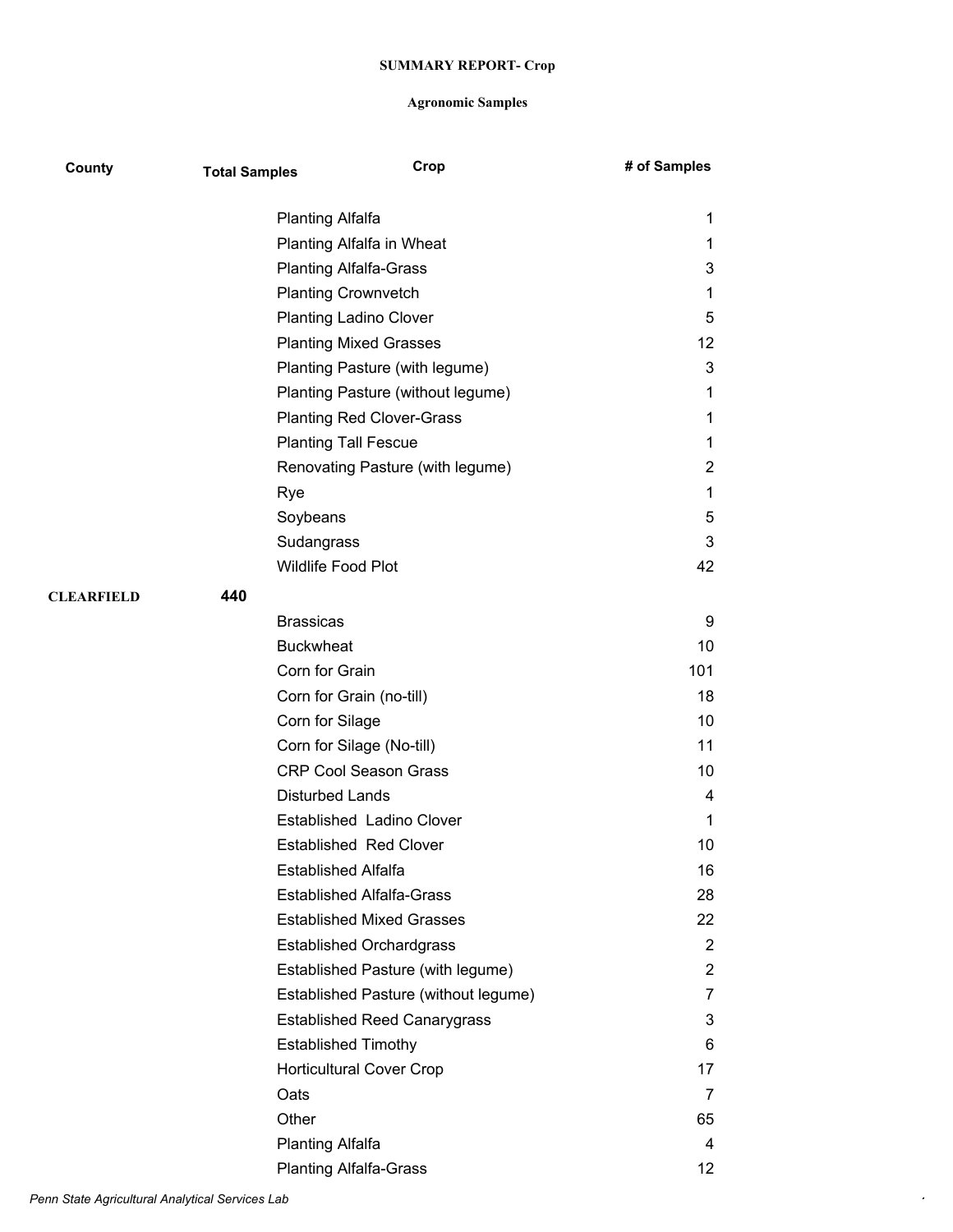| County         | <b>Total Samples</b> | Crop                                 | # of Samples   |
|----------------|----------------------|--------------------------------------|----------------|
|                |                      | <b>Planting Ladino Clover</b>        | 4              |
|                |                      | <b>Planting Mixed Grasses</b>        | 8              |
|                |                      | Planting Pasture (with legume)       | 1              |
|                |                      | Planting Pasture (without legume)    | 1              |
|                |                      | <b>Planting Red Clover</b>           | 1              |
|                |                      | Planting Red Clover (No-till)        | 1              |
|                |                      | Planting Red Clover in Wheat         | 1              |
|                |                      | <b>Planting Timothy</b>              | 5              |
|                |                      | <b>Planting Trefoil</b>              | 1              |
|                |                      | Soybeans                             | 5              |
|                |                      | Wheat                                | 4              |
|                |                      | Wildlife Food Plot                   | 33             |
| <b>CLINTON</b> | 163                  |                                      |                |
|                |                      | Corn for Grain                       | 1              |
|                |                      | Corn for Grain (no-till)             | 33             |
|                |                      | Corn for Silage                      | 3              |
|                |                      | Corn for Silage (No-till)            | 25             |
|                |                      | <b>CRP Cool Season Grass</b>         | 1              |
|                |                      | <b>Established Red Clover</b>        | 1              |
|                |                      | <b>Established Red Clover-Grass</b>  | 1              |
|                |                      | Established Trefoil-grass            | 1              |
|                |                      | <b>Established Alfalfa-Grass</b>     | 13             |
|                |                      | <b>Established Mixed Grasses</b>     | 6              |
|                |                      | <b>Established Orchardgrass</b>      | 4              |
|                |                      | Established Pasture (without legume) | 7              |
|                |                      | <b>Established Tall Fescue</b>       | 1              |
|                |                      | <b>Horticultural Cover Crop</b>      | 1              |
|                | Other                |                                      | 6              |
|                |                      | <b>Planting Alfalfa</b>              | $\overline{2}$ |
|                |                      | Planting Alfalfa (No Till)           | $\overline{2}$ |
|                |                      | <b>Planting Ladino Clover</b>        | 1              |
|                |                      | <b>Planting Orchardgrass</b>         | 3              |
|                |                      | Planting Pasture (with legume)       | 3              |
|                |                      | Planting Pasture (without legume)    | 1              |
|                |                      | <b>Planting Timothy</b>              | 1              |
|                |                      | <b>Planting Trefoil-Grass</b>        | 1              |
|                | Rye                  |                                      | 4              |
|                |                      | Soybeans                             | 7              |
|                |                      | Tobacco                              | $\overline{2}$ |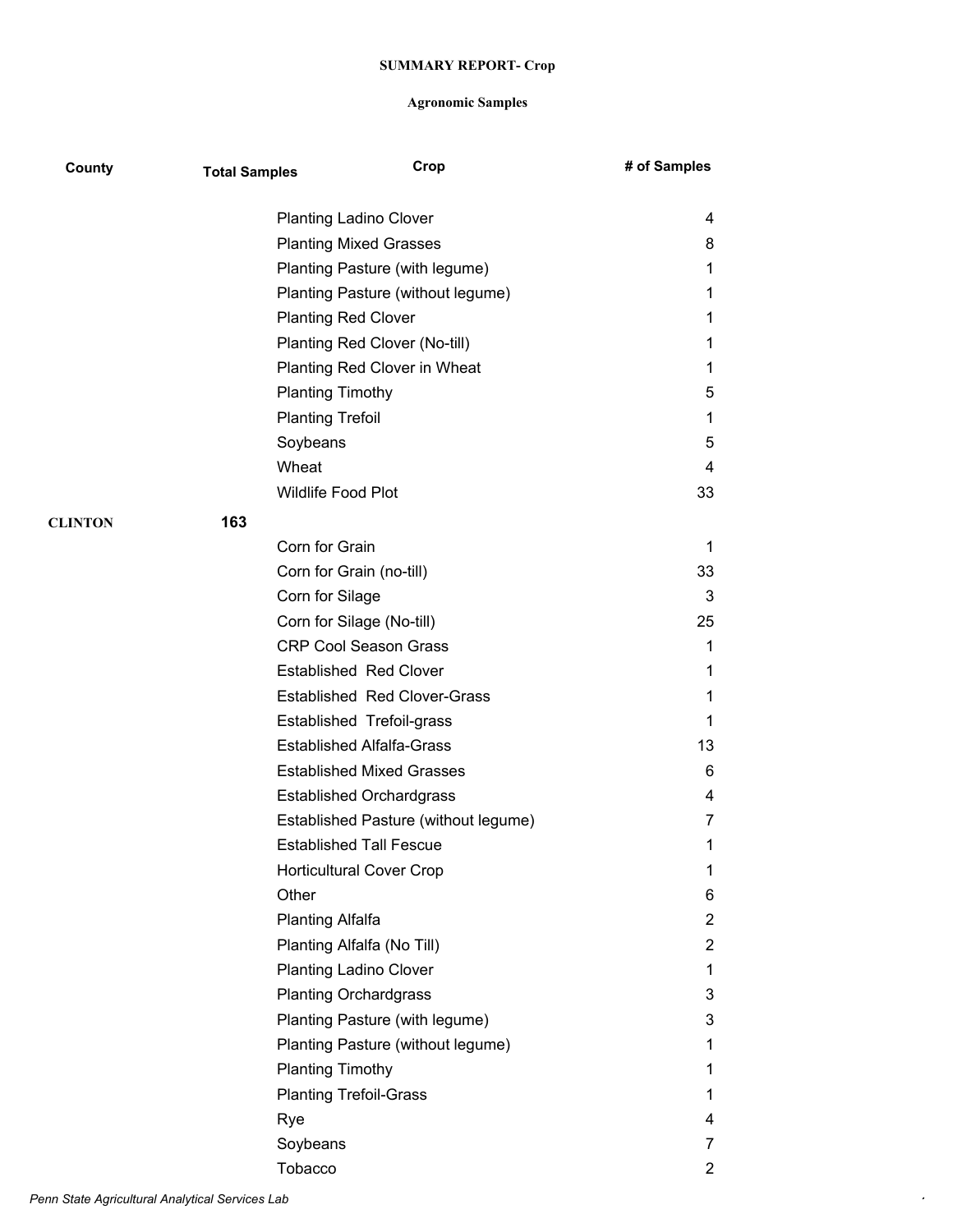| County          | <b>Total Samples</b> | Crop                                 | # of Samples   |
|-----------------|----------------------|--------------------------------------|----------------|
|                 |                      | Wheat                                | 10             |
|                 |                      | <b>Wildlife Food Plot</b>            | 22             |
|                 |                      |                                      |                |
| <b>COLUMBIA</b> | 248                  |                                      |                |
|                 |                      | Corn for Grain                       | 16             |
|                 |                      | Corn for Grain (no-till)             | 39             |
|                 |                      | Corn for Silage                      | 3              |
|                 |                      | Corn for Silage (No-till)            | 9              |
|                 |                      | <b>CRP Cool Season Grass</b>         | 39             |
|                 |                      | <b>Established Red Clover-Grass</b>  | 1              |
|                 |                      | <b>Established Alfalfa</b>           | 3              |
|                 |                      | <b>Established Alfalfa-Grass</b>     | 3              |
|                 |                      | <b>Established Mixed Grasses</b>     | 17             |
|                 |                      | <b>Established Orchardgrass</b>      | 5              |
|                 |                      | Established Pasture (without legume) | 6              |
|                 |                      | Oats                                 | $\overline{2}$ |
|                 |                      | Planting Alfalfa (No Till)           | 5              |
|                 |                      | <b>Planting Alfalfa-Grass</b>        | $\overline{2}$ |
|                 |                      | <b>Planting Ladino Clover</b>        | 1              |
|                 |                      | <b>Planting Orchardgrass</b>         | 6              |
|                 |                      | <b>Planting Red Clover</b>           | 1              |
|                 |                      | Planting Red Clover (No-till)        | 1              |
|                 |                      | <b>Planting Timothy</b>              | 1              |
|                 |                      | Rye                                  | $\overline{2}$ |
|                 |                      | Small Grain Silage                   | $\overline{c}$ |
|                 |                      | Sorghum-Sudangrass                   | 1              |
|                 |                      | Soybeans                             | 67             |
|                 |                      | Wheat                                | 8              |
|                 |                      | Wildlife Food Plot                   | 8              |
| <b>CRAWFORD</b> | 516                  |                                      |                |
|                 |                      | <b>Buckwheat</b>                     | 4              |
|                 |                      | Corn for Grain                       | 28             |
|                 |                      | Corn for Grain (no-till)             | 27             |
|                 |                      | Corn for Silage                      | 3              |
|                 |                      | <b>CRP Cool Season Grass</b>         | 9              |
|                 |                      | <b>CRP Warm Season Grass</b>         | 1              |
|                 |                      | Established Crownvetch               | 3              |
|                 |                      | Established Ladino Clover            | 3              |
|                 |                      | <b>Established Red Clover-Grass</b>  | 1              |
|                 |                      | Established Warm Season Grasses      | 169            |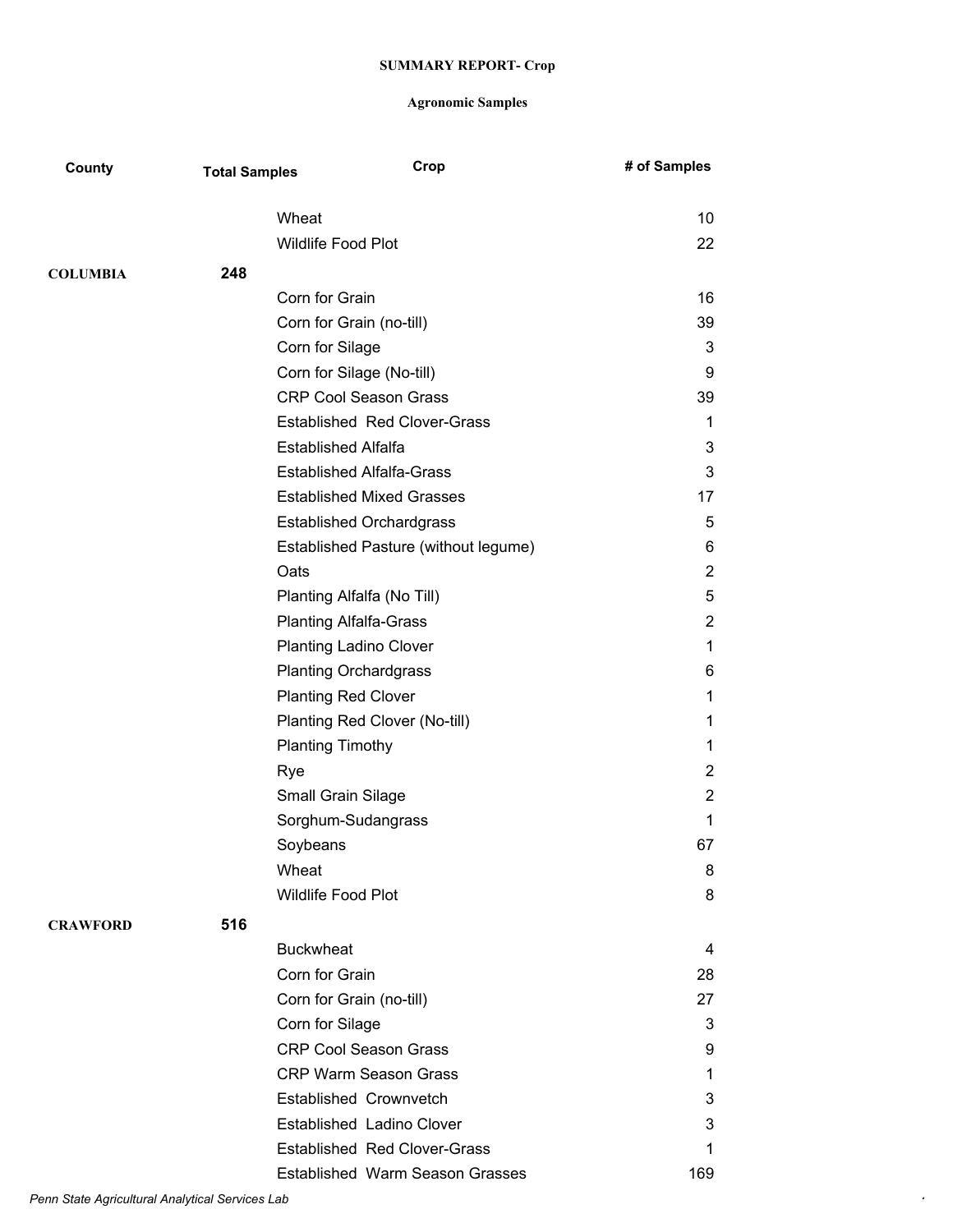| County     | <b>Total Samples</b> |                            | Crop                                 | # of Samples   |
|------------|----------------------|----------------------------|--------------------------------------|----------------|
|            |                      |                            | <b>Established Alfalfa-Grass</b>     | 10             |
|            |                      |                            | <b>Established Mixed Grasses</b>     | 12             |
|            |                      |                            | <b>Established Orchardgrass</b>      | 5              |
|            |                      |                            | Established Pasture (without legume) | 6              |
|            |                      | <b>Established Timothy</b> |                                      | $\overline{2}$ |
|            |                      |                            | <b>Horticultural Cover Crop</b>      | 1              |
|            |                      | Millet for Grain           |                                      | 4              |
|            |                      | Oats                       |                                      | 11             |
|            |                      | Other                      |                                      | 87             |
|            |                      |                            | <b>Planting Alfalfa in Oats</b>      | 3              |
|            |                      |                            | <b>Planting Alfalfa-Grass</b>        | $\overline{2}$ |
|            |                      |                            | <b>Planting Ladino Clover</b>        | 7              |
|            |                      |                            | <b>Planting Mixed Grasses</b>        | 7              |
|            |                      |                            | <b>Planting Orchardgrass</b>         | 1              |
|            |                      | <b>Planting Red Clover</b> |                                      | 1              |
|            |                      |                            | <b>Planting Red Clover-Grass</b>     | 1              |
|            |                      | <b>Planting Timothy</b>    |                                      | 1.             |
|            |                      |                            | <b>Planting Warm Season Grasses</b>  | 22             |
|            |                      |                            | Renovating Pasture (with legume)     | $\overline{2}$ |
|            |                      | Rye                        |                                      | 1              |
|            |                      | Sorghum for Forage         |                                      | $\overline{2}$ |
|            |                      | Sorghum for Grain          |                                      | 5              |
|            |                      | Soybeans                   |                                      | 65             |
|            |                      | Sunflowers                 |                                      | 3              |
|            |                      | Wildlife Food Plot         |                                      | $\overline{7}$ |
| CUMBERLAND | 274                  |                            |                                      |                |
|            |                      | Corn for Grain             |                                      | 35             |
|            |                      |                            | Corn for Grain (no-till)             | 7              |
|            |                      |                            | <b>CRP Cool Season Grass</b>         | 8              |
|            |                      |                            | <b>CRP Warm Season Grass</b>         | 1              |
|            |                      |                            | <b>Established Red Clover-Grass</b>  | 1              |
|            |                      | <b>Established Alfalfa</b> |                                      | 3              |
|            |                      |                            | <b>Established Alfalfa-Grass</b>     | $\overline{2}$ |
|            |                      |                            | <b>Established Mixed Grasses</b>     | 28             |
|            |                      |                            | <b>Established Orchardgrass</b>      | 5              |
|            |                      |                            | Established Pasture (with legume)    | 1              |
|            |                      |                            | Established Pasture (without legume) | 18             |
|            |                      | Oats                       |                                      | 1              |
|            |                      | Other                      |                                      | 59             |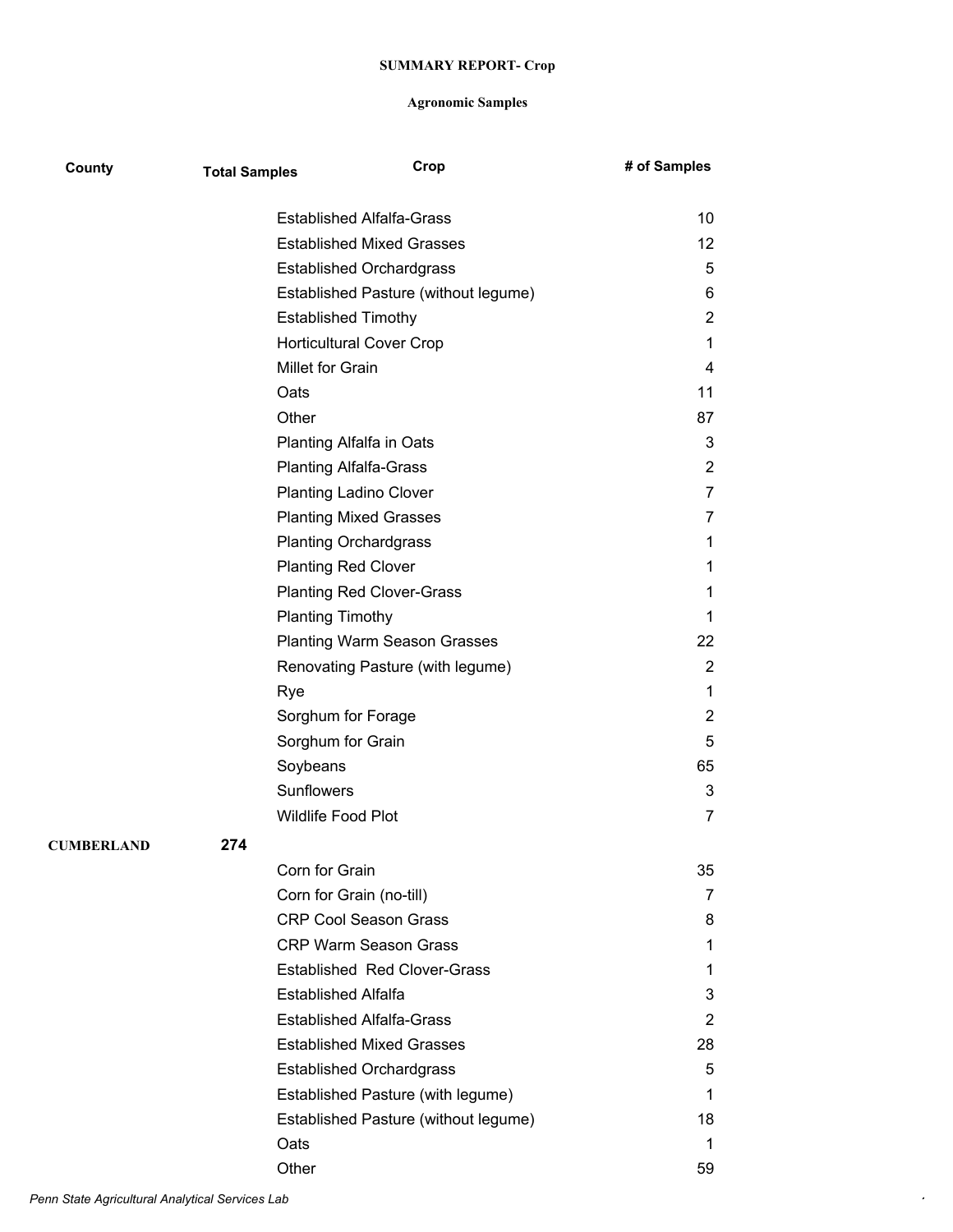| County  | <b>Total Samples</b> | Crop                                 | # of Samples |
|---------|----------------------|--------------------------------------|--------------|
|         |                      | <b>Planting Alfalfa</b>              | 1            |
|         |                      | <b>Planting Alfalfa-Grass</b>        | 1            |
|         |                      | <b>Planting Ladino Clover</b>        | 1            |
|         |                      | <b>Planting Mixed Grasses</b>        | 26           |
|         |                      | <b>Planting Orchardgrass</b>         | 1            |
|         |                      | Planting Red Clover in Oats          | 1            |
|         |                      | <b>Planting Timothy</b>              | 1            |
|         |                      | <b>Planting Trefoil-Grass</b>        | 1            |
|         |                      | Renovating Pasture (with legume)     | 1            |
|         |                      | Soybeans                             | 34           |
|         |                      | <b>Sunflowers</b>                    | 5            |
|         | Wheat                |                                      | 17           |
|         |                      | Wildlife Food Plot                   | 15           |
| DAUPHIN | 268                  |                                      |              |
|         |                      | <b>Brassicas</b>                     | 2            |
|         |                      | Corn for Grain                       | 13           |
|         |                      | Corn for Grain (no-till)             | 76           |
|         |                      | <b>CRP Cool Season Grass</b>         | 3            |
|         |                      | <b>CRP Warm Season Grass</b>         | 3            |
|         |                      | <b>Disturbed Lands</b>               | 17           |
|         |                      | <b>Established Red Clover</b>        | 2            |
|         |                      | <b>Established Red Clover-Grass</b>  | 1            |
|         |                      | <b>Established Alfalfa</b>           | 3            |
|         |                      | <b>Established Alfalfa-Grass</b>     | 9            |
|         |                      | <b>Established Mixed Grasses</b>     | 3            |
|         |                      | <b>Established Orchardgrass</b>      | 5            |
|         |                      | Established Pasture (with legume)    | 2            |
|         |                      | Established Pasture (without legume) | 12           |
|         | Hops                 |                                      | 1            |
|         | Oats                 |                                      | 2            |
|         | Other                |                                      | 18           |
|         |                      | Planting Alfalfa (No Till)           | 1            |
|         |                      | Planting Alfalfa in Oats             | 1            |
|         |                      | <b>Planting Alfalfa-Grass</b>        | 6            |
|         |                      | <b>Planting Ladino Clover</b>        | 11           |
|         |                      | <b>Planting Mixed Grasses</b>        | 5            |
|         |                      | Planting Pasture (with legume)       | 2            |
|         |                      | <b>Planting Timothy</b>              | 1            |
|         |                      | Renovating Pasture (with legume)     | 3            |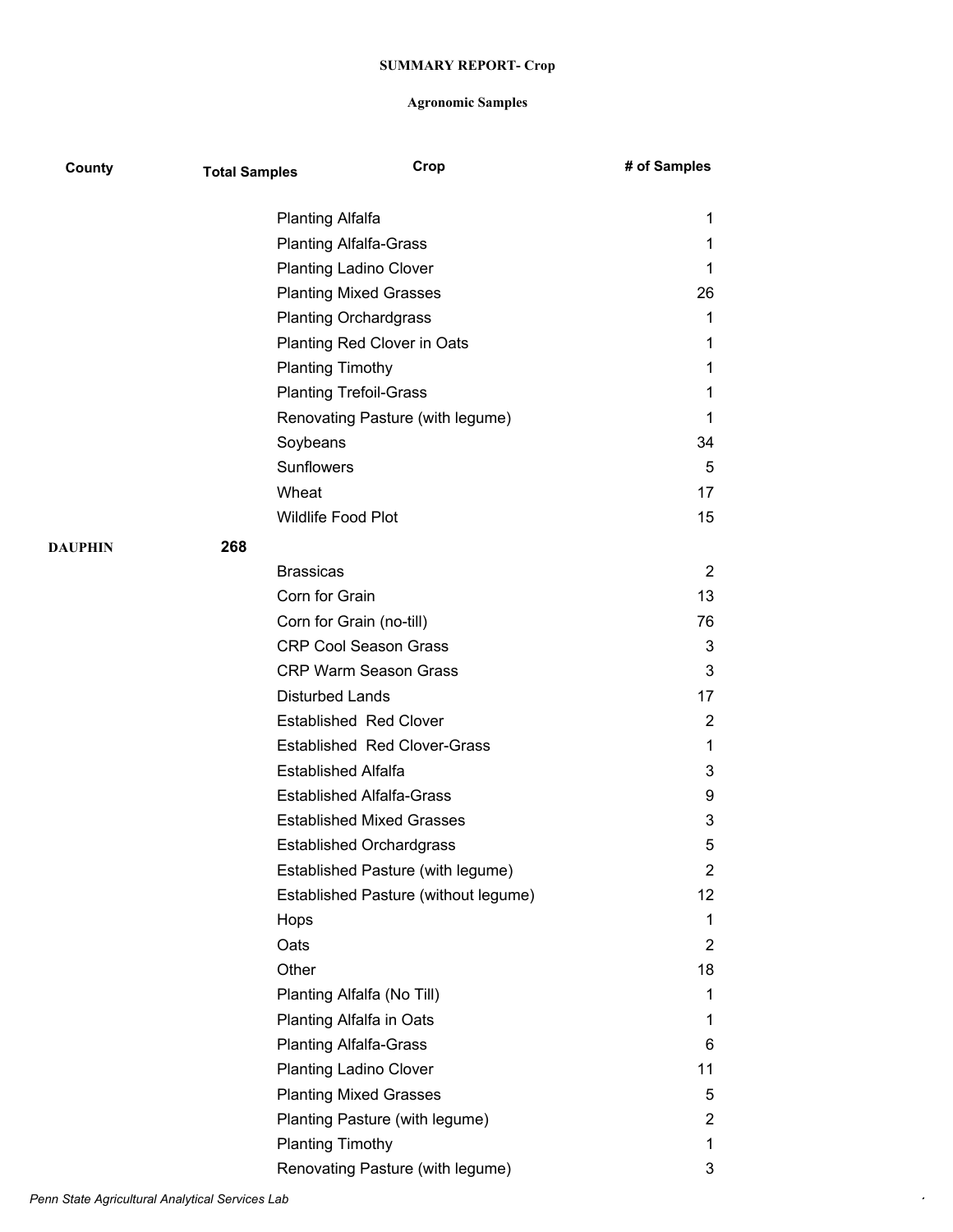| County          | <b>Total Samples</b> | Crop                                 | # of Samples            |
|-----------------|----------------------|--------------------------------------|-------------------------|
|                 |                      | Rye                                  | $\overline{2}$          |
|                 |                      | Sm Grain Sil/Corn Sil Dbl Crop       | 12                      |
|                 |                      | Sorghum for Forage                   | 1                       |
|                 |                      | Sorghum-Sudangrass                   | 3                       |
|                 |                      | Soybeans                             | 22                      |
|                 |                      | Wheat                                | 6                       |
|                 |                      | Wildlife Food Plot                   | 16                      |
|                 |                      | <b>Winter Barley</b>                 | 4                       |
| <b>DELAWARE</b> | 32                   |                                      |                         |
|                 |                      | Corn for Grain                       | 10                      |
|                 |                      | <b>CRP Warm Season Grass</b>         | 1                       |
|                 |                      | Established Pasture (with legume)    | 3                       |
|                 |                      | Established Pasture (without legume) | 7                       |
|                 |                      | Other                                | $\overline{2}$          |
|                 |                      | <b>Planting Ladino Clover</b>        | 1                       |
|                 |                      | <b>Planting Mixed Grasses</b>        | 1                       |
|                 |                      | Planting Pasture (without legume)    | 1                       |
|                 |                      | <b>Planting Timothy</b>              | 1                       |
|                 |                      | Rye                                  | 1                       |
|                 |                      | Soybeans                             | 3                       |
|                 |                      | <b>Winter Barley</b>                 | 1                       |
| <b>ELK</b>      | 155                  |                                      |                         |
|                 |                      | <b>Brassicas</b>                     | 6                       |
|                 |                      | <b>Buckwheat</b>                     | 2                       |
|                 |                      | Corn for Grain                       | 20                      |
|                 |                      | Corn for Grain (no-till)             | 4                       |
|                 |                      | Corn for Silage                      | 4                       |
|                 |                      | Established Ladino Clover            | 4                       |
|                 |                      | <b>Established Red Clover</b>        | 2                       |
|                 |                      | <b>Established Alfalfa</b>           | $\overline{2}$          |
|                 |                      | <b>Established Alfalfa-Grass</b>     | 16                      |
|                 |                      | <b>Established Mixed Grasses</b>     | 9                       |
|                 |                      | <b>Established Orchardgrass</b>      | $\overline{\mathbf{c}}$ |
|                 |                      | Established Pasture (with legume)    | 1                       |
|                 |                      | Established Pasture (without legume) | 7                       |
|                 |                      | Millet for Forage                    | 1                       |
|                 |                      | Oats                                 | $\overline{2}$          |
|                 |                      | Planting Alfalfa (No Till)           | 1                       |
|                 |                      | Planting Alfalfa in Oats             | 3                       |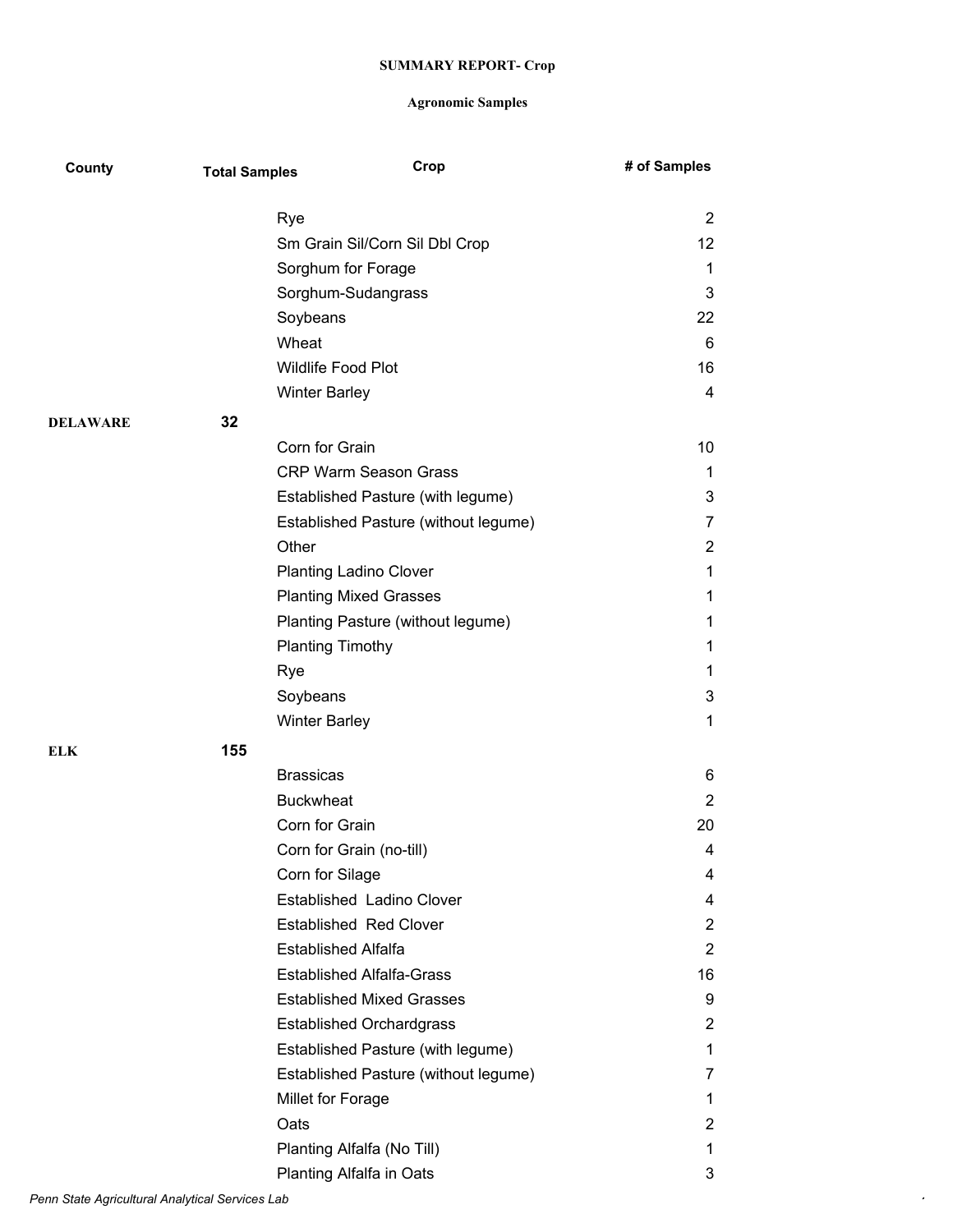| County | <b>Total Samples</b> | Crop                                 | # of Samples |
|--------|----------------------|--------------------------------------|--------------|
|        |                      | <b>Planting Alfalfa-Grass</b>        | 1            |
|        |                      | <b>Planting Ladino Clover</b>        | 8            |
|        |                      | <b>Planting Mixed Grasses</b>        | 1            |
|        |                      | Planting Pasture (without legume)    | 1            |
|        |                      | <b>Planting Red Clover</b>           | 5            |
|        |                      | Planting Red Clover (No-till)        | 1            |
|        |                      | Planting Red Clover in Oats          | 8            |
|        |                      | Planting Red Clover in Wheat         | 1            |
|        |                      | <b>Planting Red Clover-Grass</b>     | 1            |
|        |                      | Planting Trefoil (No-till)           | 2            |
|        |                      | Renovating Pasture (with legume)     | 2            |
|        |                      | Soybeans                             | 10           |
|        |                      | Sunflowers                           | 5            |
|        |                      | Wheat                                | 2            |
|        |                      | Wildlife Food Plot                   | 21           |
|        |                      |                                      |              |
| ERIE   | 238                  |                                      |              |
|        |                      | <b>Brassicas</b>                     | 6            |
|        |                      | Corn for Grain                       | 30           |
|        |                      | Corn for Grain (no-till)             | 32           |
|        |                      | Corn for Silage                      | 5            |
|        |                      | <b>CRP Cool Season Grass</b>         | 4            |
|        |                      | Established Ladino Clover            | 4            |
|        |                      | <b>Established Red Clover-Grass</b>  | 2            |
|        |                      | <b>Established Alfalfa-Grass</b>     | 1            |
|        |                      | <b>Established Mixed Grasses</b>     | 13           |
|        |                      | <b>Established Orchardgrass</b>      | 3            |
|        |                      | Established Pasture (with legume)    | 5            |
|        |                      | Established Pasture (without legume) | 2            |
|        |                      | <b>Established Timothy</b>           | 5            |
|        |                      | Millet for Grain                     | 1            |
|        |                      | Oats                                 | 1            |
|        |                      | Other                                | 3            |
|        |                      | <b>Planting Ladino Clover</b>        | 8            |
|        |                      | <b>Planting Mixed Grasses</b>        | 1            |
|        |                      | <b>Planting Orchardgrass</b>         | 2            |
|        |                      | Planting Pasture (with legume)       | 1            |
|        |                      | <b>Planting Red Clover</b>           | 1            |
|        |                      | <b>Planting Red Clover-Grass</b>     | 4            |
|        |                      | Renovating Pasture (with legume)     | $\mathbf{2}$ |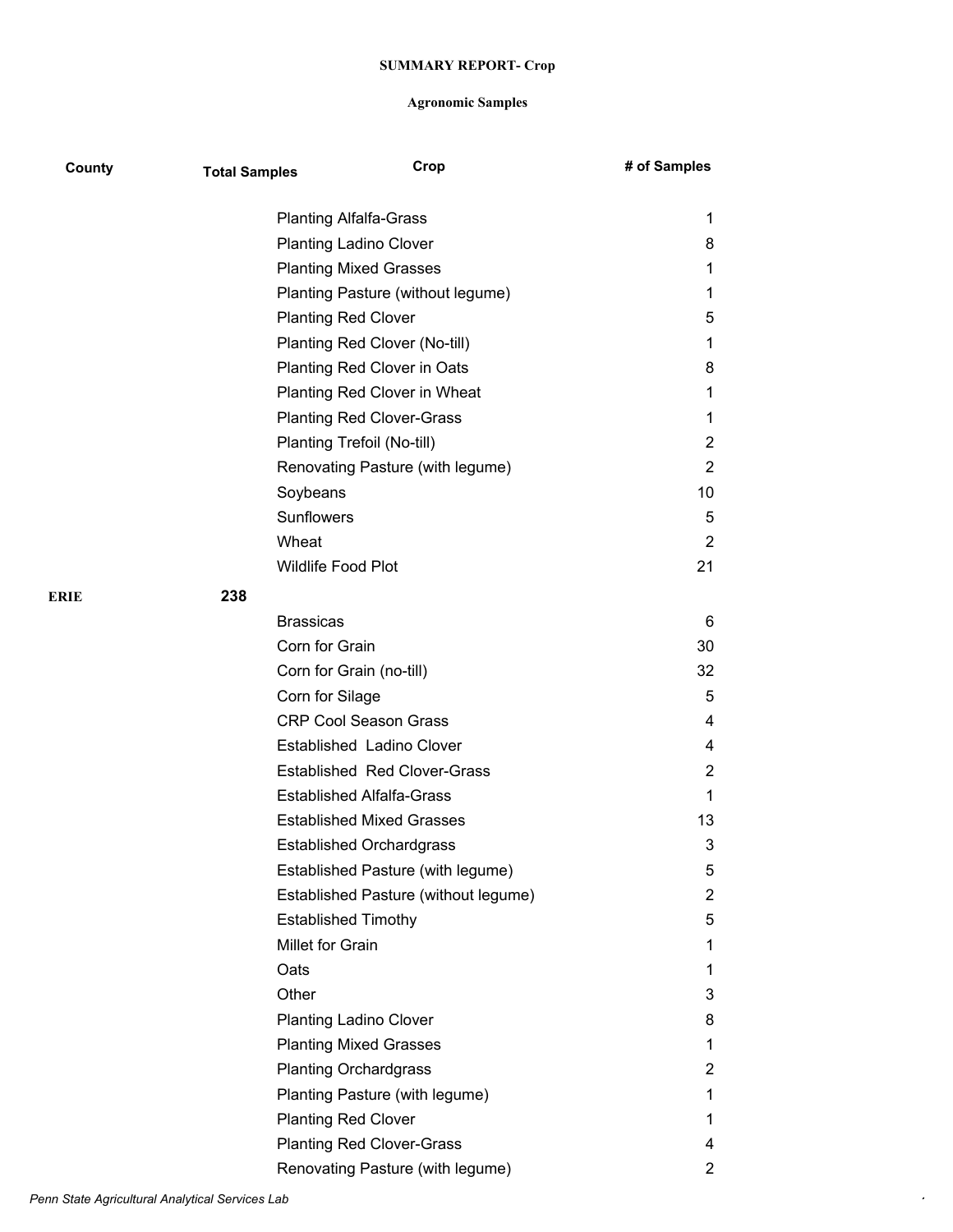| County         | <b>Total Samples</b> | Crop                                 | # of Samples   |
|----------------|----------------------|--------------------------------------|----------------|
|                |                      | Rye                                  | 1              |
|                |                      | Sorghum for Grain                    | 1              |
|                |                      | Soybeans                             | 72             |
|                |                      | <b>Spring Barley</b>                 | 1              |
|                |                      | Sunflowers                           | 3              |
|                |                      | Wheat                                | 4              |
|                |                      | <b>Wildlife Food Plot</b>            | 20             |
| <b>FAYETTE</b> | 149                  |                                      |                |
|                |                      | Corn for Grain                       | 17             |
|                |                      | Corn for Grain (no-till)             | $\overline{7}$ |
|                |                      | Corn for Silage                      | 8              |
|                |                      | Corn for Silage (No-till)            | 5              |
|                |                      | <b>CRP Cool Season Grass</b>         | 20             |
|                |                      | Established Ladino Clover            | 8              |
|                |                      | <b>Established Red Clover</b>        | 1              |
|                |                      | <b>Established Alfalfa</b>           | 1              |
|                |                      | <b>Established Alfalfa-Grass</b>     | 1              |
|                |                      | <b>Established Mixed Grasses</b>     | 7              |
|                |                      | <b>Established Orchardgrass</b>      | 5              |
|                |                      | Established Pasture (with legume)    | 4              |
|                |                      | <b>Established Timothy</b>           | 2              |
|                |                      | <b>Horticultural Cover Crop</b>      | 11             |
|                |                      | Oats                                 | 2              |
|                |                      | <b>Planting Alfalfa</b>              | 1              |
|                |                      | Planting Alfalfa (No Till)           | 1              |
|                |                      | <b>Planting Alfalfa-Grass</b>        | 8              |
|                |                      | <b>Planting Mixed Grasses</b>        | 3              |
|                |                      | <b>Planting Red Clover</b>           | 1              |
|                |                      | <b>Planting Warm Season Grasses</b>  | 1              |
|                |                      | Renovating Pasture (with legume)     | 6              |
|                |                      | Soybeans                             | 25             |
|                |                      | Wildlife Food Plot                   | 4              |
| <b>FOREST</b>  | 76                   |                                      |                |
|                |                      | Corn for Grain                       | 59             |
|                |                      | Established Trefoil-grass            | 4              |
|                |                      | Established Pasture (with legume)    | 1              |
|                |                      | Established Pasture (without legume) | 2              |
|                |                      | Planting Alfalfa in Oats             | 1              |
|                |                      | <b>Planting Trefoil-Grass</b>        | 1              |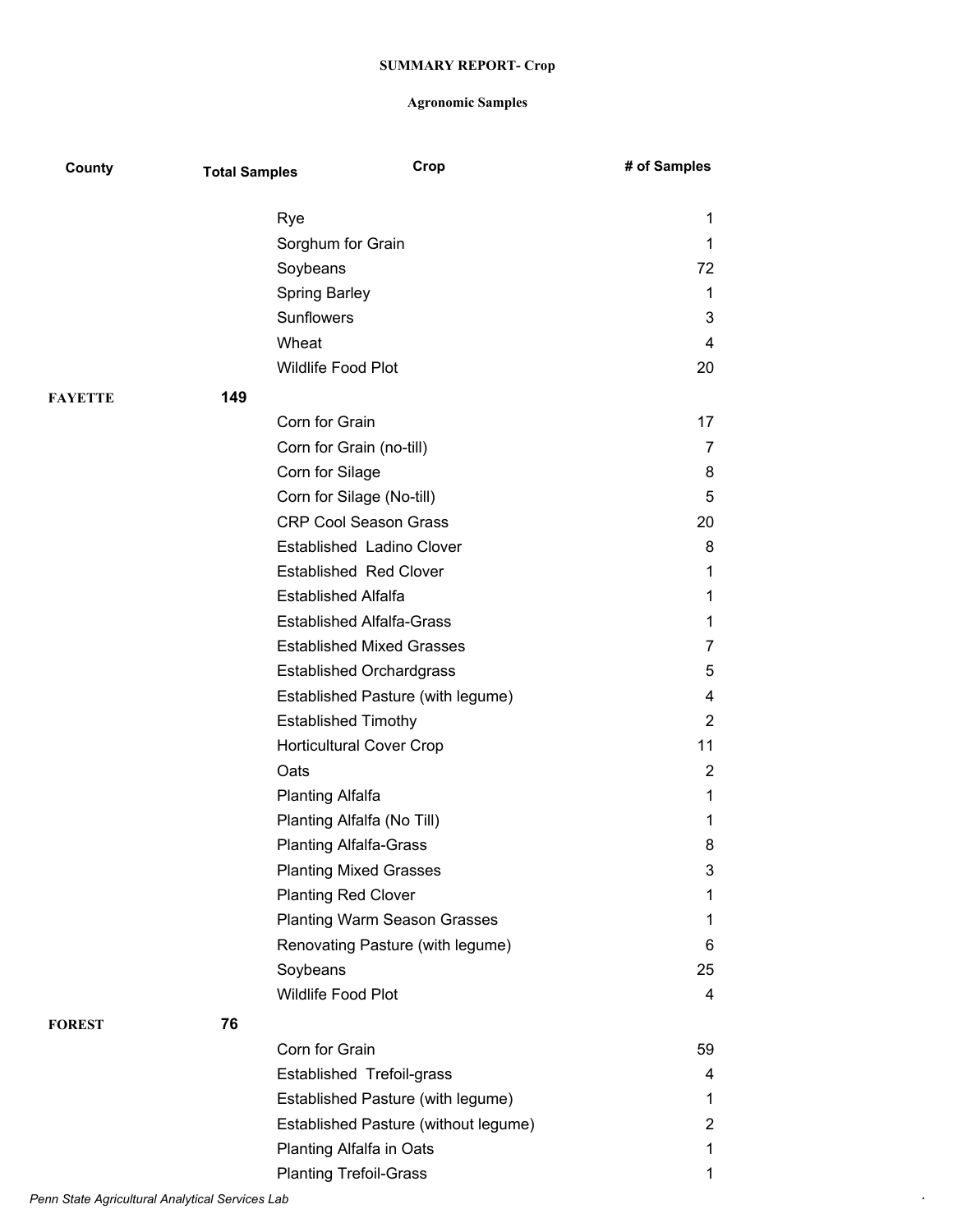| County          | <b>Total Samples</b> | Crop                                 | # of Samples   |
|-----------------|----------------------|--------------------------------------|----------------|
|                 |                      | Renovating Pasture (with legume)     | 2              |
|                 |                      | Soybeans                             | $\overline{2}$ |
|                 |                      | Wildlife Food Plot                   | 4              |
| <b>FRANKLIN</b> | 236                  |                                      |                |
|                 |                      | Barley/Soybean Double Crop           | 1              |
|                 |                      | Corn for Grain                       | 16             |
|                 |                      | Corn for Grain (no-till)             | 23             |
|                 |                      | Corn for Silage                      | 1              |
|                 |                      | Corn for Silage (No-till)            | 19             |
|                 |                      | <b>CRP Cool Season Grass</b>         | $\overline{7}$ |
|                 |                      | Established Ladino Clover            | $\mathbf{2}$   |
|                 |                      | <b>Established Red Clover</b>        | 2              |
|                 |                      | <b>Established Red Clover-Grass</b>  | 3              |
|                 |                      | <b>Established Alfalfa</b>           | 14             |
|                 |                      | <b>Established Alfalfa-Grass</b>     | 18             |
|                 |                      | <b>Established Mixed Grasses</b>     | 11             |
|                 |                      | <b>Established Orchardgrass</b>      | 11             |
|                 |                      | Established Pasture (with legume)    | 5              |
|                 |                      | Established Pasture (without legume) | 29             |
|                 |                      | <b>Established Timothy</b>           | $\mathbf{2}$   |
|                 |                      | Hops                                 | 7              |
|                 |                      | Other                                | 20             |
|                 |                      | <b>Planting Alfalfa</b>              | $\mathbf{2}$   |
|                 |                      | <b>Planting Alfalfa-Grass</b>        | $\overline{2}$ |
|                 |                      | <b>Planting Bromegrass</b>           | 1              |
|                 |                      | <b>Planting Ladino Clover</b>        | 1              |
|                 |                      | <b>Planting Mixed Grasses</b>        | 1              |
|                 |                      | <b>Planting Orchardgrass</b>         | 1              |
|                 |                      | Planting Pasture (with legume)       | 3              |
|                 |                      | <b>Planting Timothy</b>              | 1              |
|                 |                      | Small Grain Silage                   | 2              |
|                 |                      | Sorghum for Forage                   | 2              |
|                 |                      | Sorghum for Grain                    | 1              |
|                 |                      | Soybeans                             | 13             |
|                 |                      | <b>Spring Barley</b>                 | 1              |
|                 |                      | Wheat                                | 5              |
|                 |                      | Wildlife Food Plot                   | 8              |
|                 |                      | <b>Winter Barley</b>                 | 1              |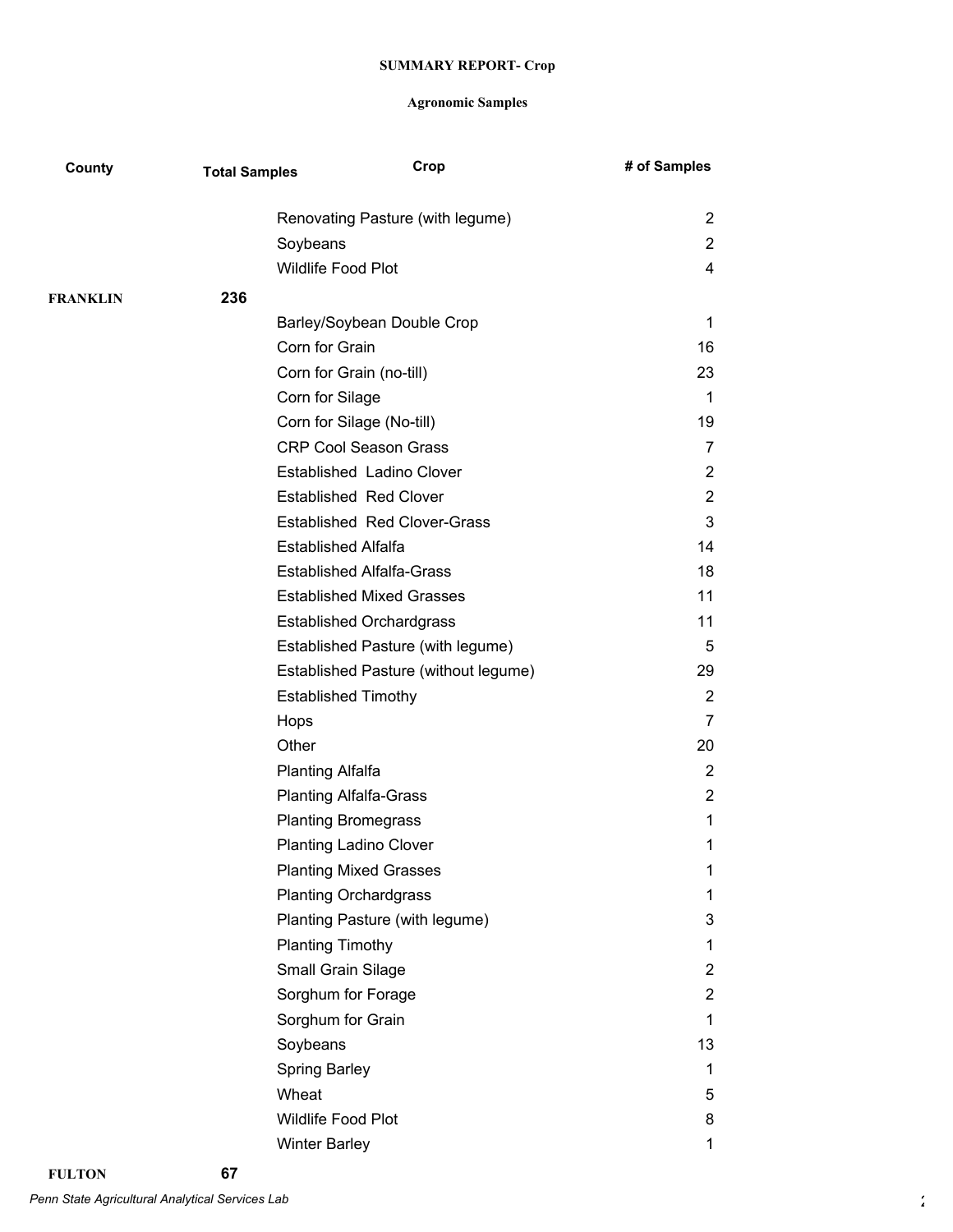| County            | <b>Total Samples</b> | Crop                                 | # of Samples            |
|-------------------|----------------------|--------------------------------------|-------------------------|
|                   |                      | Corn for Grain                       | 7                       |
|                   |                      | Corn for Grain (no-till)             | 1                       |
|                   |                      | <b>CRP Cool Season Grass</b>         | 26                      |
|                   |                      | <b>Established Mixed Grasses</b>     | 3                       |
|                   |                      | <b>Established Orchardgrass</b>      | 3                       |
|                   |                      | Established Pasture (with legume)    | 1                       |
|                   |                      | Established Pasture (without legume) | 2                       |
|                   |                      | <b>Established Timothy</b>           | $\overline{2}$          |
|                   |                      | Oats                                 | 1                       |
|                   |                      | <b>Planting Alfalfa</b>              | 1                       |
|                   |                      | <b>Planting Alfalfa-Grass</b>        | 1                       |
|                   |                      | <b>Planting Mixed Grasses</b>        | $\overline{c}$          |
|                   |                      | <b>Planting Orchardgrass</b>         | 1                       |
|                   |                      | Planting Red Clover in Oats          | 1                       |
|                   |                      | <b>Planting Timothy</b>              | 1                       |
|                   |                      | Wheat                                | 3                       |
|                   |                      | Wildlife Food Plot                   | 7                       |
|                   |                      | <b>Winter Barley</b>                 | 4                       |
| <b>GREENE</b>     | 143                  |                                      |                         |
|                   |                      | Corn for Grain                       | 4                       |
|                   |                      | Corn for Silage                      | 5                       |
|                   |                      | <b>Established Alfalfa</b>           | 3                       |
|                   |                      | <b>Established Mixed Grasses</b>     | 91                      |
|                   |                      | Established Pasture (without legume) | 27                      |
|                   |                      | <b>Planting Alfalfa</b>              | $\mathbf{2}$            |
|                   |                      | Planting Pasture (with legume)       | 4                       |
|                   |                      | <b>Planting Red Clover-Grass</b>     | 1                       |
|                   |                      | <b>Planting Timothy</b>              | 1                       |
|                   |                      | Planting Trefoil (No-till)           | 1                       |
|                   |                      | Renovating Pasture (with legume)     | 1                       |
|                   |                      | Soybeans                             | $\mathbf{1}$            |
|                   |                      | Wildlife Food Plot                   | $\overline{2}$          |
| <b>HUNTINGDON</b> | 224                  |                                      |                         |
|                   |                      | Corn for Grain                       | 8                       |
|                   |                      | Corn for Grain (no-till)             | 9                       |
|                   |                      | Corn for Silage                      | $\overline{\mathbf{c}}$ |
|                   |                      | Corn for Silage (No-till)            | 3                       |
|                   |                      | <b>CRP Cool Season Grass</b>         | 3                       |
|                   |                      | <b>Disturbed Lands</b>               | 1                       |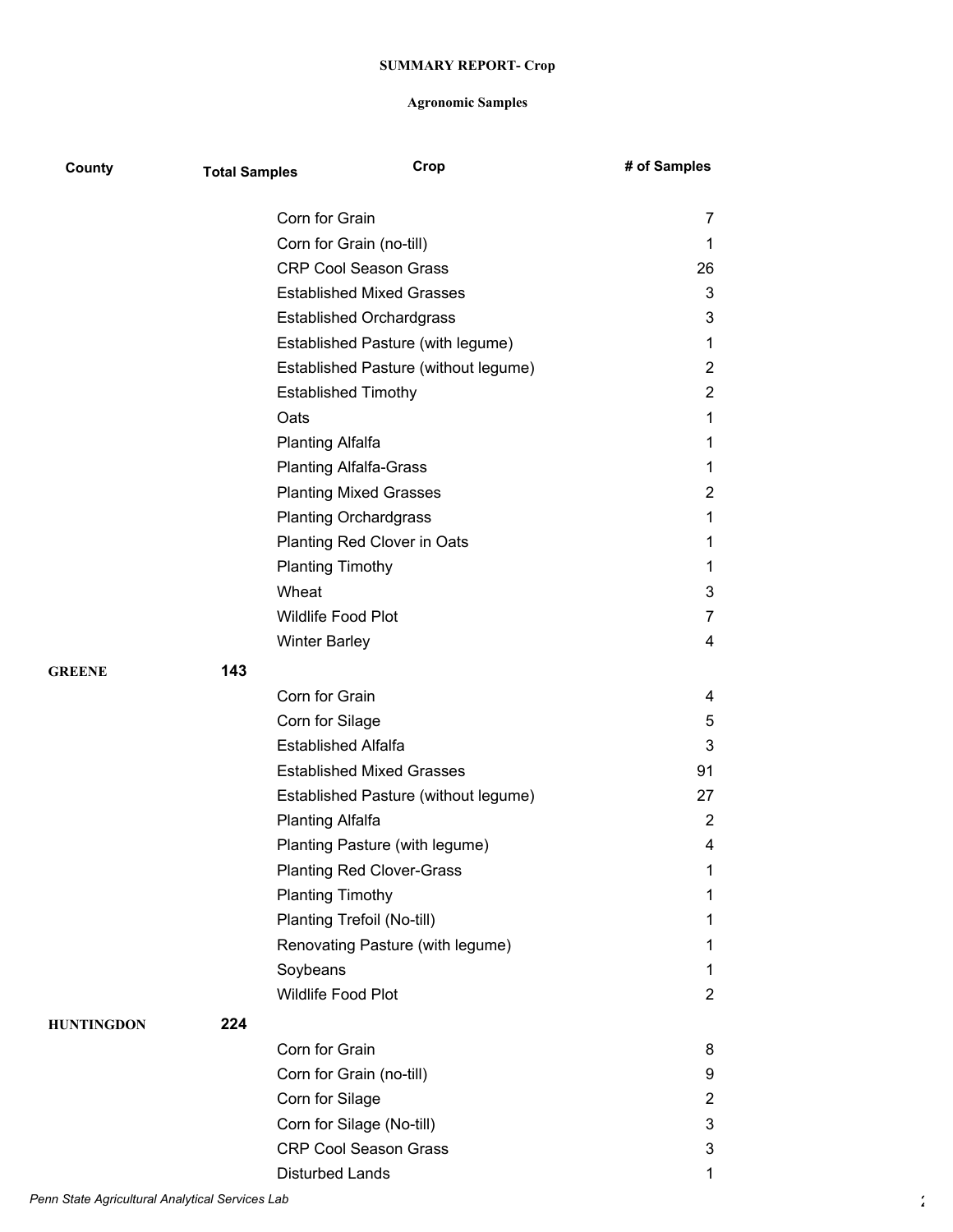| County  | <b>Total Samples</b> |                                  | Crop                                 | # of Samples   |
|---------|----------------------|----------------------------------|--------------------------------------|----------------|
|         |                      | Established Ladino Clover        |                                      | 1              |
|         |                      | <b>Established Alfalfa</b>       |                                      | 4              |
|         |                      | <b>Established Alfalfa-Grass</b> |                                      | 14             |
|         |                      | <b>Established Mixed Grasses</b> |                                      | 36             |
|         |                      | <b>Established Orchardgrass</b>  |                                      | 7              |
|         |                      |                                  | Established Pasture (with legume)    | 13             |
|         |                      |                                  | Established Pasture (without legume) | 10             |
|         |                      | <b>Established Timothy</b>       |                                      | 5              |
|         |                      | Hops                             |                                      | 1              |
|         |                      | Other                            |                                      | 17             |
|         |                      | Planting Alfalfa                 |                                      | 2              |
|         |                      | Planting Alfalfa (No Till)       |                                      | $\overline{4}$ |
|         |                      | <b>Planting Alfalfa-Grass</b>    |                                      | 3              |
|         |                      | <b>Planting Ladino Clover</b>    |                                      | 1              |
|         |                      | <b>Planting Mixed Grasses</b>    |                                      | 23             |
|         |                      | Planting Pasture (with legume)   |                                      | 1              |
|         |                      |                                  | Planting Pasture (without legume)    | 1              |
|         |                      | Planting Red Clover (No-till)    |                                      | 1              |
|         |                      | <b>Planting Timothy</b>          |                                      | 1              |
|         |                      | <b>Planting Trefoil</b>          |                                      | 8              |
|         |                      | Planting Trefoil (No-till)       |                                      | 1              |
|         |                      | Planting Trefoil in Wheat        |                                      | 2              |
|         |                      | <b>Planting Trefoil-Grass</b>    |                                      | 1              |
|         |                      |                                  | Renovating Pasture (with legume)     | 3              |
|         |                      | Rye                              |                                      | 3              |
|         |                      | Small Grain Silage               |                                      | 3              |
|         |                      | Sorghum for Forage               |                                      | 1              |
|         |                      | Soybeans                         |                                      | 2              |
|         |                      | Sudangrass                       |                                      | 2              |
|         |                      | Sunflowers                       |                                      | 1              |
|         |                      | Wheat                            |                                      | 8              |
|         |                      | Wildlife Food Plot               |                                      | 17             |
|         |                      | <b>Winter Barley</b>             |                                      | 1              |
| INDIANA | 222                  |                                  |                                      |                |
|         |                      | <b>Buckwheat</b>                 |                                      | 1              |
|         |                      | Corn for Grain                   |                                      | 28             |
|         |                      | Corn for Grain (no-till)         |                                      | 23             |
|         |                      | Corn for Silage (No-till)        |                                      | 3              |
|         |                      | <b>CRP Cool Season Grass</b>     |                                      | 8              |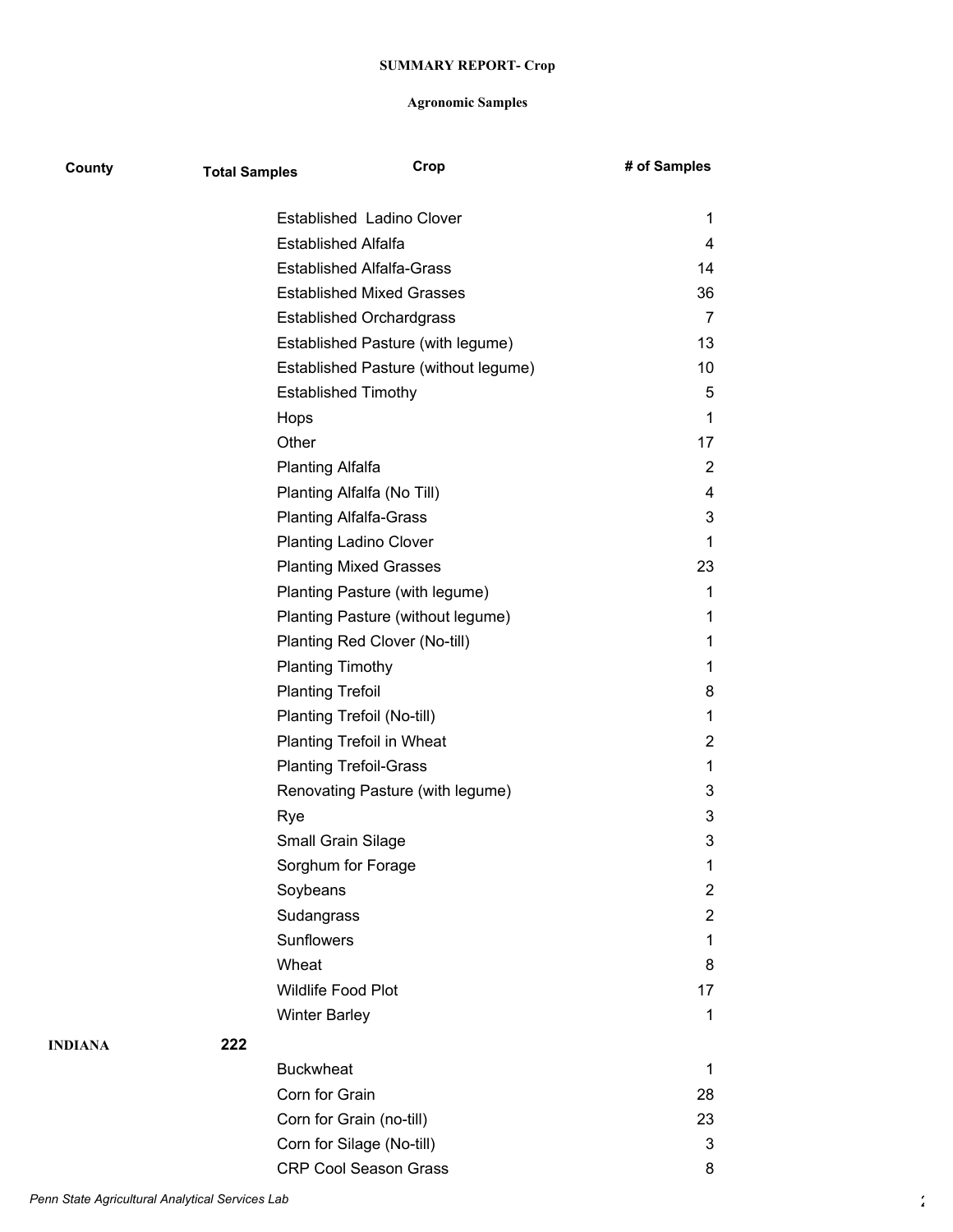| County           | <b>Total Samples</b> | Crop                                 | # of Samples          |
|------------------|----------------------|--------------------------------------|-----------------------|
|                  |                      | <b>Disturbed Lands</b>               | 1                     |
|                  |                      | <b>Established Alfalfa-Grass</b>     | 3                     |
|                  |                      | <b>Established Mixed Grasses</b>     | 13                    |
|                  |                      | Established Pasture (with legume)    | 5                     |
|                  |                      | Established Pasture (without legume) | 25                    |
|                  |                      | <b>Established Reed Canarygrass</b>  | $\overline{2}$        |
|                  |                      | <b>Established Timothy</b>           | 4                     |
|                  | Oats                 |                                      | 3                     |
|                  | Other                |                                      | 4                     |
|                  |                      | <b>Planting Alfalfa</b>              | 2                     |
|                  |                      | Planting Alfalfa in Oats             | 6                     |
|                  |                      | <b>Planting Alfalfa-Grass</b>        | 8                     |
|                  |                      | <b>Planting Ladino Clover</b>        | 6                     |
|                  |                      | <b>Planting Mixed Grasses</b>        | 3                     |
|                  |                      | <b>Planting Orchardgrass</b>         | 4                     |
|                  |                      | Planting Pasture (without legume)    | 1                     |
|                  |                      | <b>Planting Red Clover</b>           | 2                     |
|                  |                      | <b>Planting Timothy</b>              | 1                     |
|                  |                      | Sorghum for Grain                    | 1                     |
|                  | Soybeans             |                                      | 29                    |
|                  | Wheat                |                                      | 10                    |
|                  |                      | Wildlife Food Plot                   | 26                    |
| <b>JEFFERSON</b> | 423                  |                                      |                       |
|                  | <b>Brassicas</b>     |                                      | 6                     |
|                  |                      | Corn for Grain                       | 90                    |
|                  |                      | Corn for Grain (no-till)             | 2                     |
|                  |                      | Corn for Silage                      | 24                    |
|                  |                      | Established Ladino Clover            | 7                     |
|                  |                      | <b>Established Red Clover</b>        | $\overline{2}$        |
|                  |                      | <b>Established Red Clover-Grass</b>  | 3                     |
|                  |                      | Established Trefoil-grass            | 5                     |
|                  |                      | <b>Established Alfalfa</b>           | 4                     |
|                  |                      | <b>Established Alfalfa-Grass</b>     | 64                    |
|                  |                      | <b>Established Mixed Grasses</b>     | 23                    |
|                  |                      | <b>Established Orchardgrass</b>      | 7                     |
|                  |                      | Established Pasture (with legume)    | 4                     |
|                  |                      | Established Pasture (without legume) | 16                    |
|                  |                      | <b>Established Reed Canarygrass</b>  | 4                     |
|                  |                      | <b>Established Tall Fescue</b>       | $\mathbf{2}^{\prime}$ |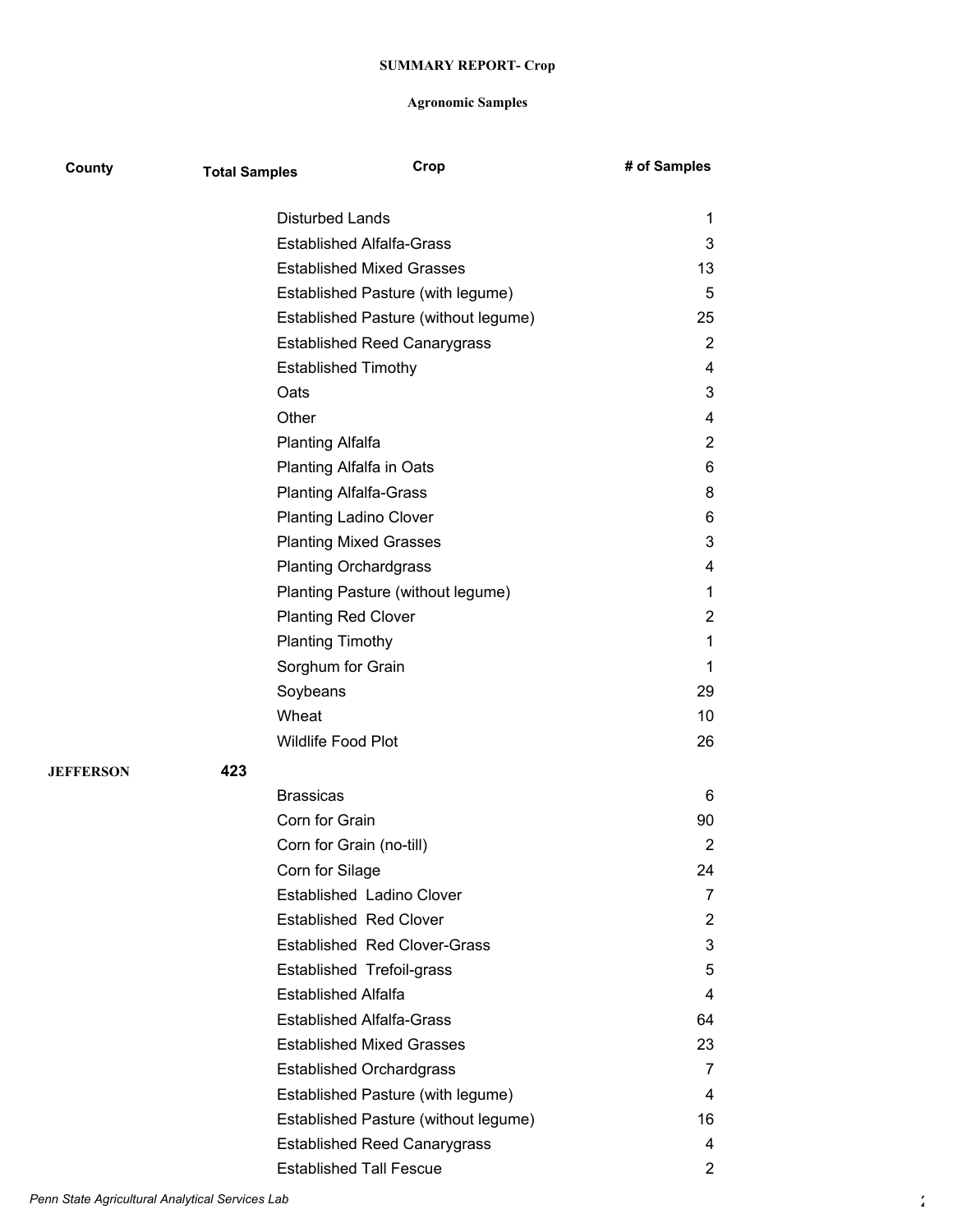| County  | <b>Total Samples</b> | Crop                                 | # of Samples   |
|---------|----------------------|--------------------------------------|----------------|
|         |                      | <b>Established Timothy</b>           | 18             |
|         |                      | Oats                                 | 11             |
|         |                      | <b>Planting Alfalfa</b>              | 3              |
|         |                      | Planting Alfalfa (No Till)           | 1              |
|         |                      | Planting Alfalfa in Oats             | 2              |
|         |                      | <b>Planting Alfalfa-Grass</b>        | 11             |
|         |                      | <b>Planting Alfalfa-Trefoil</b>      | 1              |
|         |                      | <b>Planting Ladino Clover</b>        | 1              |
|         |                      | <b>Planting Mixed Grasses</b>        | 7              |
|         |                      | <b>Planting Red Clover</b>           | 4              |
|         |                      | <b>Planting Red Clover-Grass</b>     | 1              |
|         |                      | <b>Planting Timothy</b>              | 4              |
|         |                      | <b>Planting Warm Season Grasses</b>  | 1              |
|         |                      | Sorghum for Forage                   | 5              |
|         |                      | Sorghum-Sudangrass                   | 3              |
|         |                      | Soybeans                             | 23             |
|         |                      | Sunflowers                           | 1              |
|         |                      | Wheat                                | 25             |
|         |                      | Wildlife Food Plot                   | 38             |
| JUNIATA | 223                  |                                      |                |
|         |                      | <b>Brassicas</b>                     | 1              |
|         |                      | Corn for Grain                       | 5              |
|         |                      | Corn for Grain (no-till)             | 37             |
|         |                      | Corn for Silage                      | 6              |
|         |                      | Corn for Silage (No-till)            | 15             |
|         |                      | <b>CRP Cool Season Grass</b>         | 35             |
|         |                      | <b>Established Red Clover-Grass</b>  | 1              |
|         |                      | <b>Established Alfalfa</b>           | 10             |
|         |                      | <b>Established Alfalfa-Grass</b>     | 16             |
|         |                      | <b>Established Mixed Grasses</b>     | 14             |
|         |                      | <b>Established Orchardgrass</b>      | 2              |
|         |                      | Established Pasture (without legume) | $\overline{2}$ |
|         |                      | <b>Established Reed Canarygrass</b>  | 2              |
|         |                      | <b>Established Tall Fescue</b>       | 1              |
|         |                      | Oats                                 | $\overline{2}$ |
|         |                      | <b>Planting Alfalfa</b>              | 5              |
|         |                      | Planting Alfalfa (No Till)           | 1              |
|         |                      | <b>Planting Ladino Clover</b>        | 3              |
|         |                      | Planting Pasture (with legume)       | 1              |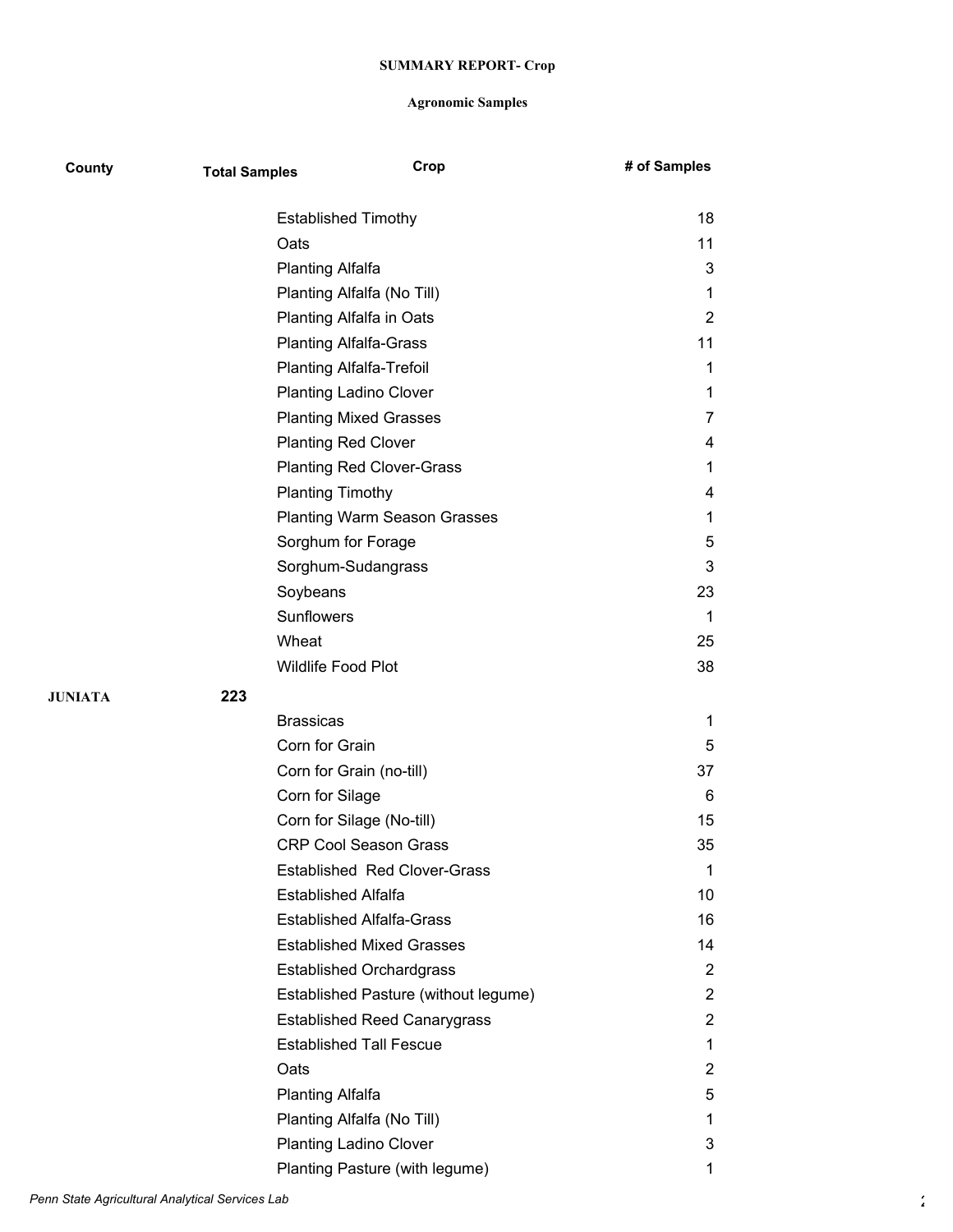| County            | <b>Total Samples</b> | Crop                                 | # of Samples    |
|-------------------|----------------------|--------------------------------------|-----------------|
|                   |                      | Sm Grain Sil/Corn Sil Dbl Crop       | 6               |
|                   |                      | Small Grain Silage                   | 5               |
|                   |                      | Soybeans                             | 47              |
|                   |                      | Wheat                                | 5               |
|                   |                      | <b>Winter Barley</b>                 | $\mathbf 1$     |
| <b>LACKAWANNA</b> | 66                   |                                      |                 |
|                   |                      | <b>Brassicas</b>                     | 4               |
|                   |                      | Corn for Grain                       | 12 <sup>°</sup> |
|                   |                      | <b>Established Bluegrass</b>         | 3               |
|                   |                      | Established Ladino Clover            | 3               |
|                   |                      | <b>Established Alfalfa</b>           | 5               |
|                   |                      | <b>Established Mixed Grasses</b>     | 9               |
|                   |                      | Established Pasture (without legume) | 1               |
|                   |                      | <b>Horticultural Cover Crop</b>      | 19              |
|                   |                      | Oats                                 | 1               |
|                   |                      | Other                                | 1               |
|                   |                      | <b>Planting Ladino Clover</b>        | 1               |
|                   |                      | <b>Planting Red Clover</b>           | 1               |
|                   |                      | Rye                                  | 1               |
|                   |                      | Soybeans                             | $\overline{2}$  |
|                   |                      | Wildlife Food Plot                   | 3               |
| <b>LANCASTER</b>  | 563                  |                                      |                 |
|                   |                      | Barley/Soybean Double Crop           | 2               |
|                   |                      | Corn for Grain                       | 40              |
|                   |                      | Corn for Grain (no-till)             | 80              |
|                   |                      | Corn for Silage                      | 6               |
|                   |                      | Corn for Silage (No-till)            | 8               |
|                   |                      | <b>CRP Cool Season Grass</b>         | 65              |
|                   |                      | <b>CRP Warm Season Grass</b>         | 1               |
|                   |                      | Established Ladino Clover            | 1               |
|                   |                      | <b>Established Alfalfa</b>           | 6               |
|                   |                      | <b>Established Alfalfa-Grass</b>     | 4               |
|                   |                      | <b>Established Mixed Grasses</b>     | 11              |
|                   |                      | <b>Established Orchardgrass</b>      | 5               |
|                   |                      | Established Pasture (with legume)    | 24              |
|                   |                      | Established Pasture (without legume) | 11              |
|                   |                      | <b>Horticultural Cover Crop</b>      | 4               |
|                   |                      | Oats                                 | 1               |
|                   |                      | Other                                | 160             |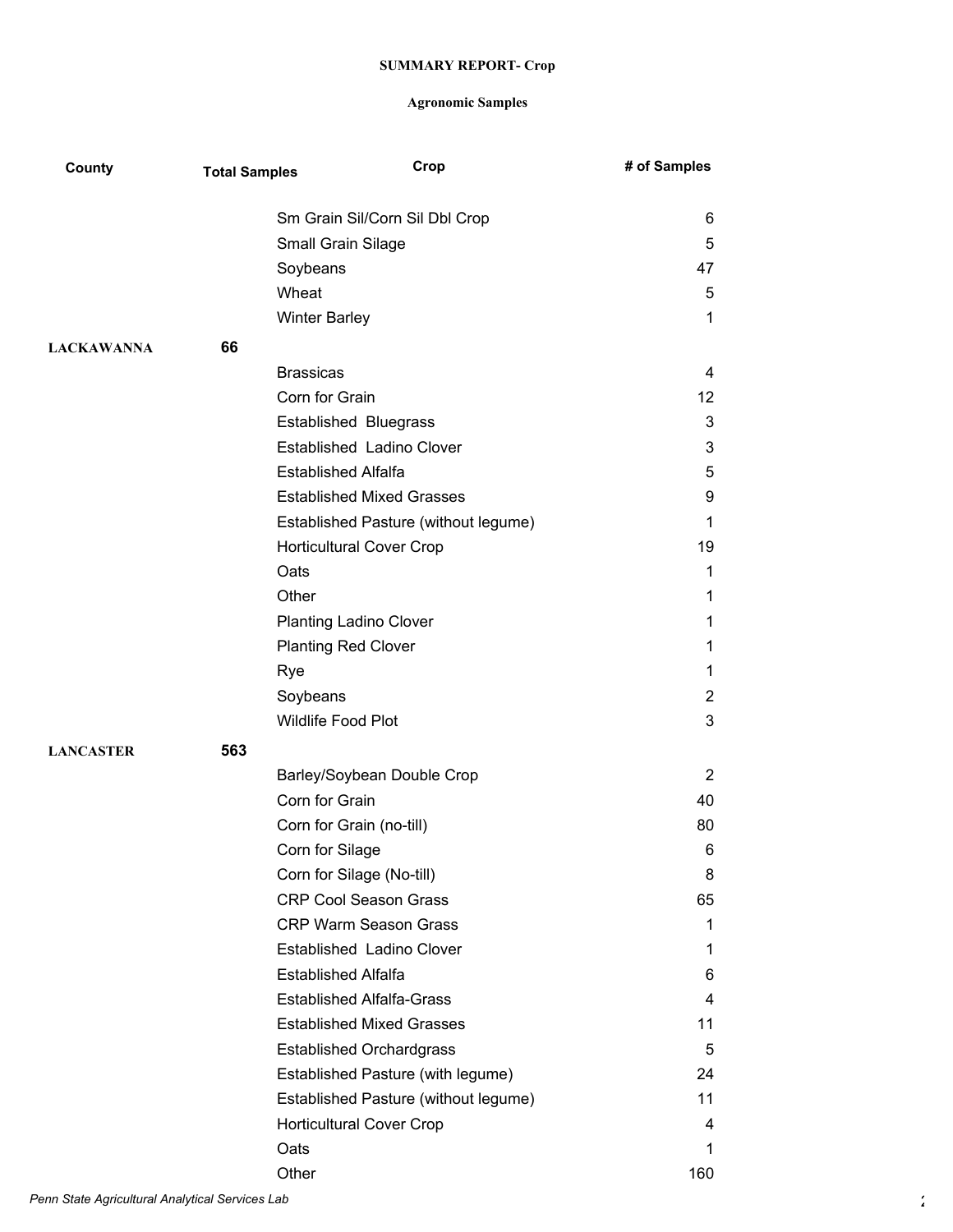| County          | <b>Total Samples</b> | Crop                                 | # of Samples   |
|-----------------|----------------------|--------------------------------------|----------------|
|                 |                      | <b>Planting Alfalfa</b>              | 2              |
|                 |                      | Planting Alfalfa (No Till)           | 1              |
|                 |                      | <b>Planting Alfalfa-Grass</b>        | 2              |
|                 |                      | <b>Planting Ladino Clover</b>        | 3              |
|                 |                      | <b>Planting Orchardgrass</b>         | $\overline{2}$ |
|                 |                      | Planting Pasture (with legume)       | 10             |
|                 |                      | Planting Pasture (without legume)    | $\overline{2}$ |
|                 |                      | <b>Planting Red Clover</b>           | $\overline{2}$ |
|                 |                      | <b>Planting Tall Fescue</b>          | 1              |
|                 |                      | <b>Planting Timothy</b>              | 2              |
|                 |                      | Small Grain Silage                   | $\overline{2}$ |
|                 |                      | Soybeans                             | 42             |
|                 |                      | Spelt                                | 3              |
|                 |                      | Tobacco                              | 5              |
|                 |                      | Wheat                                | 6              |
|                 |                      | Wildlife Food Plot                   | 46             |
|                 |                      | <b>Winter Barley</b>                 | 3              |
| <b>LAWRENCE</b> | 252                  |                                      |                |
|                 |                      | Corn for Grain                       | 80             |
|                 |                      | Corn for Grain (no-till)             | 6              |
|                 |                      | Corn for Silage                      | 5              |
|                 |                      | <b>CRP Cool Season Grass</b>         | 4              |
|                 |                      | <b>Established Red Clover</b>        | $\overline{2}$ |
|                 |                      | <b>Established Red Clover-Grass</b>  | 1              |
|                 |                      | <b>Established Alfalfa</b>           | 4              |
|                 |                      | <b>Established Alfalfa-Grass</b>     | 4              |
|                 |                      | <b>Established Mixed Grasses</b>     | 9              |
|                 |                      | <b>Established Orchardgrass</b>      | 1              |
|                 |                      | Established Pasture (without legume) | 17             |
|                 |                      | Oats                                 | 3              |
|                 |                      | Other                                | 3              |
|                 |                      | <b>Planting Alfalfa</b>              | 3              |
|                 |                      | <b>Planting Alfalfa-Grass</b>        | 5              |
|                 |                      | <b>Planting Mixed Grasses</b>        | 4              |
|                 |                      | Planting Pasture (with legume)       | 1              |
|                 | Rye                  |                                      | 1              |
|                 |                      | Sorghum-Sudangrass                   | 1              |
|                 |                      | Soybeans                             | 83             |
|                 |                      | Wheat                                | 1              |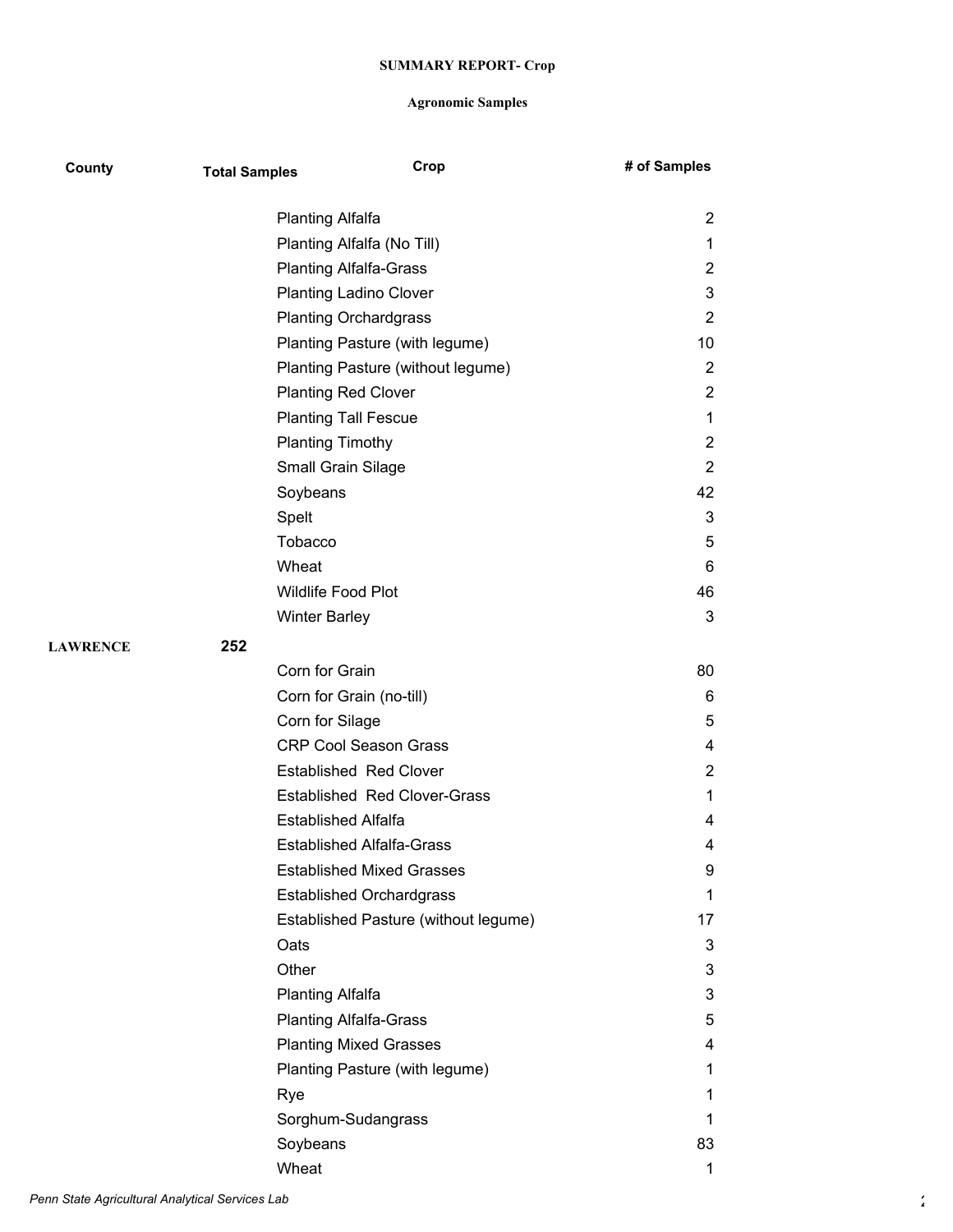| County         | <b>Total Samples</b> | Crop                                 | # of Samples          |
|----------------|----------------------|--------------------------------------|-----------------------|
|                |                      | Wildlife Food Plot                   | 14                    |
| <b>LEBANON</b> | 319                  |                                      |                       |
|                |                      | <b>Brassicas</b>                     | 1                     |
|                |                      | Corn for Grain                       | 52                    |
|                |                      | Corn for Grain (no-till)             | 18                    |
|                |                      | Corn for Silage (No-till)            | $\overline{7}$        |
|                |                      | <b>CRP Cool Season Grass</b>         | 68                    |
|                |                      | Established Crownvetch               | $\mathbf{1}$          |
|                |                      | <b>Established Red Clover-Grass</b>  | 1                     |
|                |                      | <b>Established Alfalfa</b>           | 1.                    |
|                |                      | <b>Established Alfalfa-Grass</b>     | 8                     |
|                |                      | <b>Established Mixed Grasses</b>     | 5                     |
|                |                      | <b>Established Orchardgrass</b>      | $\overline{2}$        |
|                |                      | Established Pasture (with legume)    | $\mathbf{1}$          |
|                |                      | Established Pasture (without legume) | 19                    |
|                |                      | <b>Established Timothy</b>           | 1                     |
|                |                      | Oats                                 | $\overline{2}$        |
|                |                      | Other                                | 57                    |
|                |                      | <b>Planting Alfalfa-Grass</b>        | 1                     |
|                |                      | <b>Planting Mixed Grasses</b>        | $\overline{2}$        |
|                |                      | Planting Pasture (without legume)    | 1                     |
|                |                      | <b>Planting Red Clover</b>           | 1                     |
|                |                      | Renovating Pasture (with legume)     | $\overline{2}$        |
|                |                      | Small Grain Silage                   | 5                     |
|                |                      | Sorghum for Forage                   | 1                     |
|                |                      | Soybeans                             | 45                    |
|                |                      | Wheat                                | 8                     |
|                |                      | Wildlife Food Plot                   | 7                     |
|                |                      | <b>Winter Barley</b>                 | $\overline{2}$        |
| <b>LEHIGH</b>  | 61                   |                                      |                       |
|                |                      | <b>Brassicas</b>                     | $\overline{2}$        |
|                |                      | <b>Buckwheat</b>                     | 1                     |
|                |                      | Corn for Grain                       | 9                     |
|                |                      | Corn for Grain (no-till)             | $\overline{2}$        |
|                |                      | <b>CRP Cool Season Grass</b>         | 4                     |
|                |                      | <b>CRP Warm Season Grass</b>         | $\mathbf{1}$          |
|                |                      | <b>Established Red Clover</b>        | 1                     |
|                |                      | <b>Established Alfalfa</b>           | $\overline{2}$        |
|                |                      | <b>Established Mixed Grasses</b>     | $\mathbf{2}^{\prime}$ |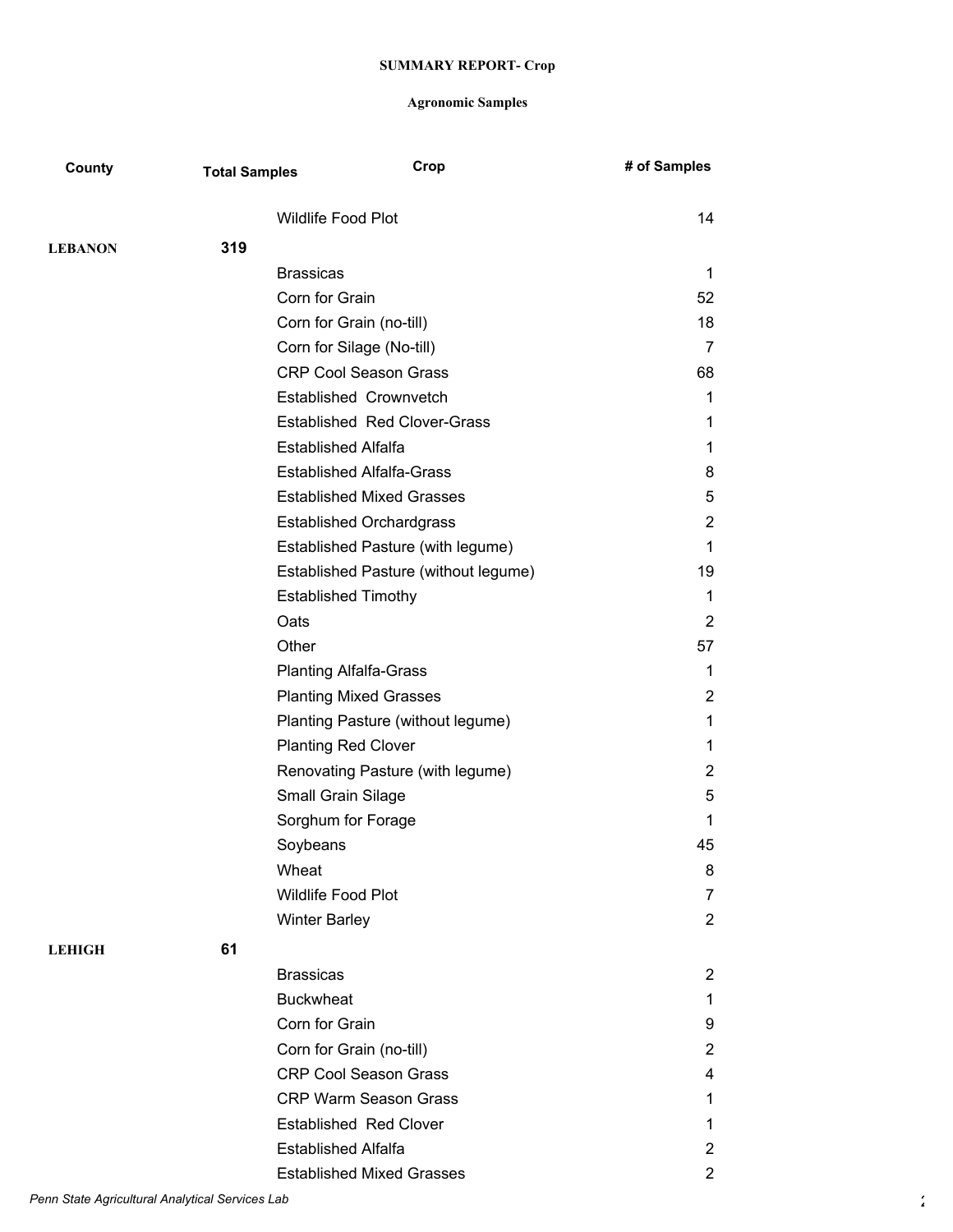| County         | <b>Total Samples</b> | Crop                                 | # of Samples   |
|----------------|----------------------|--------------------------------------|----------------|
|                |                      | <b>Established Orchardgrass</b>      | 4              |
|                |                      | Established Pasture (with legume)    | 1              |
|                |                      | Established Pasture (without legume) | 4              |
|                |                      | Other                                | 2              |
|                |                      | <b>Planting Alfalfa</b>              | 1              |
|                |                      | <b>Planting Mixed Grasses</b>        | $\overline{2}$ |
|                |                      | <b>Planting Red Clover</b>           | 2              |
|                |                      | Soybeans                             | 3              |
|                |                      | Sudangrass                           | 1              |
|                |                      | Wheat                                | 1              |
|                |                      | <b>Wildlife Food Plot</b>            | 16             |
| <b>LUZERNE</b> | 158                  |                                      |                |
|                |                      | <b>Brassicas</b>                     | 8              |
|                |                      | Corn for Grain                       | 28             |
|                |                      | Corn for Grain (no-till)             | 3              |
|                |                      | <b>CRP Cool Season Grass</b>         | 3              |
|                |                      | <b>CRP Warm Season Grass</b>         | 30             |
|                |                      | Established Trefoil-grass            | 1              |
|                |                      | <b>Established Alfalfa</b>           | 1              |
|                |                      | <b>Established Mixed Grasses</b>     | 9              |
|                |                      | <b>Established Orchardgrass</b>      | 6              |
|                |                      | Established Pasture (with legume)    | 1              |
|                |                      | Established Pasture (without legume) | 1              |
|                |                      | <b>Established Timothy</b>           | 3              |
|                |                      | Other                                | 1              |
|                |                      | <b>Planting Alfalfa</b>              | 3              |
|                |                      | <b>Planting Alfalfa-Grass</b>        | 2              |
|                |                      | <b>Planting Mixed Grasses</b>        | 6              |
|                |                      | <b>Planting Orchardgrass</b>         | 1              |
|                |                      | Planting Pasture (with legume)       | 1.             |
|                |                      | Planting Pasture (without legume)    | 4              |
|                |                      | <b>Planting Red Clover</b>           | 1              |
|                |                      | Planting Red Clover (No-till)        | 1.             |
|                |                      | Planting Red Clover in Oats          | 1              |
|                |                      | Renovating Pasture (with legume)     | 1              |
|                |                      | Sorghum-Sudangrass                   | 1              |
|                |                      | Soybeans                             | 14             |
|                |                      | Sunflowers                           | 1              |
|                |                      | Wheat                                | 1              |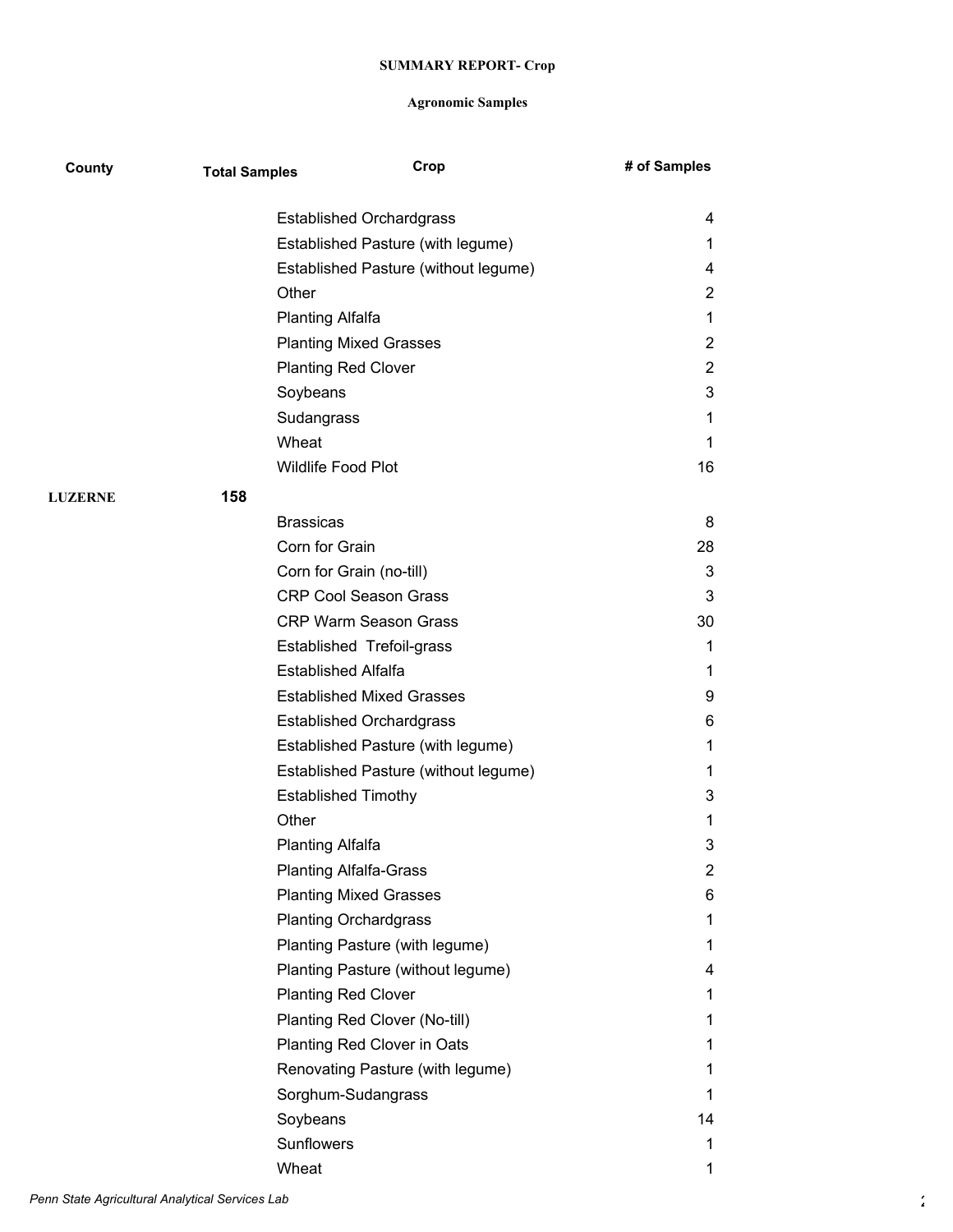| County          | <b>Total Samples</b> |                               | Crop                                 | # of Samples   |
|-----------------|----------------------|-------------------------------|--------------------------------------|----------------|
|                 |                      | Wildlife Food Plot            |                                      | 25             |
| <b>LYCOMING</b> | 508                  |                               |                                      |                |
|                 |                      | <b>Brassicas</b>              |                                      | 1              |
|                 |                      | Corn for Grain                |                                      | 43             |
|                 |                      | Corn for Grain (no-till)      |                                      | 86             |
|                 |                      | Corn for Silage               |                                      | 3              |
|                 |                      |                               | Corn for Silage (No-till)            | $\overline{2}$ |
|                 |                      |                               | <b>CRP Cool Season Grass</b>         | 15             |
|                 |                      |                               | Established Ladino Clover            | 4              |
|                 |                      |                               | <b>Established Red Clover-Grass</b>  | 7              |
|                 |                      | <b>Established Alfalfa</b>    |                                      | 5              |
|                 |                      |                               | <b>Established Alfalfa-Grass</b>     | 5              |
|                 |                      |                               | <b>Established Mixed Grasses</b>     | 28             |
|                 |                      |                               | <b>Established Orchardgrass</b>      | 5              |
|                 |                      |                               | Established Pasture (with legume)    | 4              |
|                 |                      |                               | Established Pasture (without legume) | 8              |
|                 |                      | <b>Established Timothy</b>    |                                      | 9              |
|                 |                      | Oats                          |                                      | 3              |
|                 |                      | Other                         |                                      | 25             |
|                 |                      | <b>Planting Alfalfa</b>       |                                      | 3              |
|                 |                      | <b>Planting Alfalfa-Grass</b> |                                      | 5              |
|                 |                      |                               | <b>Planting Ladino Clover</b>        | $\overline{2}$ |
|                 |                      |                               | <b>Planting Mixed Grasses</b>        | 11             |
|                 |                      |                               | <b>Planting Orchardgrass</b>         | 63             |
|                 |                      |                               | Planting Pasture (with legume)       | $\overline{2}$ |
|                 |                      |                               | Planting Pasture (without legume)    | 4              |
|                 |                      | <b>Planting Red Clover</b>    |                                      | 1              |
|                 |                      |                               | <b>Planting Red Clover-Grass</b>     | $\overline{2}$ |
|                 |                      | <b>Planting Timothy</b>       |                                      | 33             |
|                 |                      | <b>Planting Trefoil</b>       |                                      | 1              |
|                 |                      | Rye                           |                                      | 1              |
|                 |                      | Sorghum for Forage            |                                      | 4              |
|                 |                      | Soybeans                      |                                      | 82             |
|                 |                      | Spelt                         |                                      | $\overline{2}$ |
|                 |                      | <b>Spring Barley</b>          |                                      | 2              |
|                 |                      | Wheat                         |                                      | 4              |
|                 |                      | Wildlife Food Plot            |                                      | 33             |
| <b>MCKEAN</b>   | 101                  |                               |                                      |                |
|                 |                      | <b>Brassicas</b>              |                                      | $\overline{2}$ |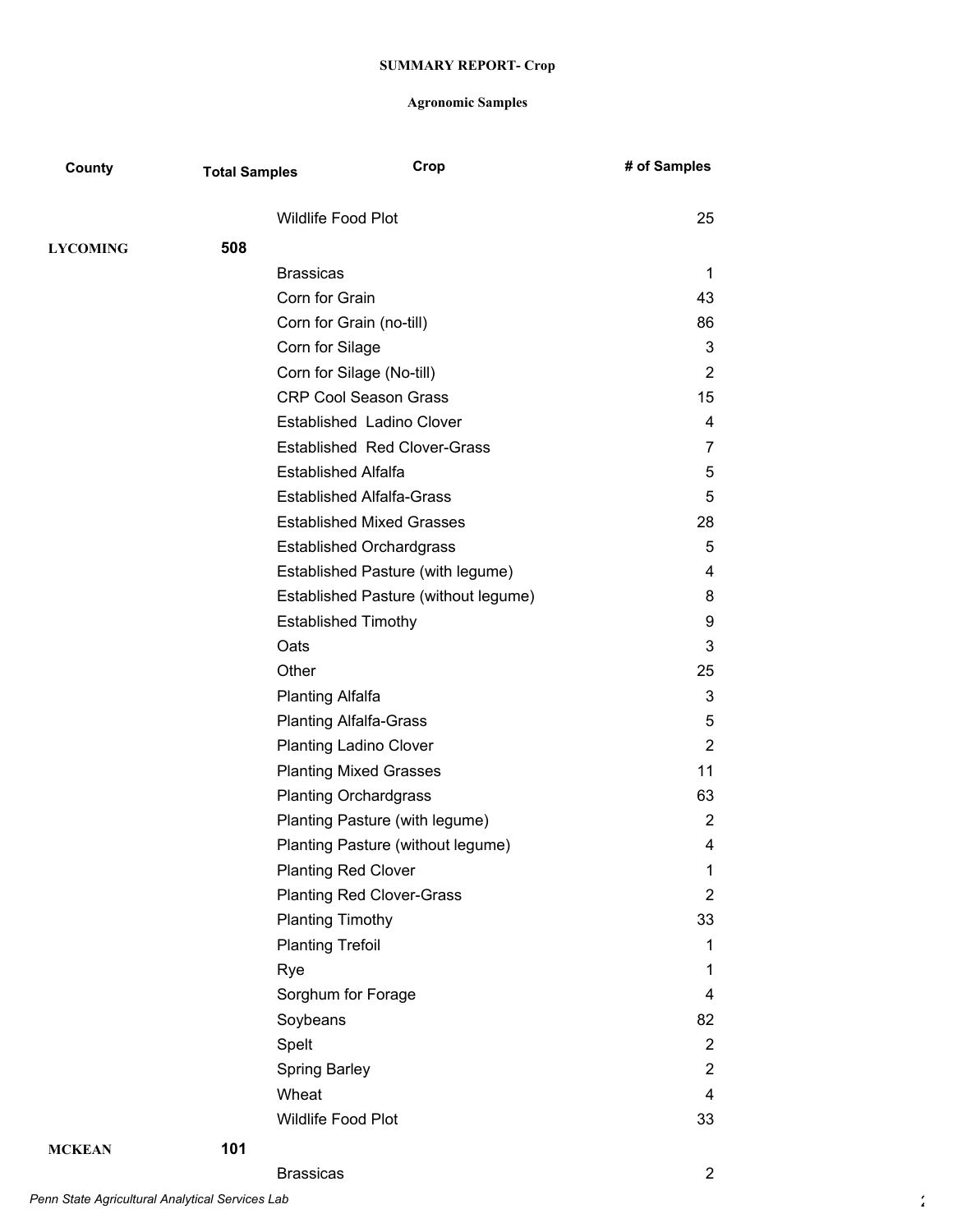| County        | <b>Total Samples</b> | Crop                                 | # of Samples   |
|---------------|----------------------|--------------------------------------|----------------|
|               |                      | <b>Buckwheat</b>                     | 1              |
|               |                      | Corn for Grain                       | 9              |
|               |                      | Corn for Silage                      | 5              |
|               |                      | <b>CRP Warm Season Grass</b>         | 5              |
|               |                      | <b>Established Red Clover</b>        | 1              |
|               |                      | <b>Established Red Clover-Grass</b>  | 1              |
|               |                      | <b>Established Mixed Grasses</b>     | 15             |
|               |                      | <b>Established Orchardgrass</b>      | 5              |
|               |                      | Established Pasture (without legume) | 5              |
|               |                      | <b>Established Tall Fescue</b>       | 1              |
|               |                      | <b>Horticultural Cover Crop</b>      | 1              |
|               |                      | Oats                                 | 4              |
|               |                      | <b>Planting Alfalfa</b>              | 1              |
|               |                      | <b>Planting Ladino Clover</b>        | 2              |
|               |                      | <b>Planting Mixed Grasses</b>        | 4              |
|               |                      | <b>Planting Orchardgrass</b>         | 1              |
|               |                      | <b>Planting Red Clover-Grass</b>     | 3              |
|               |                      | Rye                                  | 3              |
|               |                      | Soybeans                             | 4              |
|               |                      | Sunflowers                           | 1              |
|               |                      | Wheat                                | 1              |
|               |                      | Wildlife Food Plot                   | 26             |
| <b>MERCER</b> | 356                  |                                      |                |
|               |                      | <b>Brassicas</b>                     | 2              |
|               |                      | <b>Buckwheat</b>                     | $\overline{2}$ |
|               |                      | Corn for Grain                       | 74             |
|               |                      | Corn for Grain (no-till)             | 23             |
|               |                      | Corn for Silage                      | 24             |
|               |                      | <b>CRP Cool Season Grass</b>         | 2              |
|               |                      | Disturbed Lands                      | $\overline{2}$ |
|               |                      | <b>Established Red Clover-Grass</b>  | 7              |
|               |                      | <b>Established Alfalfa</b>           | 2              |
|               |                      | <b>Established Alfalfa-Grass</b>     | 7              |
|               |                      | <b>Established Mixed Grasses</b>     | 68             |
|               |                      | <b>Established Orchardgrass</b>      | 5              |
|               |                      | Established Pasture (with legume)    | 9              |
|               |                      | Established Pasture (without legume) | 17             |
|               |                      | <b>Established Timothy</b>           | 1              |
|               |                      | Hops                                 | 1              |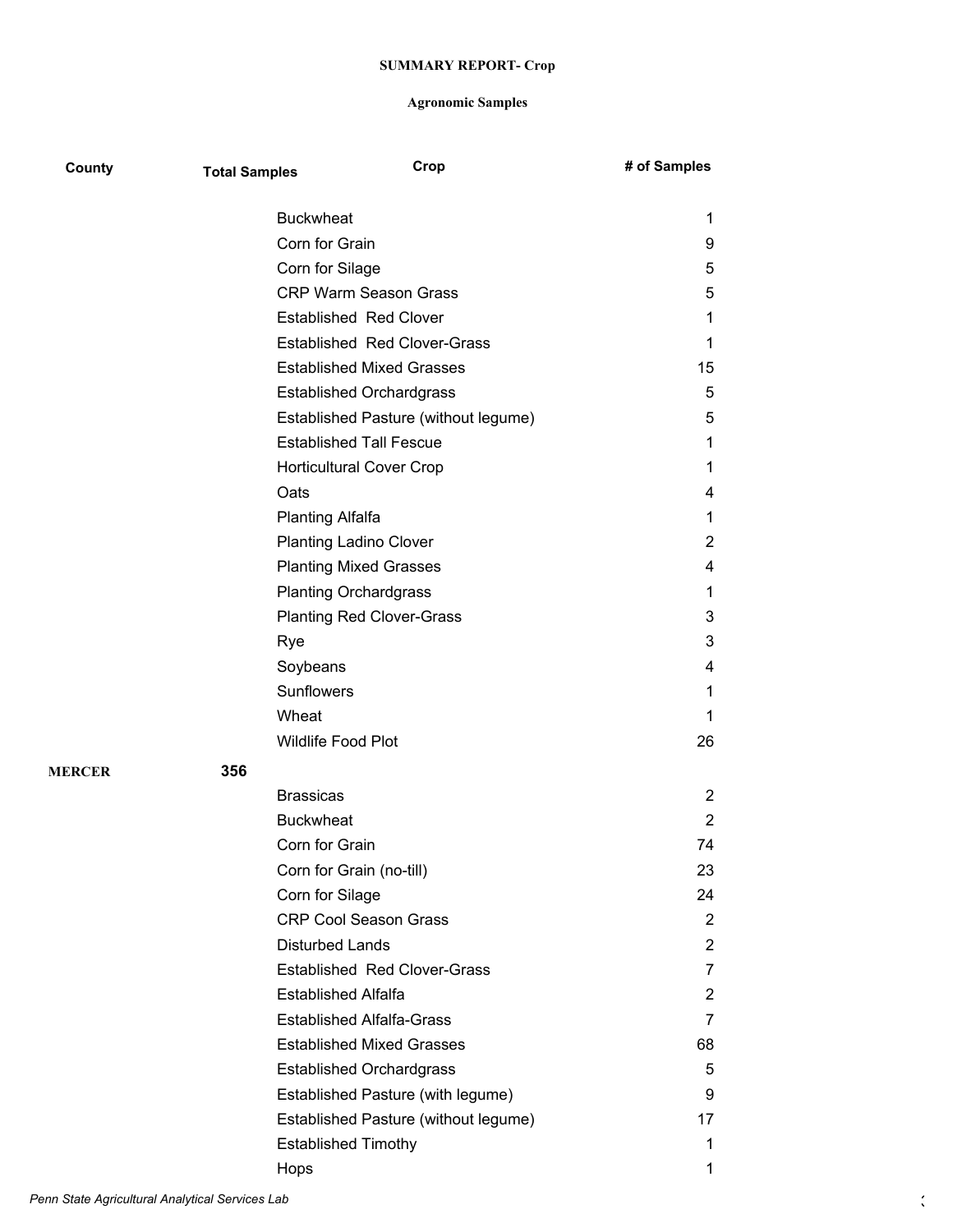| County        | <b>Total Samples</b> | Crop                                 | # of Samples   |
|---------------|----------------------|--------------------------------------|----------------|
|               |                      | Oats                                 | 2              |
|               |                      | Other                                | 1              |
|               |                      | <b>Planting Alfalfa</b>              | 1              |
|               |                      | <b>Planting Alfalfa-Grass</b>        | 3              |
|               |                      | <b>Planting Ladino Clover</b>        | $\overline{2}$ |
|               |                      | <b>Planting Mixed Grasses</b>        | 5              |
|               |                      | <b>Planting Red Clover</b>           | 1              |
|               |                      | Planting Red Clover in Oats          | 1              |
|               |                      | <b>Planting Reed Canarygrass</b>     | 1              |
|               |                      | <b>Planting Tall Fescue</b>          | 1              |
|               |                      | <b>Planting Timothy</b>              | 1              |
|               |                      | Small Grain Silage                   | 5              |
|               |                      | Soybeans                             | 65             |
|               |                      | Spelt                                | 1              |
|               |                      | <b>Spring Barley</b>                 | 1              |
|               |                      | Wheat                                | 16             |
|               |                      | Wildlife Food Plot                   | 3              |
| MIFFLIN       | 88                   |                                      |                |
|               |                      | Corn for Grain                       | 1              |
|               |                      | Corn for Grain (no-till)             | 17             |
|               |                      | Corn for Silage (No-till)            | 7              |
|               |                      | <b>CRP Cool Season Grass</b>         | 1              |
|               |                      | <b>Established Alfalfa</b>           | 8              |
|               |                      | <b>Established Alfalfa-Grass</b>     | 5              |
|               |                      | <b>Established Mixed Grasses</b>     | 3              |
|               |                      | <b>Established Orchardgrass</b>      | 6              |
|               |                      | Established Pasture (without legume) | 9              |
|               |                      | Other                                | 1              |
|               |                      | Planting Alfalfa (No Till)           | 4              |
|               |                      | <b>Planting Alfalfa-Grass</b>        | 1              |
|               |                      | <b>Planting Ladino Clover</b>        | 1              |
|               |                      | Sm Grain Sil/Corn Sil Dbl Crop       | 6              |
|               |                      | Sorghum for Grain                    | 1              |
|               |                      | Soybeans                             | 12             |
|               |                      | Tobacco                              | $\mathbf{1}$   |
|               |                      | Wheat                                | $\overline{2}$ |
|               |                      | Wildlife Food Plot                   | $\overline{2}$ |
| <b>MONROE</b> | 43                   |                                      |                |
|               |                      | Corn for Grain                       | 6              |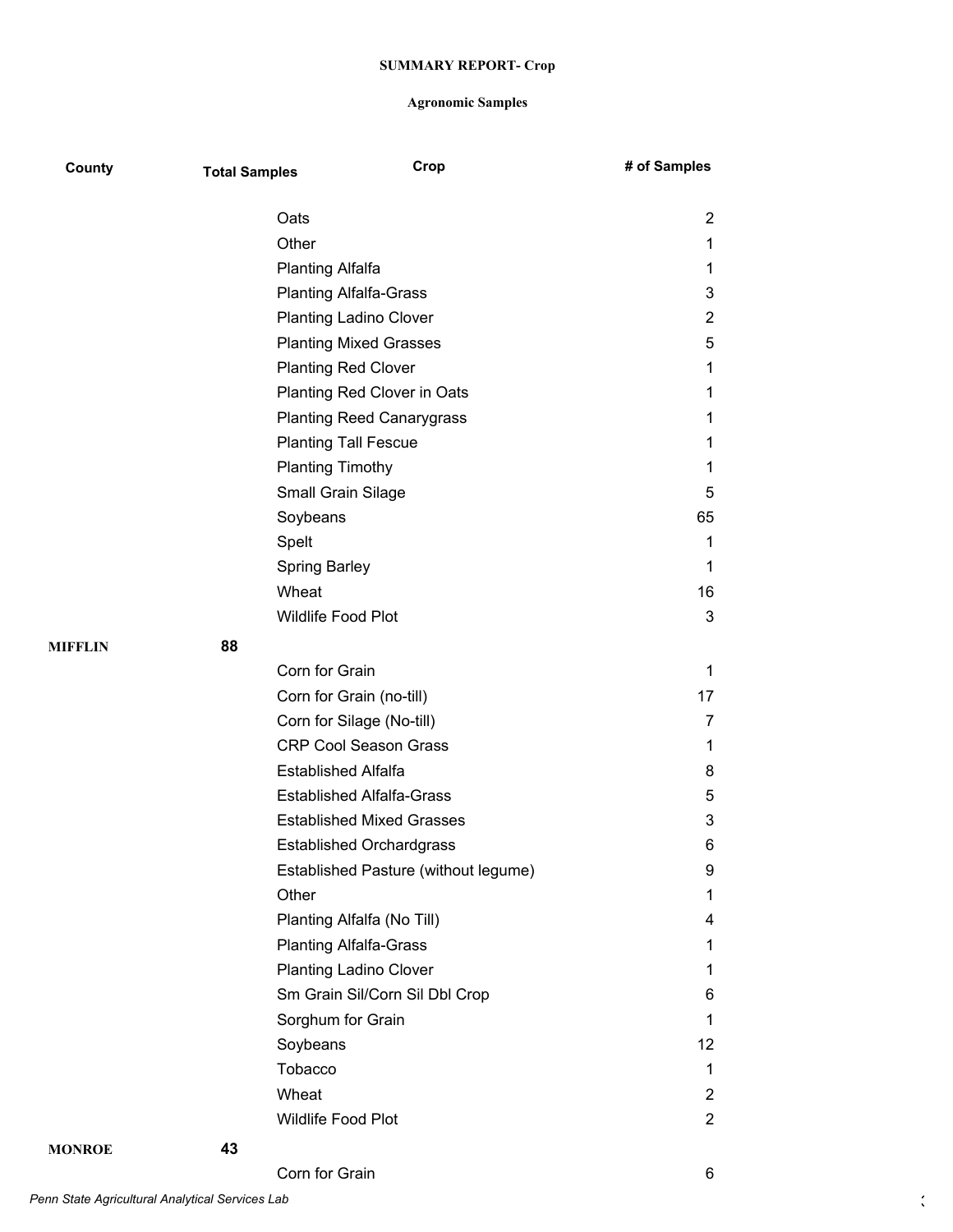| County            | <b>Total Samples</b> | Crop                                 | # of Samples   |
|-------------------|----------------------|--------------------------------------|----------------|
|                   |                      | <b>Disturbed Lands</b>               | $\overline{2}$ |
|                   |                      | <b>Established Alfalfa-Grass</b>     | 1              |
|                   |                      | <b>Established Orchardgrass</b>      | 7              |
|                   |                      | Established Pasture (with legume)    | $\overline{2}$ |
|                   |                      | Established Pasture (without legume) | 9              |
|                   |                      | Other                                | 1              |
|                   |                      | <b>Planting Ladino Clover</b>        | 1              |
|                   |                      | <b>Planting Mixed Grasses</b>        | 3              |
|                   |                      | <b>Planting Red Clover</b>           | 1              |
|                   |                      | <b>Planting Red Clover-Grass</b>     | 1              |
|                   |                      | Soybeans                             | 1              |
|                   |                      | Wildlife Food Plot                   | 8              |
| <b>MONTGOMERY</b> | 243                  |                                      |                |
|                   |                      | <b>Buckwheat</b>                     | 4              |
|                   |                      | Corn for Grain                       | 5              |
|                   |                      | Corn for Grain (no-till)             | 5              |
|                   |                      | <b>CRP Warm Season Grass</b>         | 3              |
|                   |                      | <b>Established Mixed Grasses</b>     | 3              |
|                   |                      | <b>Established Orchardgrass</b>      | 1              |
|                   |                      | Established Pasture (with legume)    | 4              |
|                   |                      | Established Pasture (without legume) | 7              |
|                   |                      | Oats                                 | 3              |
|                   |                      | Other                                | 134            |
|                   |                      | <b>Planting Alfalfa</b>              | 3              |
|                   |                      | Planting Alfalfa (No Till)           | 2              |
|                   |                      | <b>Planting Ladino Clover</b>        | 1              |
|                   |                      | <b>Planting Mixed Grasses</b>        | 26             |
|                   |                      | <b>Planting Orchardgrass</b>         | 2              |
|                   |                      | Planting Pasture (without legume)    | 1              |
|                   |                      | Renovating Pasture (with legume)     | 1              |
|                   |                      | Soybeans                             | 3              |
|                   |                      | Spring Barley                        | 1              |
|                   |                      | Wildlife Food Plot                   | 34             |
| <b>MONTOUR</b>    | 126                  |                                      |                |
|                   |                      | <b>Brassicas</b>                     | 1              |
|                   |                      | Corn for Grain                       | 9              |
|                   |                      | Corn for Grain (no-till)             | 40             |
|                   |                      | Corn for Silage (No-till)            | 1              |
|                   |                      | <b>CRP Cool Season Grass</b>         | 4              |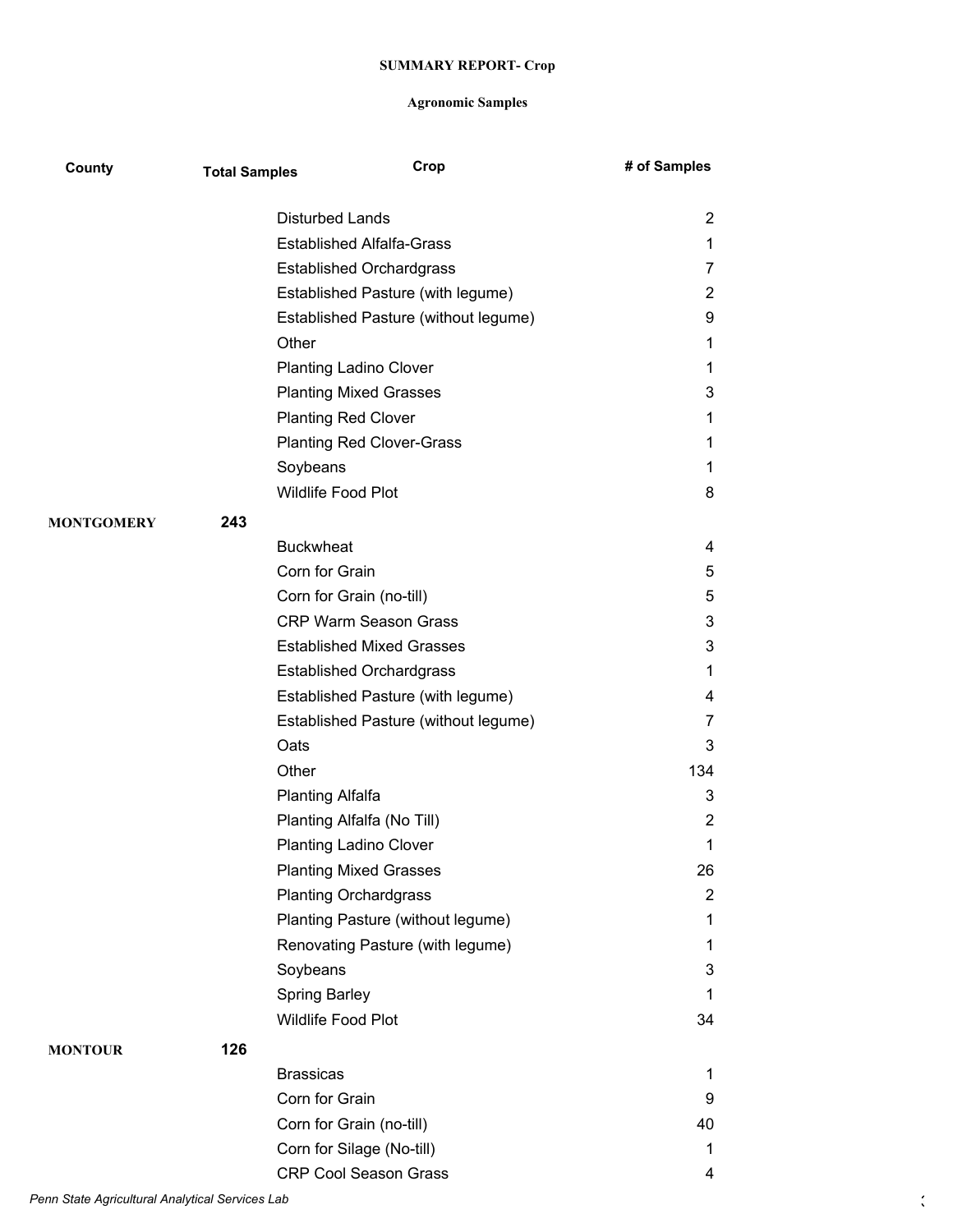| County                | <b>Total Samples</b> | Crop                                 | # of Samples   |
|-----------------------|----------------------|--------------------------------------|----------------|
|                       |                      | <b>Established Alfalfa</b>           | 3              |
|                       |                      | <b>Established Alfalfa-Grass</b>     | 1              |
|                       |                      | <b>Established Mixed Grasses</b>     | 15             |
|                       |                      | Established Pasture (with legume)    | 5              |
|                       |                      | <b>Established Timothy</b>           | 1              |
|                       |                      | <b>Planting Alfalfa</b>              | 4              |
|                       |                      | Planting Alfalfa (No Till)           | 1              |
|                       |                      | <b>Planting Ladino Clover</b>        | 2              |
|                       |                      | <b>Planting Mixed Grasses</b>        | $\overline{2}$ |
|                       |                      | <b>Planting Red Clover</b>           | $\overline{c}$ |
|                       |                      | <b>Planting Tall Fescue</b>          | 1              |
|                       |                      | Rye                                  | 1              |
|                       |                      | Soybeans                             | 24             |
|                       |                      | Wheat                                | 3              |
|                       |                      | <b>Wildlife Food Plot</b>            | 5              |
|                       |                      | <b>Winter Barley</b>                 | 1              |
| <b>NORTHAMPTON</b>    | 42                   |                                      |                |
|                       |                      | Corn for Grain                       | 7              |
|                       |                      | Corn for Grain (no-till)             | 4              |
|                       |                      | <b>Established Alfalfa</b>           | 1              |
|                       |                      | <b>Established Alfalfa-Grass</b>     | 1              |
|                       |                      | <b>Established Orchardgrass</b>      | 4              |
|                       |                      | Established Pasture (without legume) | 1              |
|                       |                      | Hops                                 | 1              |
|                       |                      | Millet for Forage                    | 1              |
|                       |                      | Oats                                 | 2              |
|                       |                      | <b>Planting Alfalfa</b>              | 1              |
|                       |                      | <b>Planting Orchardgrass</b>         | 1              |
|                       |                      | <b>Planting Red Clover</b>           | 1              |
|                       |                      | Soybeans                             | 4              |
|                       |                      | Wheat                                | $\overline{2}$ |
|                       |                      | Wildlife Food Plot                   | 11             |
| <b>NORTHUMBERLAND</b> | 336                  |                                      |                |
|                       |                      | Corn for Grain                       | 25             |
|                       |                      | Corn for Grain (no-till)             | 52             |
|                       |                      | Corn for Silage                      | 3              |
|                       |                      | Corn for Silage (No-till)            | 16             |
|                       |                      | <b>CRP Cool Season Grass</b>         | 84             |
|                       |                      | CRP Warm Season Grass                | 4              |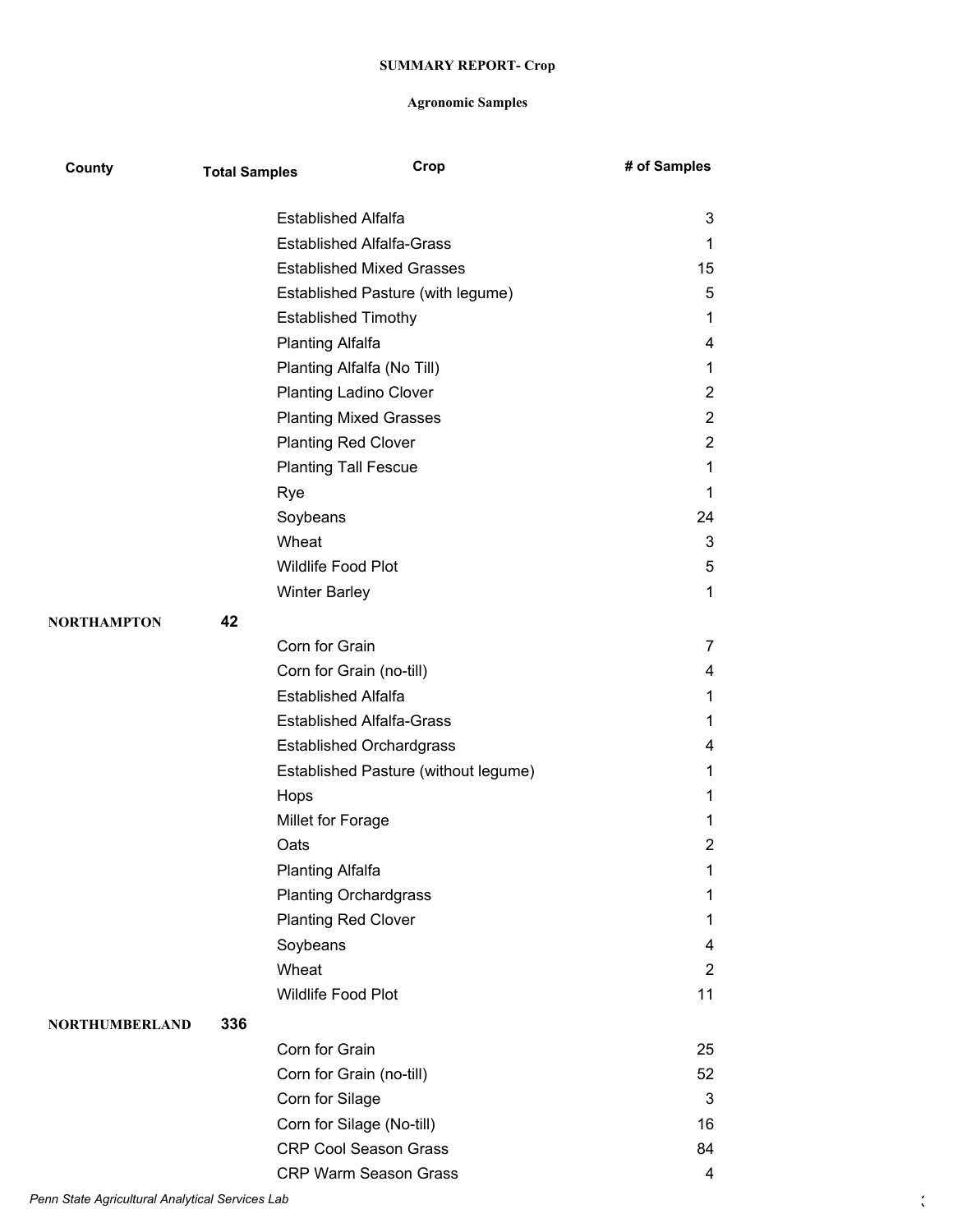| County | <b>Total Samples</b> | Crop                                                                  | # of Samples        |
|--------|----------------------|-----------------------------------------------------------------------|---------------------|
|        |                      | <b>Established Red Clover-Grass</b>                                   |                     |
|        |                      | <b>Established Alfalfa</b>                                            | 1<br>$\overline{2}$ |
|        |                      | <b>Established Alfalfa-Grass</b>                                      | 11                  |
|        |                      | <b>Established Mixed Grasses</b>                                      | 5                   |
|        |                      | <b>Established Orchardgrass</b>                                       | 4                   |
|        |                      |                                                                       | 3                   |
|        |                      | Established Pasture (with legume)                                     | 9                   |
|        |                      | Established Pasture (without legume)                                  | 1                   |
|        |                      | <b>Established Reed Canarygrass</b><br><b>Established Tall Fescue</b> | 1                   |
|        |                      |                                                                       |                     |
|        |                      | <b>Established Timothy</b><br>Oats                                    | 5<br>1              |
|        |                      |                                                                       | 3                   |
|        |                      | <b>Planting Alfalfa</b>                                               |                     |
|        |                      | <b>Planting Red Clover</b>                                            | 1                   |
|        |                      | <b>Planting Tall Fescue</b>                                           | 1                   |
|        |                      | Renovating Pasture (with legume)                                      | 3                   |
|        |                      | Rye                                                                   | 1                   |
|        |                      | Soybeans                                                              | 67                  |
|        |                      | Wheat                                                                 | 11                  |
|        |                      | Wildlife Food Plot                                                    | 22                  |
| PERRY  | 570                  |                                                                       |                     |
|        |                      | Barley/Soybean Double Crop                                            | 12                  |
|        |                      | <b>Brassicas</b>                                                      | 1                   |
|        |                      | Corn for Grain                                                        | 39                  |
|        |                      | Corn for Grain (no-till)                                              | 95                  |
|        |                      | Corn for Silage                                                       | 1                   |
|        |                      | Corn for Silage (No-till)                                             | 87                  |
|        |                      | <b>CRP Cool Season Grass</b>                                          | 6                   |
|        |                      | <b>CRP Warm Season Grass</b>                                          | 1                   |
|        |                      | <b>Established Bluegrass</b>                                          | 1                   |
|        |                      | <b>Established Alfalfa</b>                                            | 9                   |
|        |                      | <b>Established Alfalfa-Grass</b>                                      | 64                  |
|        |                      | <b>Established Mixed Grasses</b>                                      | 36                  |
|        |                      | <b>Established Orchardgrass</b>                                       | 11                  |
|        |                      | Established Pasture (without legume)                                  | 13                  |
|        |                      | <b>Established Timothy</b>                                            | 6                   |
|        |                      | Hops                                                                  | 5                   |
|        |                      | Oats                                                                  | 16                  |
|        |                      | Other                                                                 | 1                   |
|        |                      | <b>Planting Alfalfa</b>                                               | 1                   |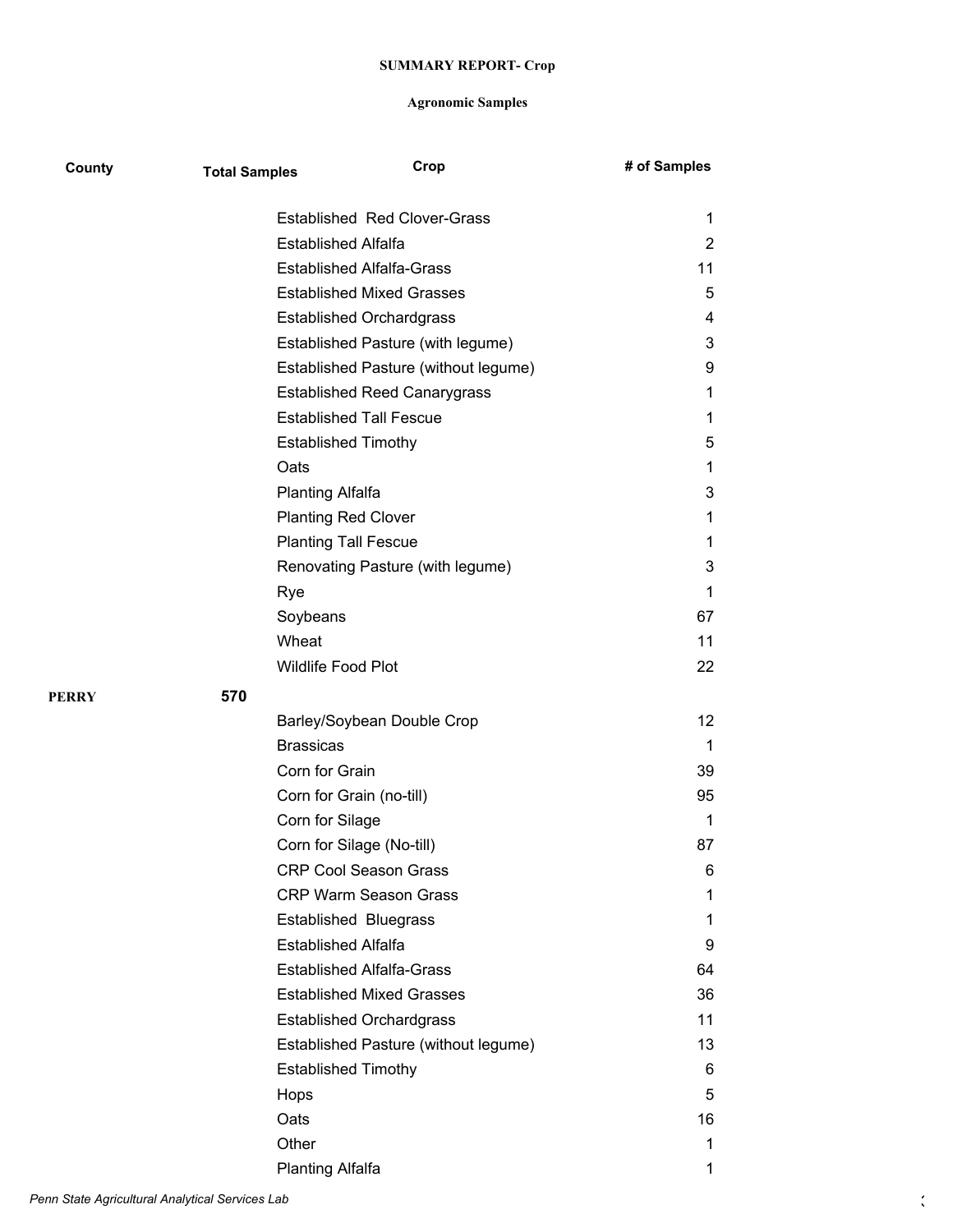| County       | <b>Total Samples</b> |                               | Crop                              | # of Samples   |
|--------------|----------------------|-------------------------------|-----------------------------------|----------------|
|              |                      |                               | Planting Alfalfa (No Till)        | 6              |
|              |                      |                               | Planting Alfalfa in Oats          | 1              |
|              |                      | <b>Planting Alfalfa-Grass</b> |                                   | 11             |
|              |                      | <b>Planting Bromegrass</b>    |                                   | 1              |
|              |                      |                               | <b>Planting Ladino Clover</b>     | 1              |
|              |                      |                               | <b>Planting Mixed Grasses</b>     | 4              |
|              |                      | <b>Planting Orchardgrass</b>  |                                   | 3              |
|              |                      | Rye                           |                                   | $\overline{2}$ |
|              |                      |                               | Sm Grain Sil/Corn Sil Dbl Crop    | 15             |
|              |                      | Small Grain Silage            |                                   | 6              |
|              |                      | Sorghum for Forage            |                                   | 1              |
|              |                      | Soybeans                      |                                   | 50             |
|              |                      | Sunflowers                    |                                   | $\overline{2}$ |
|              |                      | Wheat                         |                                   | 31             |
|              |                      | Wildlife Food Plot            |                                   | 23             |
|              |                      | <b>Winter Barley</b>          |                                   | 8              |
| PHILADELPHIA | 54                   |                               |                                   |                |
|              |                      | <b>Brassicas</b>              |                                   | $\overline{2}$ |
|              |                      |                               | Established Ladino Clover         | $\overline{2}$ |
|              |                      |                               | Established Pasture (with legume) | $\overline{2}$ |
|              |                      | Other                         |                                   | 40             |
|              |                      | <b>Planting Ladino Clover</b> |                                   | 5              |
|              |                      | Wildlife Food Plot            |                                   | 3              |
| PIKE         | 24                   |                               |                                   |                |
|              |                      |                               | <b>Established Red Clover</b>     | 3              |
|              |                      |                               | Established Red Clover-Grass      | 1              |
|              |                      | Hops                          |                                   | 3              |
|              |                      |                               | <b>Planting Mixed Grasses</b>     | 1              |
|              |                      |                               | Planting Pasture (without legume) | 1              |
|              |                      | <b>Planting Red Clover</b>    |                                   | 1              |
|              |                      |                               | Planting Red Clover in Oats       | 1              |
|              |                      |                               | <b>Planting Red Clover-Grass</b>  | 1              |
|              |                      | Wildlife Food Plot            |                                   | 12             |
|              | 110                  |                               |                                   |                |
| POTTER       |                      | <b>Brassicas</b>              |                                   | 1              |
|              |                      | Canola                        |                                   | 1              |
|              |                      | Corn for Grain                |                                   | 23             |
|              |                      |                               |                                   | $\mathbf 1$    |
|              |                      | Corn for Grain (no-till)      |                                   |                |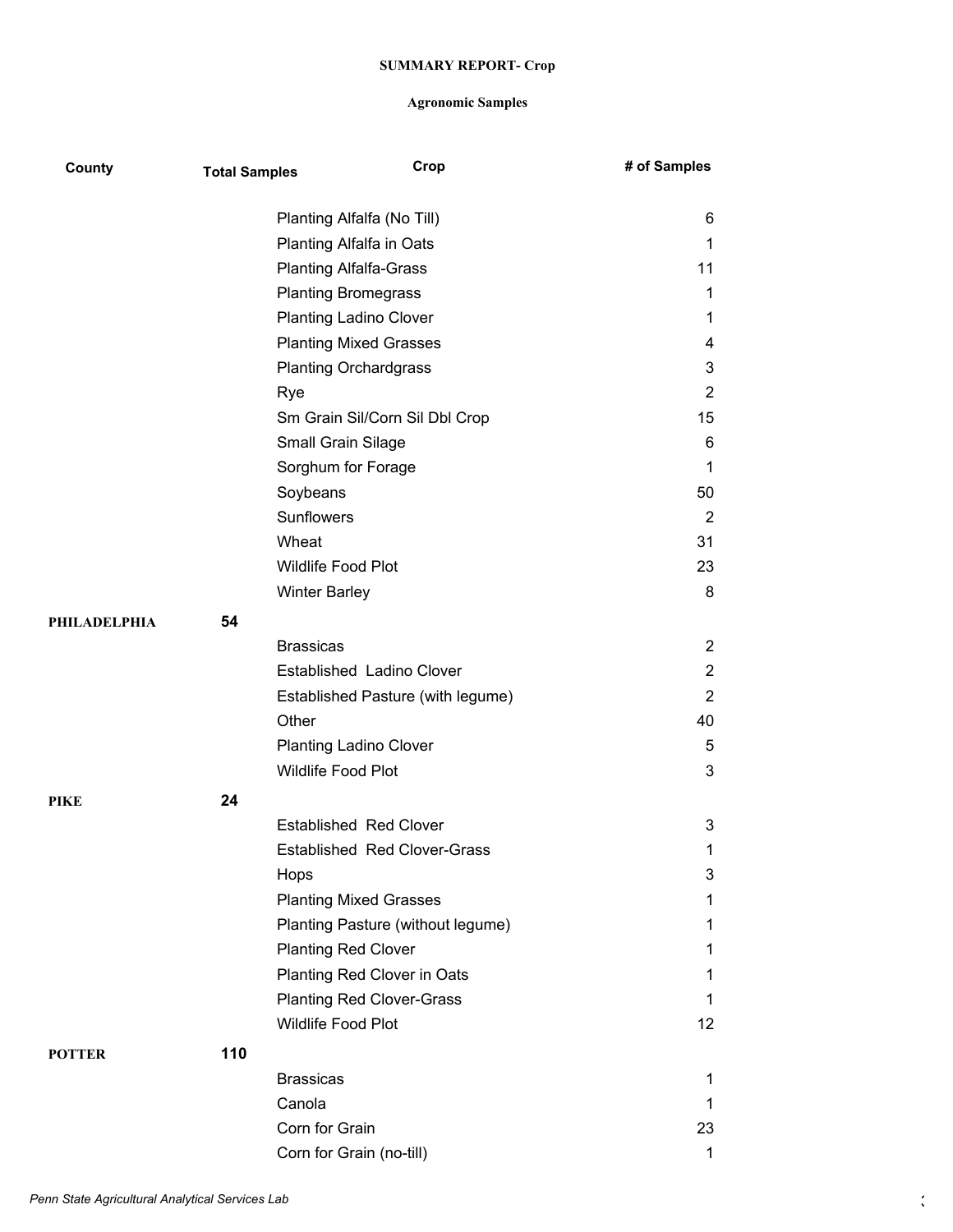| County            | <b>Total Samples</b> |                                  | Crop                                 | # of Samples   |
|-------------------|----------------------|----------------------------------|--------------------------------------|----------------|
|                   |                      | Corn for Silage                  |                                      | 4              |
|                   |                      | <b>CRP Cool Season Grass</b>     |                                      | 11             |
|                   |                      | Established Ladino Clover        |                                      | 6              |
|                   |                      |                                  | <b>Established Red Clover-Grass</b>  | 1              |
|                   |                      | <b>Established Mixed Grasses</b> |                                      | $\overline{2}$ |
|                   |                      | <b>Established Orchardgrass</b>  |                                      | 3              |
|                   |                      | <b>Established Timothy</b>       |                                      | 1              |
|                   |                      | Oats                             |                                      | 1              |
|                   |                      | Planting Alfalfa in Oats         |                                      | $\overline{2}$ |
|                   |                      | <b>Planting Alfalfa-Grass</b>    |                                      | $\overline{2}$ |
|                   |                      | <b>Planting Mixed Grasses</b>    |                                      | $\overline{2}$ |
|                   |                      | <b>Planting Red Clover</b>       |                                      | 1              |
|                   |                      | Planting Red Clover (No-till)    |                                      | 1              |
|                   |                      | Planting Red Clover in Oats      |                                      | 1              |
|                   |                      | <b>Planting Red Clover-Grass</b> |                                      | 3              |
|                   |                      | <b>Planting Timothy</b>          |                                      | $\overline{2}$ |
|                   |                      | Planting Trefoil (No-till)       |                                      | 1              |
|                   |                      | <b>Planting Trefoil in Oats</b>  |                                      | $\overline{2}$ |
|                   |                      | <b>Planting Trefoil-Grass</b>    |                                      | 1              |
|                   |                      | Soybeans                         |                                      | 6              |
|                   |                      | <b>Spring Barley</b>             |                                      | 1              |
|                   |                      | Sunflowers                       |                                      | 1              |
|                   |                      | Wildlife Food Plot               |                                      | 29             |
| <b>SCHUYLKILL</b> | 285                  |                                  |                                      |                |
|                   |                      | <b>Brassicas</b>                 |                                      | $\overline{2}$ |
|                   |                      | <b>Buckwheat</b>                 |                                      | 1              |
|                   |                      | Corn for Grain                   |                                      | 33             |
|                   |                      | Corn for Grain (no-till)         |                                      | 23             |
|                   |                      | Corn for Silage                  |                                      | 5              |
|                   |                      | <b>CRP Cool Season Grass</b>     |                                      | 16             |
|                   |                      | <b>CRP Warm Season Grass</b>     |                                      | 95             |
|                   |                      | Established Ladino Clover        |                                      | 2              |
|                   |                      | <b>Established Mixed Grasses</b> |                                      | 4              |
|                   |                      | <b>Established Orchardgrass</b>  |                                      | 8              |
|                   |                      |                                  | Established Pasture (with legume)    | 3              |
|                   |                      |                                  | Established Pasture (without legume) | 6              |
|                   |                      | <b>Established Timothy</b>       |                                      | 7              |
|                   |                      | Oats                             |                                      | $\overline{2}$ |
|                   |                      | Other                            |                                      | 22             |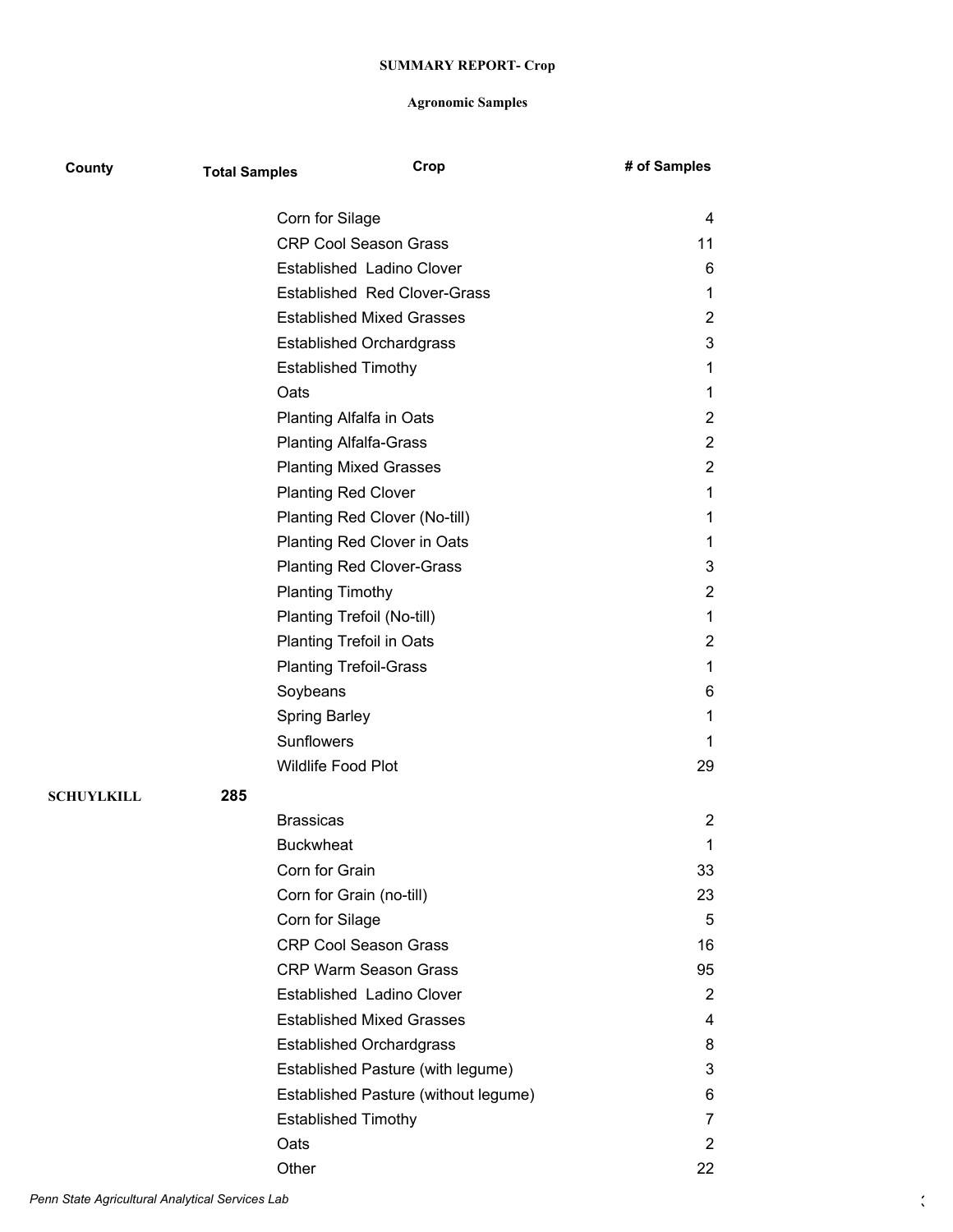| County        | <b>Total Samples</b> | Crop                                 | # of Samples   |
|---------------|----------------------|--------------------------------------|----------------|
|               |                      | <b>Planting Alfalfa</b>              | 2              |
|               |                      | Planting Alfalfa in Wheat            | 1              |
|               |                      | <b>Planting Alfalfa-Trefoil</b>      | 1              |
|               |                      | <b>Planting Bluegrass</b>            | 2              |
|               |                      | <b>Planting Mixed Grasses</b>        | 4              |
|               |                      | <b>Planting Orchardgrass</b>         | 3              |
|               |                      | <b>Planting Tall Fescue</b>          | 1              |
|               |                      | <b>Planting Trefoil-Grass</b>        | 1              |
|               |                      | Sorghum-Sudangrass                   | $\overline{2}$ |
|               |                      | Soybeans                             | 21             |
|               |                      | <b>Sunflowers</b>                    | 1              |
|               |                      | Wildlife Food Plot                   | 17             |
| <b>SNYDER</b> | 238                  |                                      |                |
|               |                      | Barley/Soybean Double Crop           | 1              |
|               |                      | <b>Brassicas</b>                     | 2              |
|               |                      | Corn for Grain                       | 13             |
|               |                      | Corn for Grain (no-till)             | 43             |
|               |                      | Corn for Silage                      | 3              |
|               |                      | Corn for Silage (No-till)            | 21             |
|               |                      | <b>CRP Cool Season Grass</b>         | 22             |
|               |                      | <b>Established Red Clover-Grass</b>  | 1              |
|               |                      | <b>Established Alfalfa</b>           | 8              |
|               |                      | <b>Established Alfalfa-Grass</b>     | 10             |
|               |                      | <b>Established Mixed Grasses</b>     | 18             |
|               |                      | <b>Established Orchardgrass</b>      | 16             |
|               |                      | Established Pasture (with legume)    | 2              |
|               |                      | Established Pasture (without legume) | 13             |
|               | Oats                 |                                      | $\mathbf{2}$   |
|               | Other                |                                      | 3              |
|               |                      | Planting Alfalfa in Oats             | 1              |
|               |                      | <b>Planting Mixed Grasses</b>        | 1              |
|               |                      | Planting Pasture (without legume)    | 1              |
|               |                      | Planting Red Clover in Wheat         | 1              |
|               | Rye                  |                                      | 1              |
|               |                      | Soybeans                             | 39             |
|               |                      | Wheat                                | 3              |
|               |                      | Wildlife Food Plot                   | 9              |
|               |                      | <b>Winter Barley</b>                 | 4              |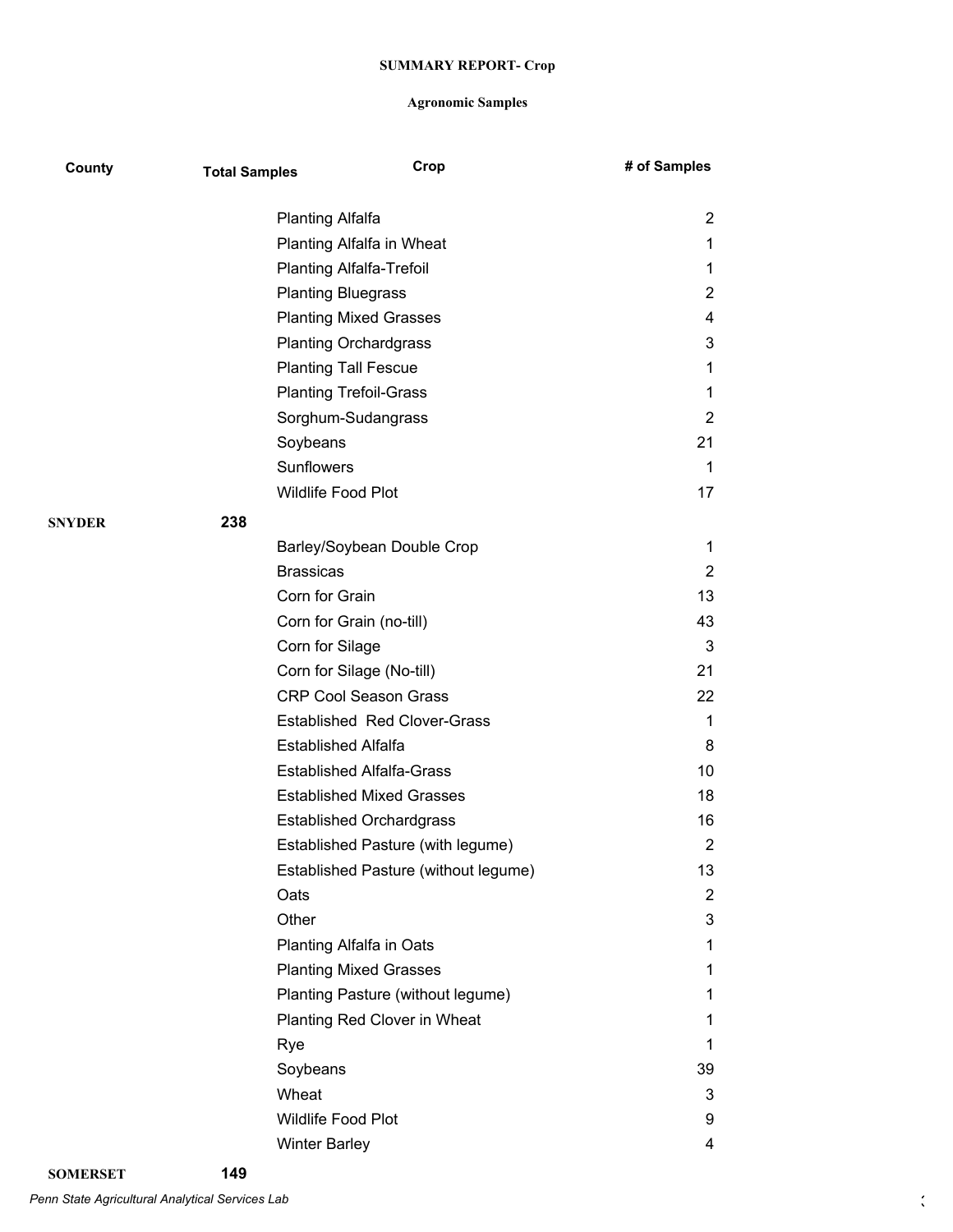| County             | <b>Total Samples</b> | Crop                                 | # of Samples   |
|--------------------|----------------------|--------------------------------------|----------------|
|                    |                      | Corn for Grain                       | 11             |
|                    |                      | Corn for Grain (no-till)             | 7              |
|                    |                      | Corn for Silage                      | 10             |
|                    |                      | Corn for Silage (No-till)            | 5              |
|                    |                      | <b>CRP Cool Season Grass</b>         | 3              |
|                    |                      | <b>Disturbed Lands</b>               | 6              |
|                    |                      | <b>Established Alfalfa</b>           | $\overline{2}$ |
|                    |                      | <b>Established Alfalfa-Grass</b>     | 17             |
|                    |                      | <b>Established Mixed Grasses</b>     | 23             |
|                    |                      | Established Pasture (with legume)    | 4              |
|                    |                      | Established Pasture (without legume) | 13             |
|                    |                      | Oats                                 | 4              |
|                    |                      | Planting Alfalfa (No Till)           | 1              |
|                    |                      | Planting Alfalfa in Oats             | 5              |
|                    |                      | <b>Planting Alfalfa-Grass</b>        | 5              |
|                    |                      | <b>Planting Ladino Clover</b>        | 1              |
|                    |                      | Planting Pasture (with legume)       | $\overline{c}$ |
|                    |                      | Renovating Pasture (with legume)     | $\overline{2}$ |
|                    |                      | Sorghum for Forage                   | 1              |
|                    |                      | Soybeans                             | 9              |
|                    |                      | Spelt                                | 4              |
|                    |                      | Wildlife Food Plot                   | 13             |
|                    |                      | <b>Winter Barley</b>                 | $\mathbf 1$    |
| <b>SULLIVAN</b>    | 55                   |                                      |                |
|                    |                      | <b>Brassicas</b>                     | 3              |
|                    |                      | <b>Buckwheat</b>                     | 1              |
|                    |                      | Corn for Grain                       | 12             |
|                    |                      | Corn for Silage (No-till)            | 1              |
|                    |                      | <b>CRP Cool Season Grass</b>         | 8              |
|                    |                      | Established Ladino Clover            | 5              |
|                    |                      | <b>Planting Ladino Clover</b>        | $\overline{2}$ |
|                    |                      | Planting Pasture (with legume)       | 1              |
|                    |                      | Planting Pasture (without legume)    | $\overline{2}$ |
|                    |                      | Planting Red Clover (No-till)        | 1              |
|                    |                      | Soybeans                             | 8              |
|                    |                      | Wildlife Food Plot                   | 11             |
| <b>SUSQUEHANNA</b> | 310                  |                                      |                |
|                    |                      | <b>Brassicas</b>                     | 39             |
|                    |                      | Corn for Grain                       | 21             |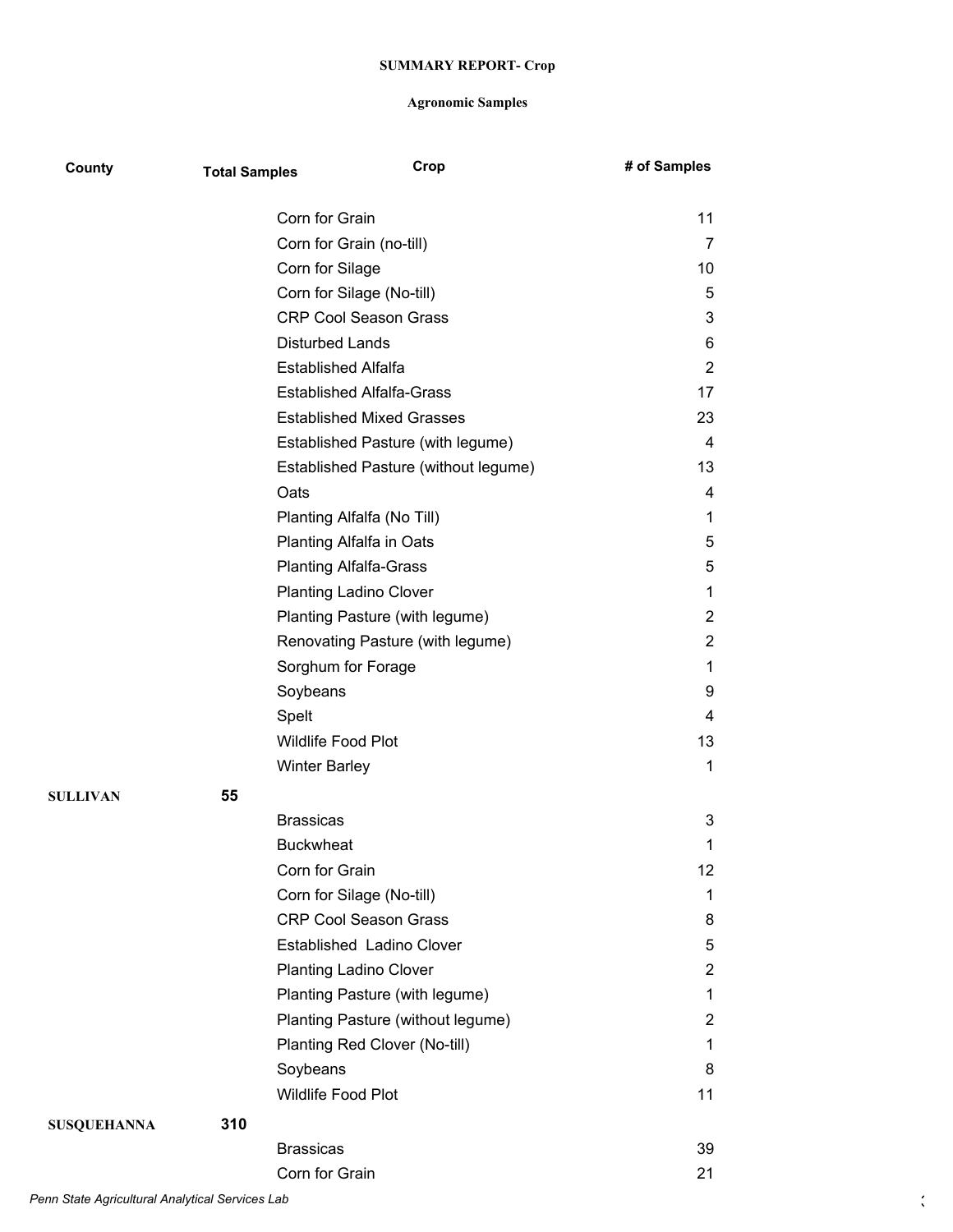| County       | <b>Total Samples</b> |                                  | Crop                                 | # of Samples   |
|--------------|----------------------|----------------------------------|--------------------------------------|----------------|
|              |                      | Corn for Grain (no-till)         |                                      | $\overline{2}$ |
|              |                      | Corn for Silage                  |                                      | 30             |
|              |                      | Corn for Silage (No-till)        |                                      | 14             |
|              |                      | Established Ladino Clover        |                                      | 7              |
|              |                      | <b>Established Alfalfa</b>       |                                      | 7              |
|              |                      | <b>Established Alfalfa-Grass</b> |                                      | 4              |
|              |                      | <b>Established Mixed Grasses</b> |                                      | 79             |
|              |                      |                                  | Established Pasture (with legume)    | 4              |
|              |                      |                                  | Established Pasture (without legume) | 16             |
|              |                      | <b>Established Timothy</b>       |                                      | 5              |
|              |                      | Hops                             |                                      | 3              |
|              |                      | Oats                             |                                      | 5              |
|              |                      | Other                            |                                      | 3              |
|              |                      | <b>Planting Alfalfa</b>          |                                      | 3              |
|              |                      | Planting Alfalfa in Wheat        |                                      | 4              |
|              |                      | <b>Planting Alfalfa-Grass</b>    |                                      | $\overline{2}$ |
|              |                      | <b>Planting Ladino Clover</b>    |                                      | 31             |
|              |                      | <b>Planting Mixed Grasses</b>    |                                      | 8              |
|              |                      | <b>Planting Orchardgrass</b>     |                                      | 1              |
|              |                      | <b>Planting Red Clover</b>       |                                      | 1              |
|              |                      | Planting Red Clover in Oats      |                                      | 1              |
|              |                      | <b>Planting Red Clover-Grass</b> |                                      | 1              |
|              |                      |                                  | Renovating Pasture (with legume)     | $\overline{c}$ |
|              |                      | Rye                              |                                      | 1              |
|              |                      | Sorghum for Forage               |                                      | 1              |
|              |                      | Soybeans                         |                                      | 13             |
|              |                      | Sunflowers                       |                                      | 1              |
|              |                      | Wheat                            |                                      | 1              |
| <b>TIOGA</b> | 322                  |                                  |                                      |                |
|              |                      | <b>Brassicas</b>                 |                                      | 8              |
|              |                      | Canola                           |                                      | 1              |
|              |                      | Corn for Grain                   |                                      | 49             |
|              |                      | Corn for Grain (no-till)         |                                      | 25             |
|              |                      | Corn for Silage                  |                                      | 4              |
|              |                      | Corn for Silage (No-till)        |                                      | 6              |
|              |                      | <b>CRP Cool Season Grass</b>     |                                      | 22             |
|              |                      | Established Ladino Clover        |                                      | 1              |
|              |                      |                                  | <b>Established Red Clover-Grass</b>  | 1              |
|              |                      | Established Trefoil-grass        |                                      | 8              |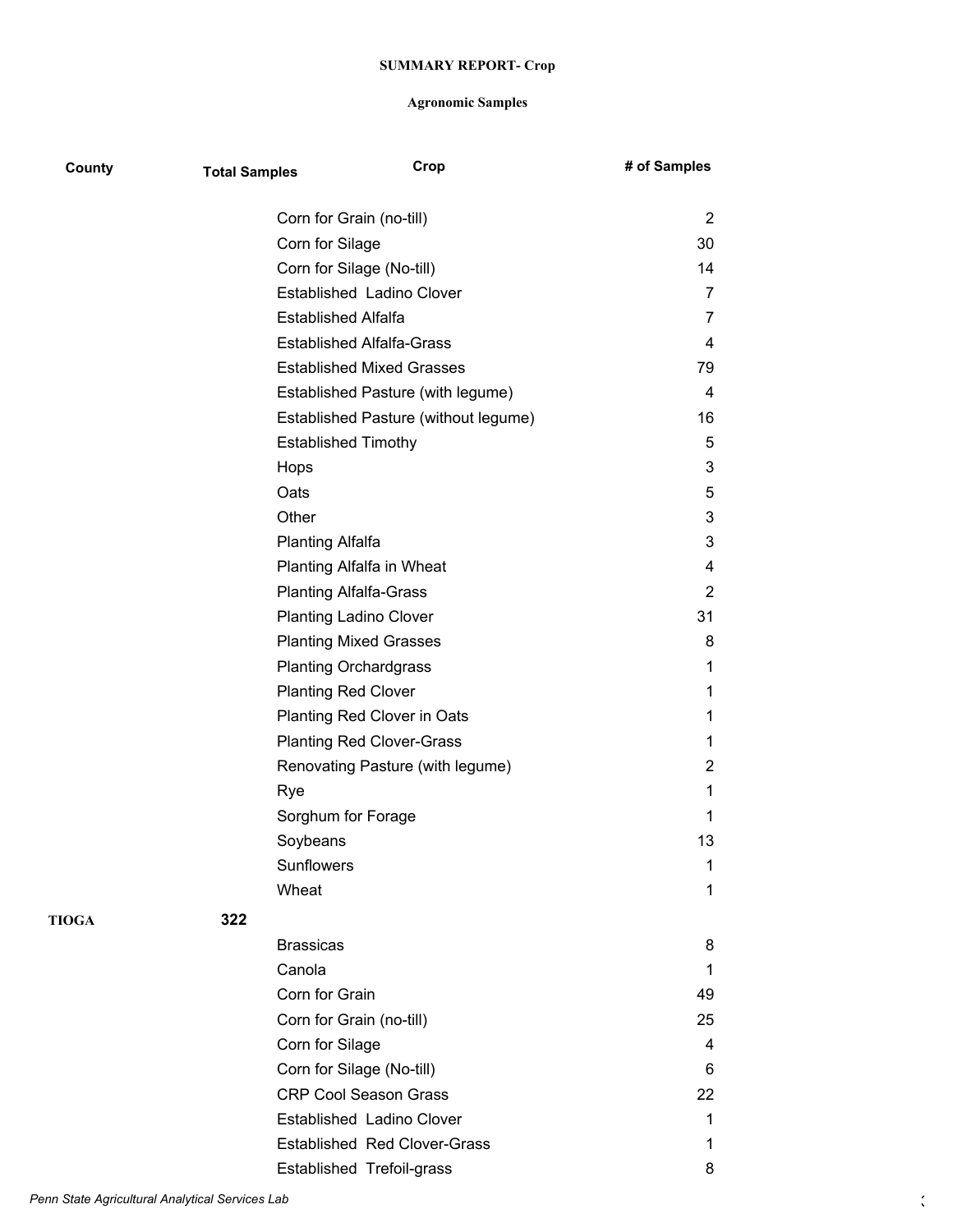| County | <b>Total Samples</b> | Crop                                 | # of Samples   |
|--------|----------------------|--------------------------------------|----------------|
|        |                      | Established Warm Season Grasses      | 1              |
|        |                      | <b>Established Alfalfa</b>           | 5              |
|        |                      | <b>Established Alfalfa-Grass</b>     | 21             |
|        |                      | <b>Established Mixed Grasses</b>     | 43             |
|        |                      | Established Pasture (with legume)    | 1.             |
|        |                      | Established Pasture (without legume) | 8              |
|        |                      | <b>Established Tall Fescue</b>       | 1              |
|        |                      | <b>Established Timothy</b>           | 4              |
|        |                      | <b>Horticultural Cover Crop</b>      | 10             |
|        |                      | Millet for Forage                    | 1              |
|        |                      | Oats                                 | 4              |
|        |                      | <b>Planting Alfalfa</b>              | $\overline{2}$ |
|        |                      | Planting Alfalfa in Oats             | 3              |
|        |                      | <b>Planting Alfalfa-Grass</b>        | 6              |
|        |                      | <b>Planting Ladino Clover</b>        | 4              |
|        |                      | <b>Planting Mixed Grasses</b>        | 5              |
|        |                      | Planting Pasture (without legume)    | 1              |
|        |                      | <b>Planting Timothy</b>              | 5              |
|        |                      | <b>Planting Trefoil-Grass</b>        | 6              |
|        |                      | Renovating Pasture (with legume)     | 1              |
|        |                      | Rye                                  | 1              |
|        |                      | Sorghum-Sudangrass                   | 1              |
|        |                      | Soybeans                             | 29             |
|        |                      | Wheat                                | 3              |
|        |                      | <b>Wildlife Food Plot</b>            | 31             |
| UNION  | 180                  |                                      |                |
|        |                      | <b>Brassicas</b>                     | 1              |
|        |                      | Corn for Grain                       | 26             |
|        |                      | Corn for Grain (no-till)             | 51             |
|        |                      | Corn for Silage (No-till)            | 9              |
|        |                      | <b>CRP Cool Season Grass</b>         | 14             |
|        |                      | Established Ladino Clover            | 1              |
|        |                      | <b>Established Alfalfa</b>           | 7              |
|        |                      | <b>Established Alfalfa-Grass</b>     | 4              |
|        |                      | <b>Established Mixed Grasses</b>     | 4              |
|        |                      | <b>Established Orchardgrass</b>      | 1              |
|        |                      | Established Pasture (with legume)    | 2              |
|        |                      | Established Pasture (without legume) | 1              |
|        |                      | Oats                                 | 1              |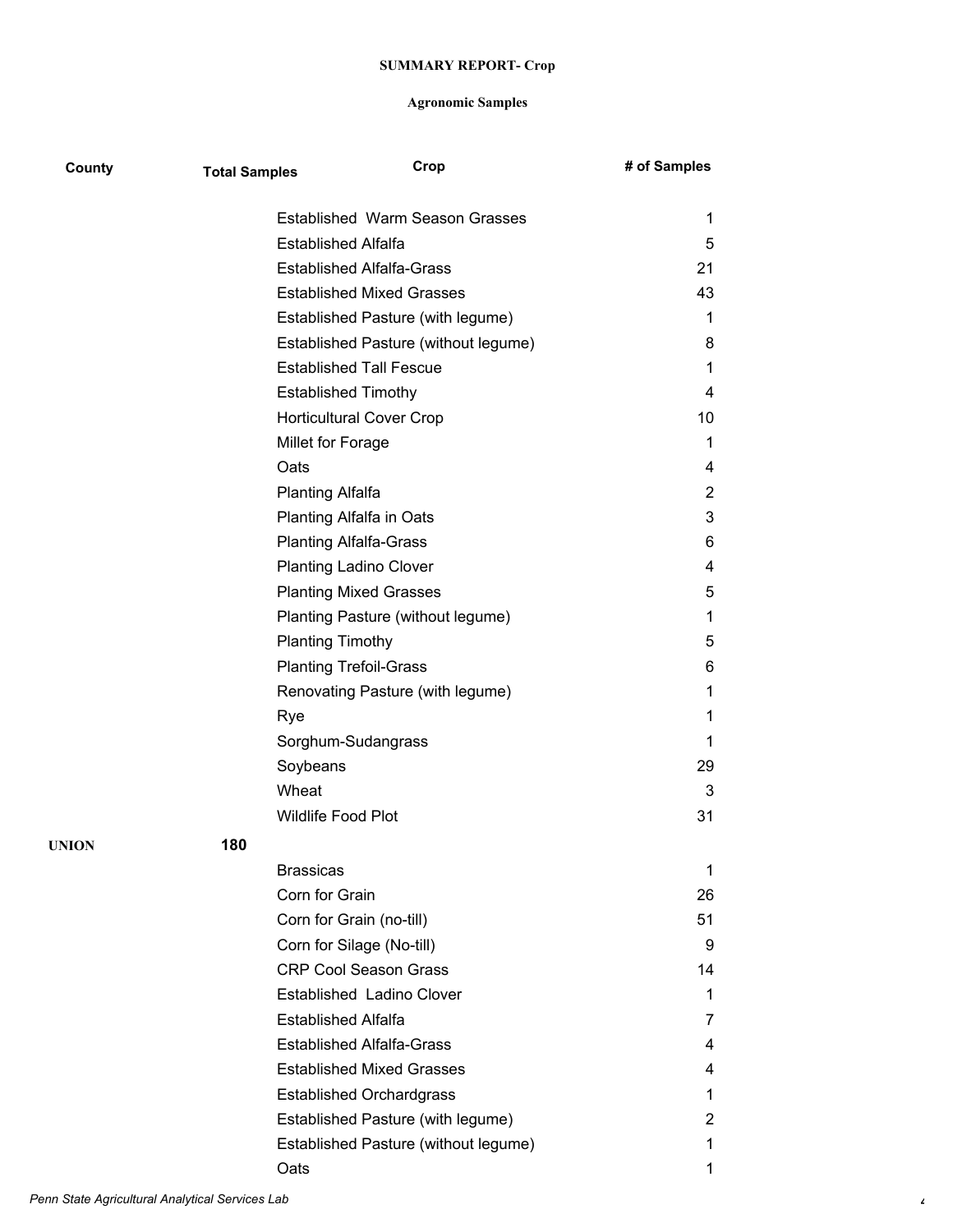| County        | <b>Total Samples</b> | Crop                              | # of Samples   |
|---------------|----------------------|-----------------------------------|----------------|
|               |                      | Other                             | 1              |
|               |                      | <b>Planting Alfalfa</b>           | 1              |
|               |                      | Planting Alfalfa (No Till)        | 9              |
|               |                      | <b>Planting Alfalfa-Grass</b>     | 1              |
|               |                      | <b>Planting Ladino Clover</b>     | 1              |
|               |                      | <b>Planting Mixed Grasses</b>     | 1              |
|               |                      | <b>Planting Orchardgrass</b>      | 1              |
|               |                      | Soybeans                          | 29             |
|               |                      | Tobacco                           | 3              |
|               |                      | Wildlife Food Plot                | 10             |
|               |                      | <b>Winter Barley</b>              | 1              |
| VENANGO       | 59                   |                                   |                |
|               |                      | <b>Brassicas</b>                  | 1              |
|               |                      | Corn for Grain                    | 11             |
|               |                      | Corn for Grain (no-till)          | 3              |
|               |                      | Corn for Silage                   | 1              |
|               |                      | <b>CRP Cool Season Grass</b>      | 1              |
|               |                      | <b>CRP Warm Season Grass</b>      | 1              |
|               |                      | <b>Established Alfalfa</b>        | 1              |
|               |                      | <b>Established Alfalfa-Grass</b>  | 5              |
|               |                      | <b>Established Mixed Grasses</b>  | 5              |
|               |                      | <b>Established Orchardgrass</b>   | $\overline{c}$ |
|               |                      | Established Pasture (with legume) | 4              |
|               |                      | <b>Established Timothy</b>        | 2              |
|               |                      | Oats                              | $\overline{c}$ |
|               |                      | <b>Planting Alfalfa-Grass</b>     | 2              |
|               |                      | <b>Planting Mixed Grasses</b>     | 1              |
|               |                      | <b>Planting Orchardgrass</b>      | $\mathbf{1}$   |
|               |                      | Planting Pasture (with legume)    | $\overline{2}$ |
|               |                      | <b>Planting Red Clover</b>        | $\overline{2}$ |
|               |                      | Renovating Pasture (with legume)  | $\mathbf{1}$   |
|               |                      | Soybeans                          | 5              |
|               |                      | Wildlife Food Plot                | 6              |
| <b>WARREN</b> | 56                   |                                   |                |
|               |                      | <b>Brassicas</b>                  | $\overline{2}$ |
|               |                      | Corn for Grain                    | 5              |
|               |                      | Corn for Silage                   | 7              |
|               |                      | <b>Established Mixed Grasses</b>  | 9              |
|               |                      | <b>Established Orchardgrass</b>   | 1              |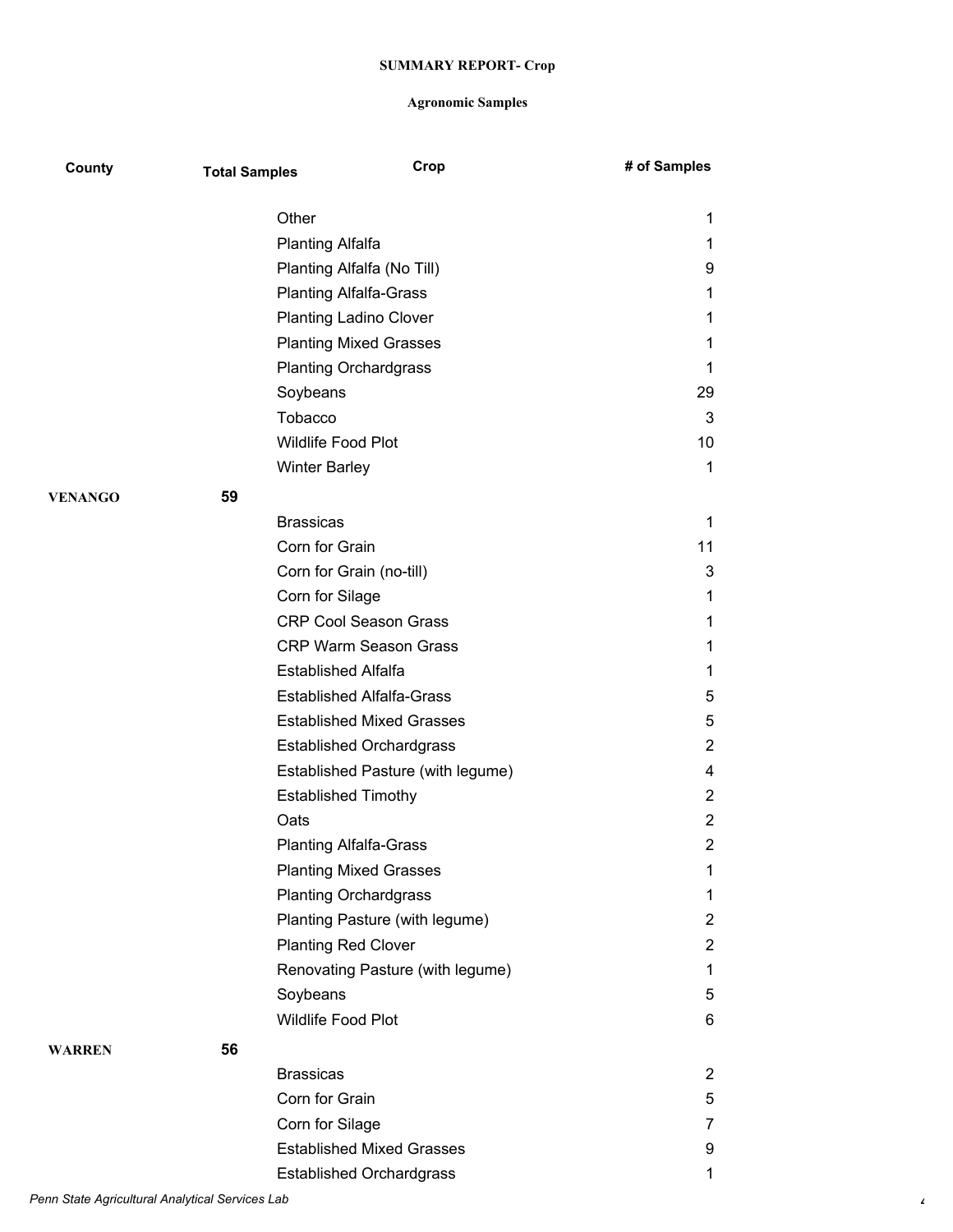| County            | <b>Total Samples</b> | Crop                                 | # of Samples   |
|-------------------|----------------------|--------------------------------------|----------------|
|                   |                      | Established Pasture (without legume) | 1              |
|                   |                      | Oats                                 | 1              |
|                   |                      | Other                                | 1              |
|                   |                      | <b>Planting Ladino Clover</b>        | 3              |
|                   |                      | <b>Planting Mixed Grasses</b>        | $\overline{c}$ |
|                   |                      | <b>Planting Trefoil in Oats</b>      | 1              |
|                   |                      | Sorghum-Sudangrass                   | 3              |
|                   |                      | Soybeans                             | 2              |
|                   |                      | Wheat                                | 1              |
|                   |                      | Wildlife Food Plot                   | 17             |
| <b>WASHINGTON</b> | 257                  |                                      |                |
|                   |                      | Corn for Grain                       | 12             |
|                   |                      | Corn for Grain (no-till)             | 7              |
|                   |                      | Corn for Silage                      | 8              |
|                   |                      | Corn for Silage (No-till)            | 5              |
|                   |                      | <b>CRP Cool Season Grass</b>         | 20             |
|                   |                      | <b>Established Red Clover-Grass</b>  | 4              |
|                   |                      | Established Trefoil-grass            | 1              |
|                   |                      | Established Warm Season Grasses      | 1              |
|                   |                      | <b>Established Alfalfa</b>           | 4              |
|                   |                      | <b>Established Alfalfa-Grass</b>     | 4              |
|                   |                      | <b>Established Mixed Grasses</b>     | 14             |
|                   |                      | <b>Established Orchardgrass</b>      | 4              |
|                   |                      | Established Pasture (with legume)    | 7              |
|                   |                      | Established Pasture (without legume) | 24             |
|                   |                      | <b>Established Tall Fescue</b>       | 1              |
|                   |                      | <b>Horticultural Cover Crop</b>      | 3              |
|                   |                      | Oats                                 | 4              |
|                   |                      | Other                                | 13             |
|                   |                      | <b>Planting Alfalfa</b>              | 6              |
|                   |                      | <b>Planting Alfalfa-Grass</b>        | 10             |
|                   |                      | <b>Planting Mixed Grasses</b>        | 1              |
|                   |                      | <b>Planting Orchardgrass</b>         | 1              |
|                   |                      | Planting Pasture (with legume)       | 27             |
|                   |                      | <b>Planting Red Clover</b>           | $\overline{2}$ |
|                   |                      | Planting Red Clover (No-till)        | 9              |
|                   |                      | <b>Planting Red Clover-Grass</b>     | 6              |
|                   |                      | <b>Planting Timothy</b>              | $\overline{c}$ |
|                   |                      | <b>Planting Trefoil-Grass</b>        | 3              |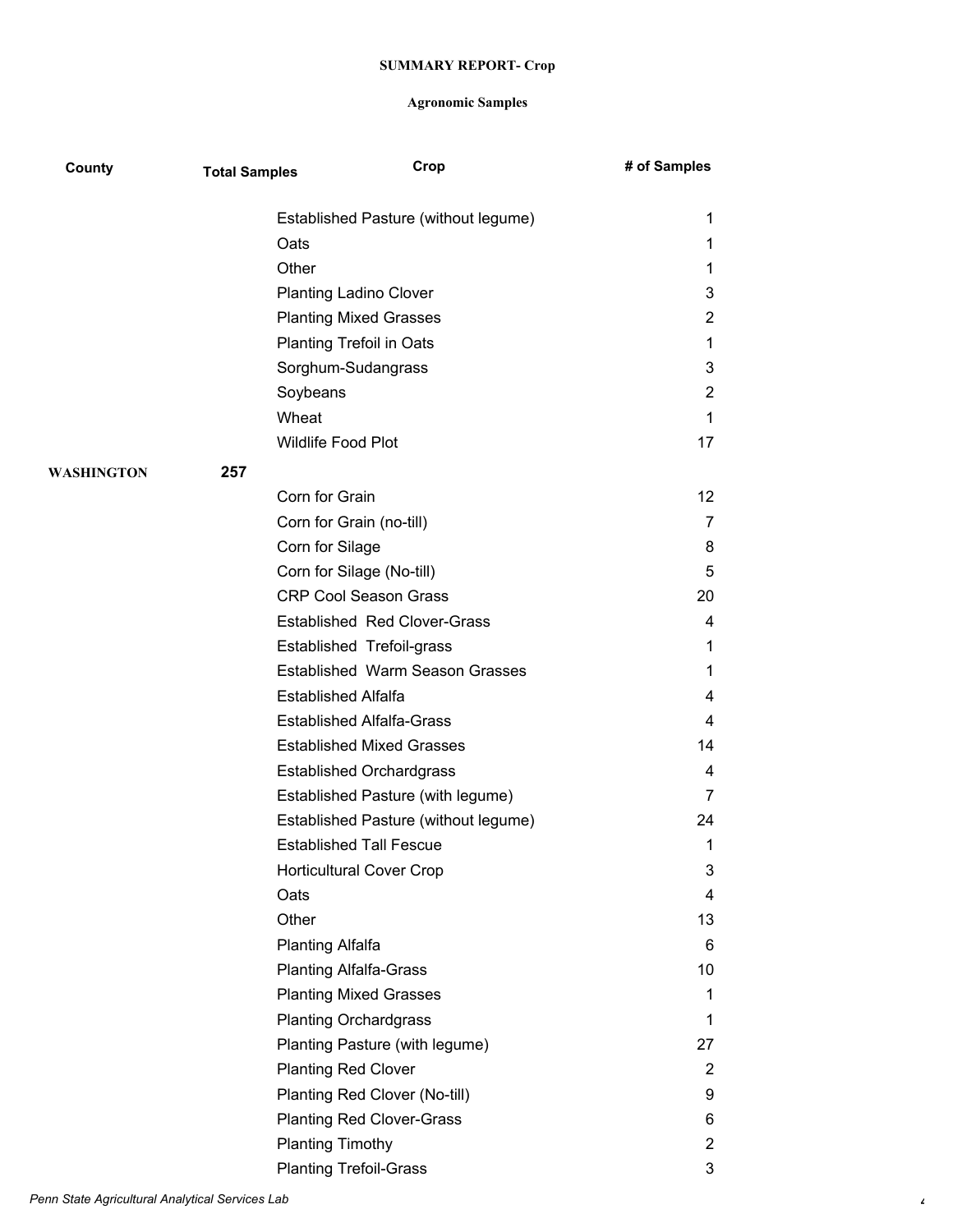| County       | <b>Total Samples</b> |                            | Crop                                 | # of Samples            |
|--------------|----------------------|----------------------------|--------------------------------------|-------------------------|
|              |                      |                            | <b>Planting Warm Season Grasses</b>  | 6                       |
|              |                      |                            | Renovating Pasture (with legume)     | 12                      |
|              |                      | Rye                        |                                      | 5                       |
|              |                      |                            | Sorghum-Sudangrass                   | 3                       |
|              |                      | Soybeans                   |                                      | 4                       |
|              |                      | Spelt                      |                                      | 4                       |
|              |                      | Sunflowers                 |                                      | $\overline{2}$          |
|              |                      | Wheat                      |                                      | 6                       |
|              |                      | Wildlife Food Plot         |                                      | 12 <sup>2</sup>         |
| WAYNE        | 92                   |                            |                                      |                         |
|              |                      | <b>Brassicas</b>           |                                      | 1                       |
|              |                      | Corn for Grain             |                                      | $\overline{2}$          |
|              |                      |                            | Corn for Grain (no-till)             | 7                       |
|              |                      |                            | Corn for Silage (No-till)            | 1                       |
|              |                      |                            | Established Ladino Clover            | 1                       |
|              |                      |                            | <b>Established Red Clover</b>        | 1                       |
|              |                      |                            | <b>Established Red Clover-Grass</b>  | $\overline{2}$          |
|              |                      |                            | Established Warm Season Grasses      | 6                       |
|              |                      | <b>Established Alfalfa</b> |                                      | $\overline{2}$          |
|              |                      |                            | <b>Established Mixed Grasses</b>     | 15                      |
|              |                      |                            | <b>Established Orchardgrass</b>      | 4                       |
|              |                      |                            | Established Pasture (without legume) | 9                       |
|              |                      | Millet for Forage          |                                      | 7                       |
|              |                      | <b>Planting Alfalfa</b>    |                                      | 1                       |
|              |                      |                            | <b>Planting Alfalfa-Grass</b>        | 1                       |
|              |                      |                            | <b>Planting Ladino Clover</b>        | $\overline{2}$          |
|              |                      |                            | <b>Planting Mixed Grasses</b>        | 1                       |
|              |                      |                            | <b>Planting Red Clover-Grass</b>     | 1                       |
|              |                      | Sorghum for Forage         |                                      | 5                       |
|              |                      | Sunflowers                 |                                      | $\overline{2}$          |
|              |                      | Wildlife Food Plot         |                                      | 21                      |
| WESTMORELAND | 403                  |                            |                                      |                         |
|              |                      | <b>Buckwheat</b>           |                                      | 1                       |
|              |                      | Corn for Grain             |                                      | 36                      |
|              |                      |                            | Corn for Grain (no-till)             | 36                      |
|              |                      | Corn for Silage            |                                      | 25                      |
|              |                      |                            | Corn for Silage (No-till)            | 8                       |
|              |                      |                            | <b>CRP Cool Season Grass</b>         | 12 <sub>2</sub>         |
|              |                      |                            | CRP Warm Season Grass                | $\overline{\mathbf{c}}$ |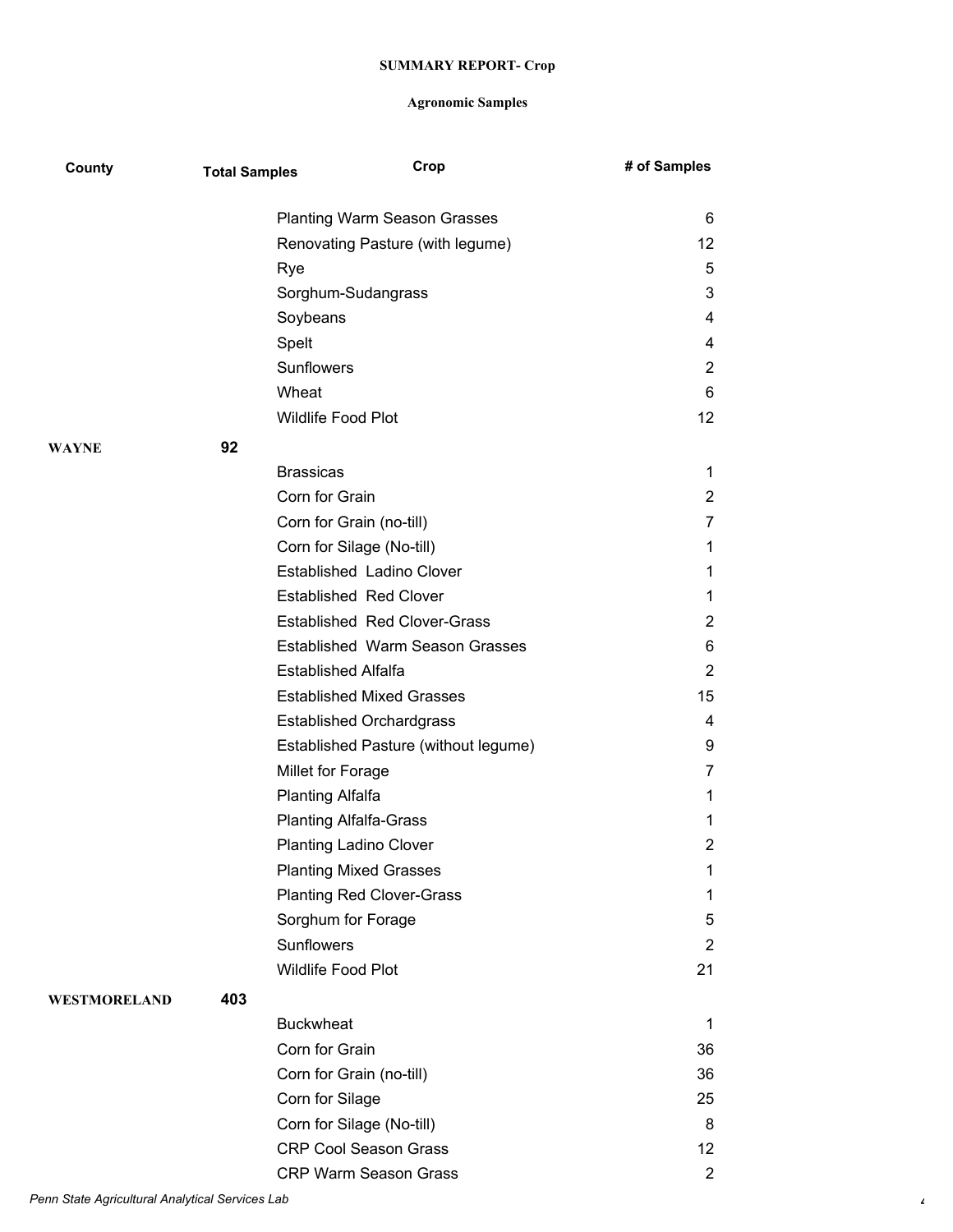| County  | <b>Total Samples</b> | Crop                                 | # of Samples      |
|---------|----------------------|--------------------------------------|-------------------|
|         |                      | <b>Disturbed Lands</b>               | 1                 |
|         |                      | <b>Established Red Clover-Grass</b>  | 1                 |
|         |                      | <b>Established Alfalfa</b>           | 3                 |
|         |                      | <b>Established Alfalfa-Grass</b>     | 19                |
|         |                      | <b>Established Mixed Grasses</b>     | 19                |
|         |                      | <b>Established Orchardgrass</b>      | 10                |
|         |                      | Established Pasture (with legume)    | 9                 |
|         |                      | Established Pasture (without legume) | 10                |
|         |                      | <b>Established Tall Fescue</b>       | 1                 |
|         |                      | <b>Horticultural Cover Crop</b>      | 38                |
|         |                      | Oats                                 | 7                 |
|         |                      | Other                                | $12 \overline{ }$ |
|         |                      | Planting Alfalfa                     | 3                 |
|         |                      | Planting Alfalfa (No Till)           | 1                 |
|         |                      | <b>Planting Alfalfa-Grass</b>        | 8                 |
|         |                      | <b>Planting Ladino Clover</b>        | 2                 |
|         |                      | <b>Planting Mixed Grasses</b>        | 8                 |
|         |                      | <b>Planting Orchardgrass</b>         | 3                 |
|         |                      | Planting Pasture (without legume)    | 2                 |
|         |                      | <b>Planting Red Clover</b>           | 1                 |
|         |                      | Planting Red Clover (No-till)        | 1                 |
|         |                      | <b>Planting Red Clover-Grass</b>     | 1                 |
|         |                      | <b>Planting Tall Fescue</b>          | 3                 |
|         |                      | <b>Planting Timothy</b>              | 2                 |
|         |                      | <b>Planting Warm Season Grasses</b>  | 1                 |
|         |                      | Renovating Pasture (with legume)     | 4                 |
|         |                      | Rye                                  | 4                 |
|         |                      | Sorghum for Grain                    | 5                 |
|         |                      | Soybeans                             | 42                |
|         |                      | <b>Sunflowers</b>                    | $\overline{2}$    |
|         |                      | Wheat                                | 26                |
|         |                      | Wildlife Food Plot                   | 34                |
| WYOMING | 339                  |                                      |                   |
|         |                      | <b>Brassicas</b>                     | 5                 |
|         |                      | Corn for Grain                       | 17                |
|         |                      | Corn for Grain (no-till)             | 2                 |
|         |                      | Corn for Silage                      | 15                |
|         |                      | Corn for Silage (No-till)            | 5                 |
|         |                      | <b>CRP Cool Season Grass</b>         | 8                 |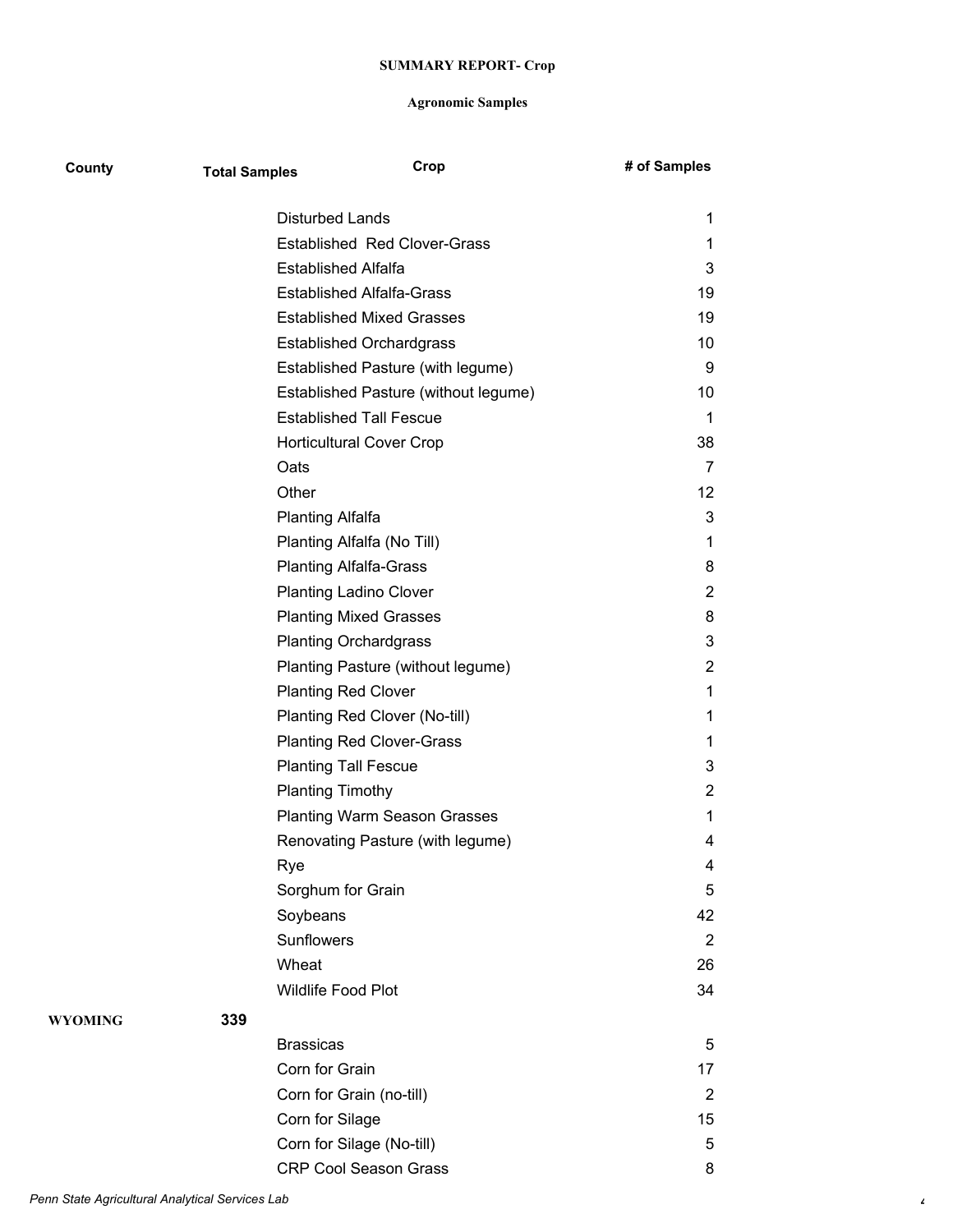| County | <b>Total Samples</b> | Crop                                 | # of Samples   |
|--------|----------------------|--------------------------------------|----------------|
|        |                      | <b>Established Alfalfa</b>           | 1              |
|        |                      | <b>Established Alfalfa-Grass</b>     | 1              |
|        |                      | <b>Established Mixed Grasses</b>     | 17             |
|        |                      | <b>Established Orchardgrass</b>      | 17             |
|        |                      | Established Pasture (with legume)    | 1              |
|        |                      | Established Pasture (without legume) | 5              |
|        |                      | <b>Established Timothy</b>           | 10             |
|        |                      | Oats                                 | 5              |
|        |                      | <b>Planting Ladino Clover</b>        | 1              |
|        |                      | <b>Planting Mixed Grasses</b>        | 66             |
|        |                      | <b>Planting Orchardgrass</b>         | 132            |
|        |                      | Planting Pasture (with legume)       | 3              |
|        |                      | Planting Pasture (without legume)    | 7              |
|        |                      | <b>Planting Red Clover-Grass</b>     | 1              |
|        |                      | <b>Planting Tall Fescue</b>          | 1              |
|        |                      | <b>Planting Trefoil-Grass</b>        | 1              |
|        |                      | Rye                                  | $\mathbf{2}$   |
|        |                      | Soybeans                             | 9              |
|        |                      | Sunflowers                           | 1              |
|        |                      | Wildlife Food Plot                   | 6              |
| YORK   | 185                  |                                      |                |
|        |                      | <b>Brassicas</b>                     | 1              |
|        |                      | <b>Buckwheat</b>                     | $\overline{2}$ |
|        |                      | Corn for Grain                       | 13             |
|        |                      | Corn for Grain (no-till)             | 21             |
|        |                      | Corn for Silage (No-till)            | 1              |
|        |                      | <b>CRP Cool Season Grass</b>         | 6              |
|        |                      | <b>CRP Warm Season Grass</b>         | 1              |
|        |                      | <b>Established Bluegrass</b>         | 1              |
|        |                      | <b>Established Mixed Grasses</b>     | 20             |
|        |                      | <b>Established Orchardgrass</b>      | 2              |
|        |                      | Established Pasture (with legume)    | 19             |
|        |                      | Established Pasture (without legume) | 6              |
|        |                      | Hops                                 | 4              |
|        |                      | <b>Horticultural Cover Crop</b>      | 4              |
|        |                      | Oats                                 | 3              |
|        |                      | Other                                | 5              |
|        |                      | <b>Planting Alfalfa</b>              | $\overline{2}$ |
|        |                      | Planting Alfalfa (No Till)           | $\overline{2}$ |